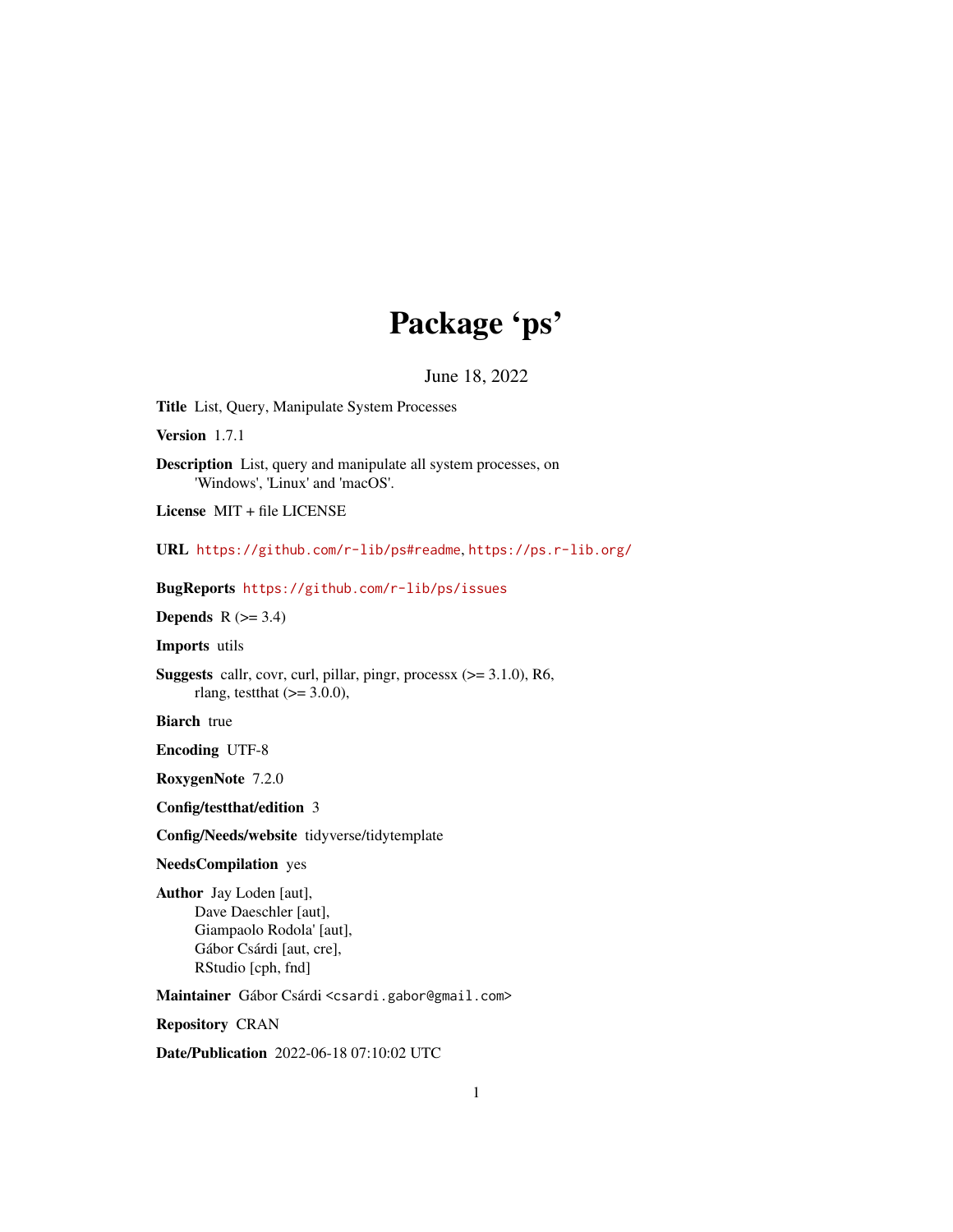# R topics documented:

|                                                                                                                               |  |  |  |  |  |  |  |  |  |  |  |  |  |  | 3              |
|-------------------------------------------------------------------------------------------------------------------------------|--|--|--|--|--|--|--|--|--|--|--|--|--|--|----------------|
|                                                                                                                               |  |  |  |  |  |  |  |  |  |  |  |  |  |  | $\overline{4}$ |
| ps                                                                                                                            |  |  |  |  |  |  |  |  |  |  |  |  |  |  | 5              |
|                                                                                                                               |  |  |  |  |  |  |  |  |  |  |  |  |  |  | 6              |
|                                                                                                                               |  |  |  |  |  |  |  |  |  |  |  |  |  |  | 6              |
|                                                                                                                               |  |  |  |  |  |  |  |  |  |  |  |  |  |  | $\overline{7}$ |
|                                                                                                                               |  |  |  |  |  |  |  |  |  |  |  |  |  |  | 8              |
|                                                                                                                               |  |  |  |  |  |  |  |  |  |  |  |  |  |  | 9              |
|                                                                                                                               |  |  |  |  |  |  |  |  |  |  |  |  |  |  | 9              |
|                                                                                                                               |  |  |  |  |  |  |  |  |  |  |  |  |  |  | 10             |
|                                                                                                                               |  |  |  |  |  |  |  |  |  |  |  |  |  |  | 11             |
|                                                                                                                               |  |  |  |  |  |  |  |  |  |  |  |  |  |  | 12             |
|                                                                                                                               |  |  |  |  |  |  |  |  |  |  |  |  |  |  | -13            |
|                                                                                                                               |  |  |  |  |  |  |  |  |  |  |  |  |  |  | -13            |
|                                                                                                                               |  |  |  |  |  |  |  |  |  |  |  |  |  |  | 14             |
|                                                                                                                               |  |  |  |  |  |  |  |  |  |  |  |  |  |  | $-15$          |
| $ps\_get\_cpu\_affinity \dots \dots \dots \dots \dots \dots \dots \dots \dots \dots \dots \dots \dots$                        |  |  |  |  |  |  |  |  |  |  |  |  |  |  | - 16           |
|                                                                                                                               |  |  |  |  |  |  |  |  |  |  |  |  |  |  | 17             |
| $ps\_interrupt \dots \dots \dots \dots \dots \dots \dots \dots \dots \dots \dots \dots \dots \dots \dots \dots \dots$         |  |  |  |  |  |  |  |  |  |  |  |  |  |  | - 18           |
|                                                                                                                               |  |  |  |  |  |  |  |  |  |  |  |  |  |  | - 19           |
|                                                                                                                               |  |  |  |  |  |  |  |  |  |  |  |  |  |  |                |
|                                                                                                                               |  |  |  |  |  |  |  |  |  |  |  |  |  |  |                |
|                                                                                                                               |  |  |  |  |  |  |  |  |  |  |  |  |  |  |                |
|                                                                                                                               |  |  |  |  |  |  |  |  |  |  |  |  |  |  |                |
|                                                                                                                               |  |  |  |  |  |  |  |  |  |  |  |  |  |  |                |
|                                                                                                                               |  |  |  |  |  |  |  |  |  |  |  |  |  |  |                |
|                                                                                                                               |  |  |  |  |  |  |  |  |  |  |  |  |  |  |                |
|                                                                                                                               |  |  |  |  |  |  |  |  |  |  |  |  |  |  |                |
|                                                                                                                               |  |  |  |  |  |  |  |  |  |  |  |  |  |  |                |
|                                                                                                                               |  |  |  |  |  |  |  |  |  |  |  |  |  |  |                |
|                                                                                                                               |  |  |  |  |  |  |  |  |  |  |  |  |  |  |                |
|                                                                                                                               |  |  |  |  |  |  |  |  |  |  |  |  |  |  |                |
|                                                                                                                               |  |  |  |  |  |  |  |  |  |  |  |  |  |  |                |
|                                                                                                                               |  |  |  |  |  |  |  |  |  |  |  |  |  |  | -31            |
|                                                                                                                               |  |  |  |  |  |  |  |  |  |  |  |  |  |  | - 32           |
|                                                                                                                               |  |  |  |  |  |  |  |  |  |  |  |  |  |  | 33             |
|                                                                                                                               |  |  |  |  |  |  |  |  |  |  |  |  |  |  | 34             |
| ps suspend                                                                                                                    |  |  |  |  |  |  |  |  |  |  |  |  |  |  | 35             |
|                                                                                                                               |  |  |  |  |  |  |  |  |  |  |  |  |  |  | 36             |
| $ps\_system\_memory \dots \dots \dots \dots \dots \dots \dots \dots \dots \dots \dots \dots \dots \dots \dots$                |  |  |  |  |  |  |  |  |  |  |  |  |  |  | 37             |
|                                                                                                                               |  |  |  |  |  |  |  |  |  |  |  |  |  |  | 38             |
|                                                                                                                               |  |  |  |  |  |  |  |  |  |  |  |  |  |  | 39             |
|                                                                                                                               |  |  |  |  |  |  |  |  |  |  |  |  |  |  | 40             |
| ps tty size<br>a dia kaominina mpikambana amin'ny fivondronan-kaominin'i Nouvelle-Aquitaine, ao amin'ny faritr'i Nouvelle-Aqu |  |  |  |  |  |  |  |  |  |  |  |  |  |  | 41             |
| ps uids                                                                                                                       |  |  |  |  |  |  |  |  |  |  |  |  |  |  | 41             |
| ps username                                                                                                                   |  |  |  |  |  |  |  |  |  |  |  |  |  |  | 42             |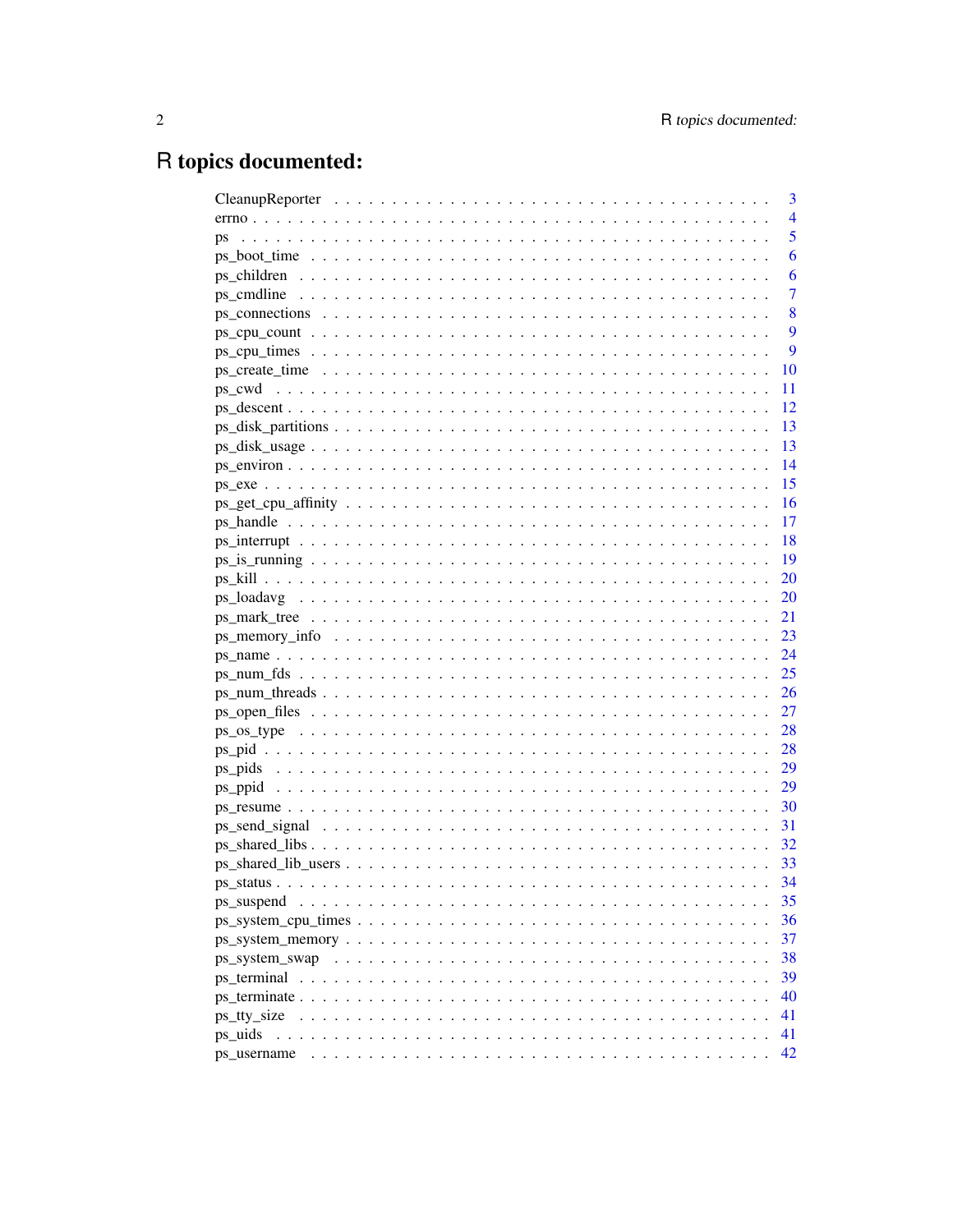# <span id="page-2-0"></span>CleanupReporter 3

| Index |  |  |  |  |  |  |  |  |  |  |  |  |  |  |  |  |
|-------|--|--|--|--|--|--|--|--|--|--|--|--|--|--|--|--|
|       |  |  |  |  |  |  |  |  |  |  |  |  |  |  |  |  |
|       |  |  |  |  |  |  |  |  |  |  |  |  |  |  |  |  |
|       |  |  |  |  |  |  |  |  |  |  |  |  |  |  |  |  |
|       |  |  |  |  |  |  |  |  |  |  |  |  |  |  |  |  |

CleanupReporter *testthat reporter that checks if child processes are cleaned up in tests*

### **Description**

CleanupReporter takes an existing testthat Reporter object, and wraps it, so it checks for leftover child processes, at the specified place, see the proc\_unit argument below.

### Usage

CleanupReporter(reporter = testthat::ProgressReporter)

### Arguments

reporter A test that reporter to wrap into a new CleanupReporter class.

### Details

Child processes can be reported via a failed expectation, cleaned up silently, or cleaned up and reported (the default).

The constructor of the CleanupReporter class has options:

- file: the output file, if any, this is passed to reporter.
- proc\_unit: when to perform the child process check and cleanup. Possible values:
	- "test": at the end of each [testthat::test\\_that\(\)](#page-0-0) block (the default),
	- "testsuite": at the end of the test suite.
- proc\_cleanup: Logical scalar, whether to kill the leftover processes, TRUE by default.
- proc\_fail: Whether to create an expectation, that fails if there are any processes alive, TRUE by default.
- proc\_timeout: How long to wait for the processes to quit. This is sometimes needed, because even if some kill signals were sent to child processes, it might take a short time for these to take effect. It defaults to one second.
- rconn\_unit: When to perform the R connection cleanup. Possible values are "test" and "testsuite", like for proc\_unit.
- rconn\_cleanup: Logical scalar, whether to clean up leftover R connections. TRUE by default.
- rconn\_fail: Whether to fail for leftover R connections. TRUE by default.
- file\_unit: When to check for open files. Possible values are "test" and "testsuite", like for proc\_unit.
- file\_fail: Whether to fail for leftover open files. TRUE by default.
- conn\_unit: When to check for open network connections. Possible values are "test" and "testsuite", like for proc\_unit.
- conn\_fail: Whether to fail for leftover network connections. TRUE by default.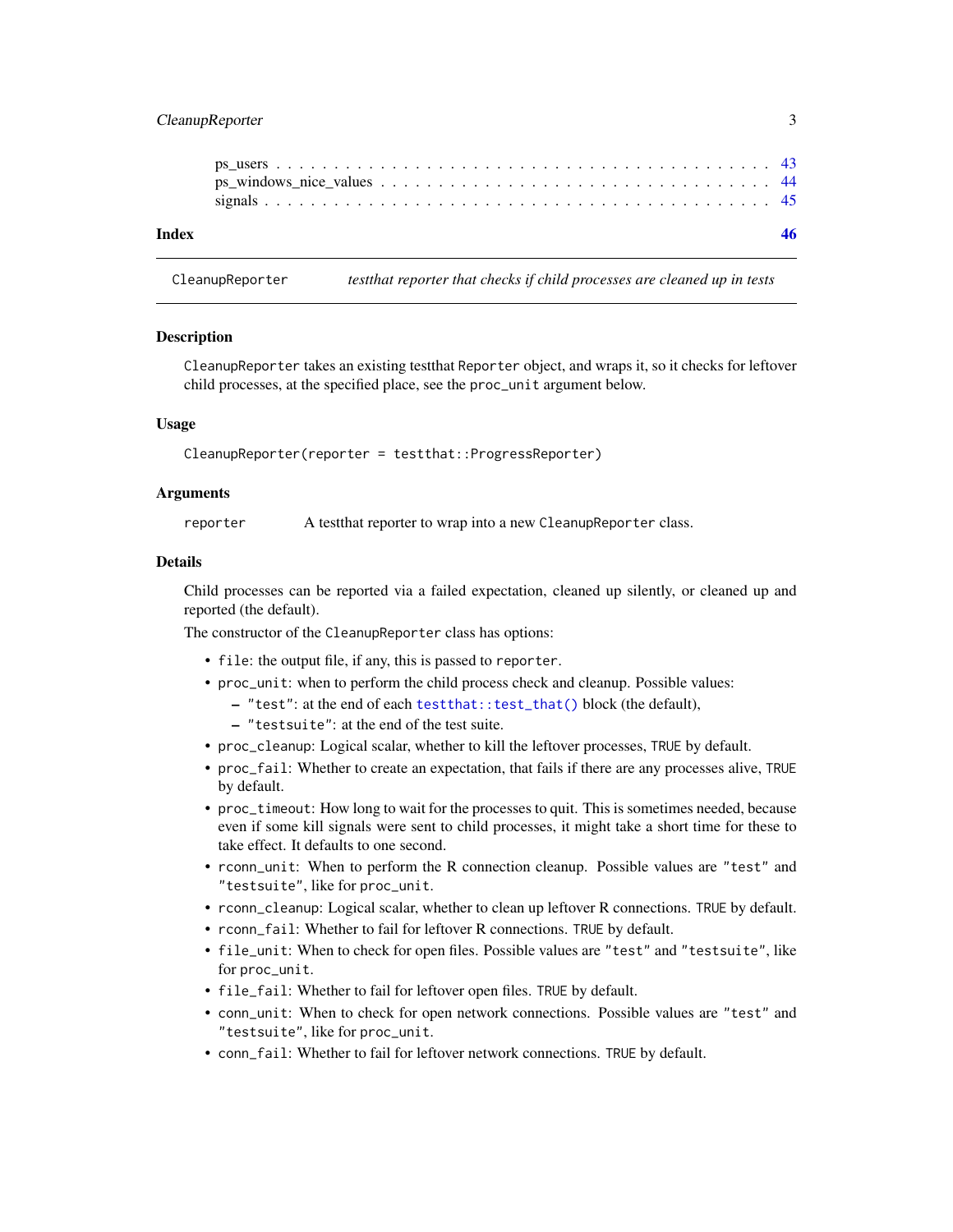# <span id="page-3-0"></span>Value

New reporter class that behaves exactly like reporter, but it checks for, and optionally cleans up child processes, at the specified granularity.

### Examples

This is how to use this reporter in testthat.R:

```
library(testthat)
library(mypackage)
if (ps::ps_is_supported()) {
 reporter <- ps::CleanupReporter(testthat::ProgressReporter)$new(
   proc_unit = "test", proc_cleanup = TRUE)
} else {
 ## ps does not support this platform
 reporter <- "progress"
}
test_check("mypackage", reporter = reporter)
```
### Note

Some IDEs, like RStudio, start child processes frequently, and sometimes crash when these are killed, only use this reporter in a terminal session. In particular, you can always use it in the idiomatic testthat.R file, that calls test\_check() during R CMD check.

errno *List of 'errno' error codes*

### Description

For the errors that are not used on the current platform, value is NA\_integer\_.

#### Usage

errno()

### Details

A data frame with columns: name, value, description.

### Examples

errno()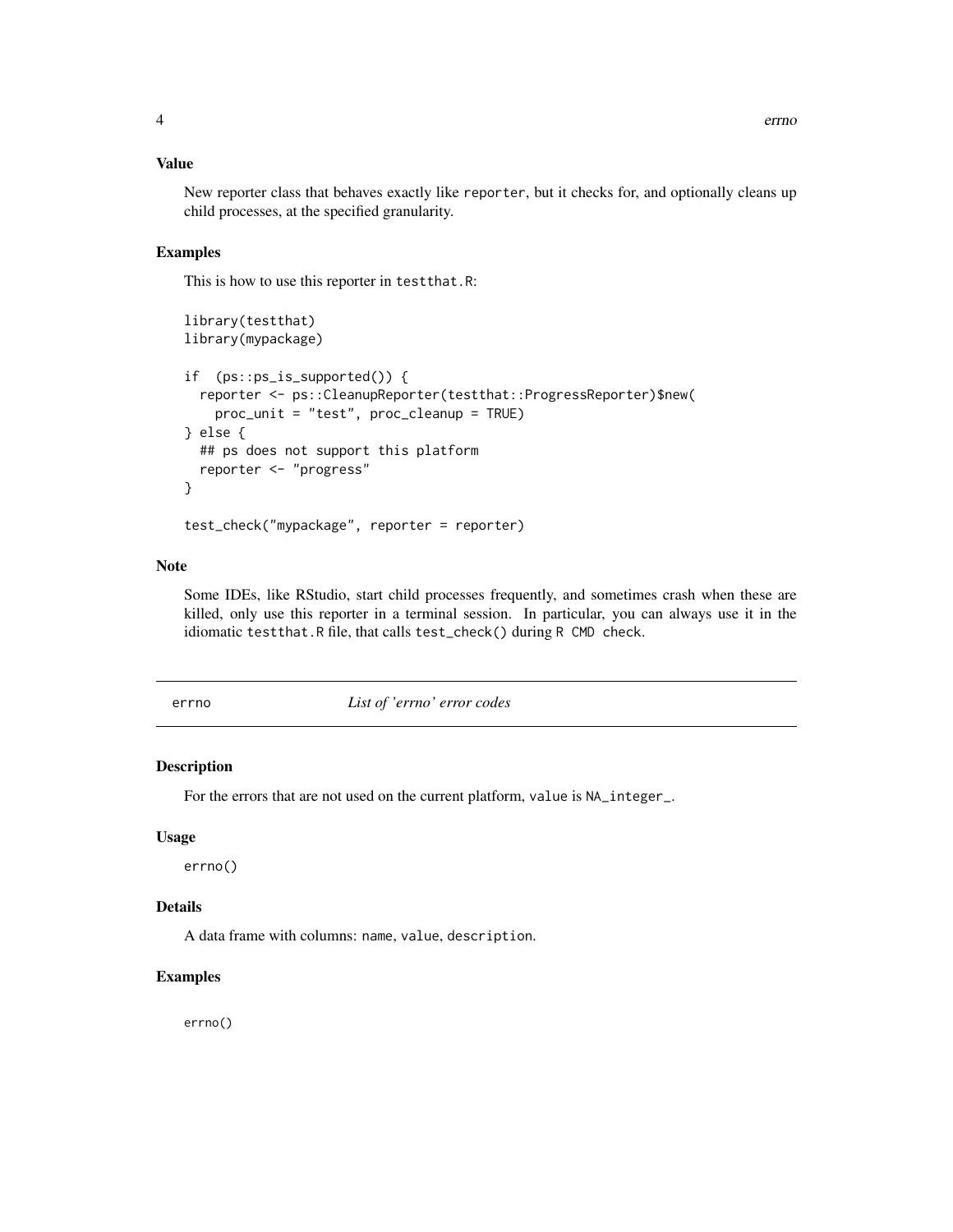Process table

# Usage

ps(user = NULL, after = NULL)

### Arguments

| user  | Username, to filter the results to matching processes.                           |
|-------|----------------------------------------------------------------------------------|
| after | Start time (POSIXt), to filter the results to processes that started after this. |

### Value

Data frame, see columns below.

Columns:

- pid: Process ID.
- ppid: Process ID of parent process.
- name: Process name.
- username: Name of the user (real uid on POSIX).
- status: I.e. *running*, *sleeping*, etc.
- user: User CPU time.
- system: System CPU time.
- rss: Resident set size, the amount of memory the process currently uses. Does not include memory that is swapped out. It does include shared libraries.
- vms: Virtual memory size. All memory the process has access to.
- created: Time stamp when the process was created.
- ps\_handle: ps\_handle objects, in a list column.

# <span id="page-4-0"></span>ps *Process table*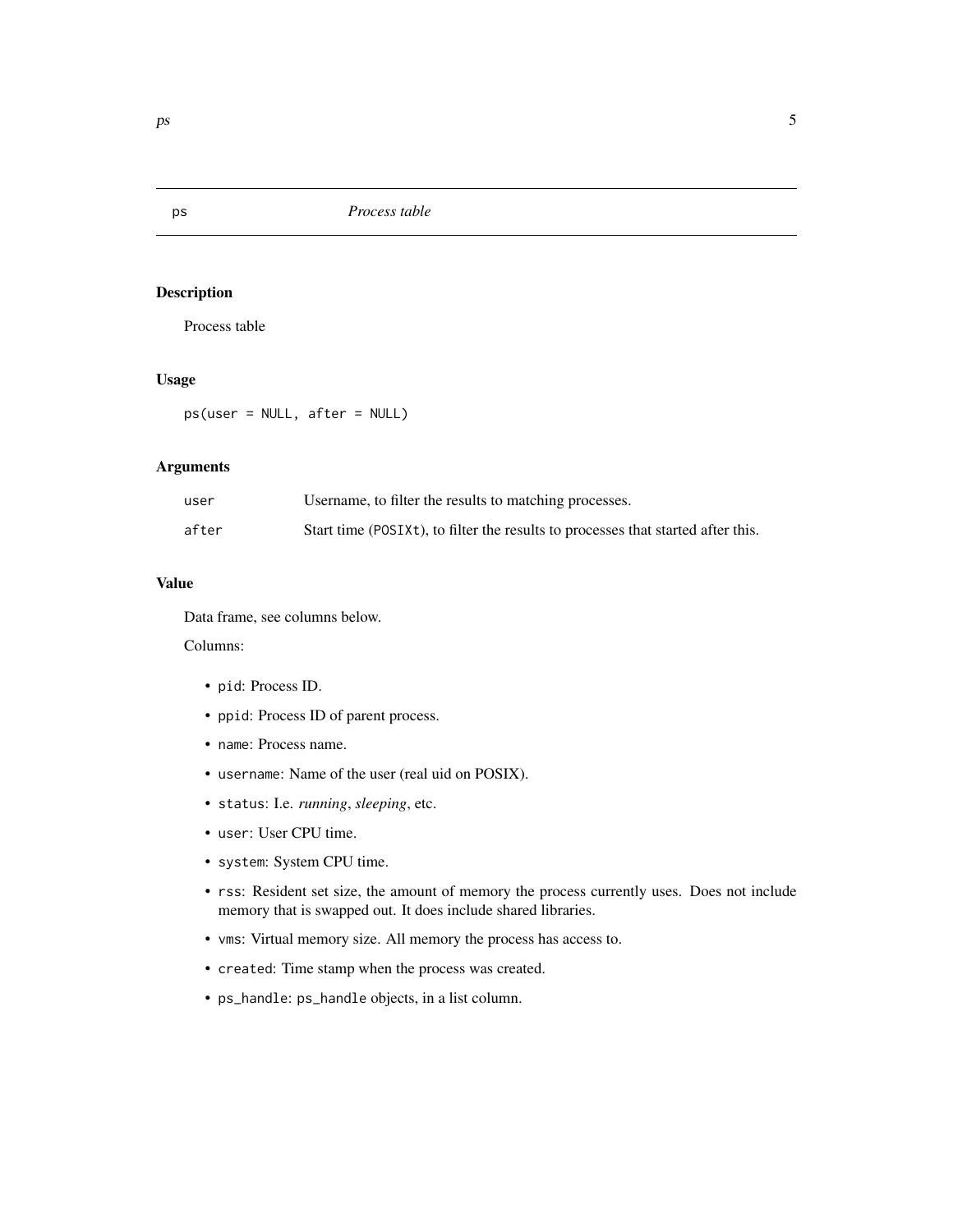<span id="page-5-0"></span>

Boot time of the system

### Usage

ps\_boot\_time()

### Value

A POSIXct object.

<span id="page-5-1"></span>

| ps_children | List of child processes (process objects) of the process. Note that this |
|-------------|--------------------------------------------------------------------------|
|             | typically requires enumerating all processes on the system, so it is a   |
|             | costly operation.                                                        |

### Description

List of child processes (process objects) of the process. Note that this typically requires enumerating all processes on the system, so it is a costly operation.

#### Usage

ps\_children(p = ps\_handle(), recursive = FALSE)

## Arguments

|           | Process handle.                                       |
|-----------|-------------------------------------------------------|
| recursive | Whether to include the children of the children, etc. |

#### Value

List of ps\_handle objects.

# See Also

```
Other process handle functions: ps_cmdline(), ps_connections(), ps_cpu_times(), ps_create_time(),
ps_cwd(), ps_descent(), ps_environ(), ps_exe(), ps_handle(), ps_interrupt(), ps_is_running(),
ps_kill(), ps_memory_info(), ps_name(), ps_num_fds(), ps_num_threads(), ps_open_files(),
ps_pid(), ps_ppid(), ps_resume(), ps_send_signal(), ps_shared_libs(), ps_status(), ps_suspend(),
ps_terminal(), ps_terminate(), ps_uids(), ps_username()
```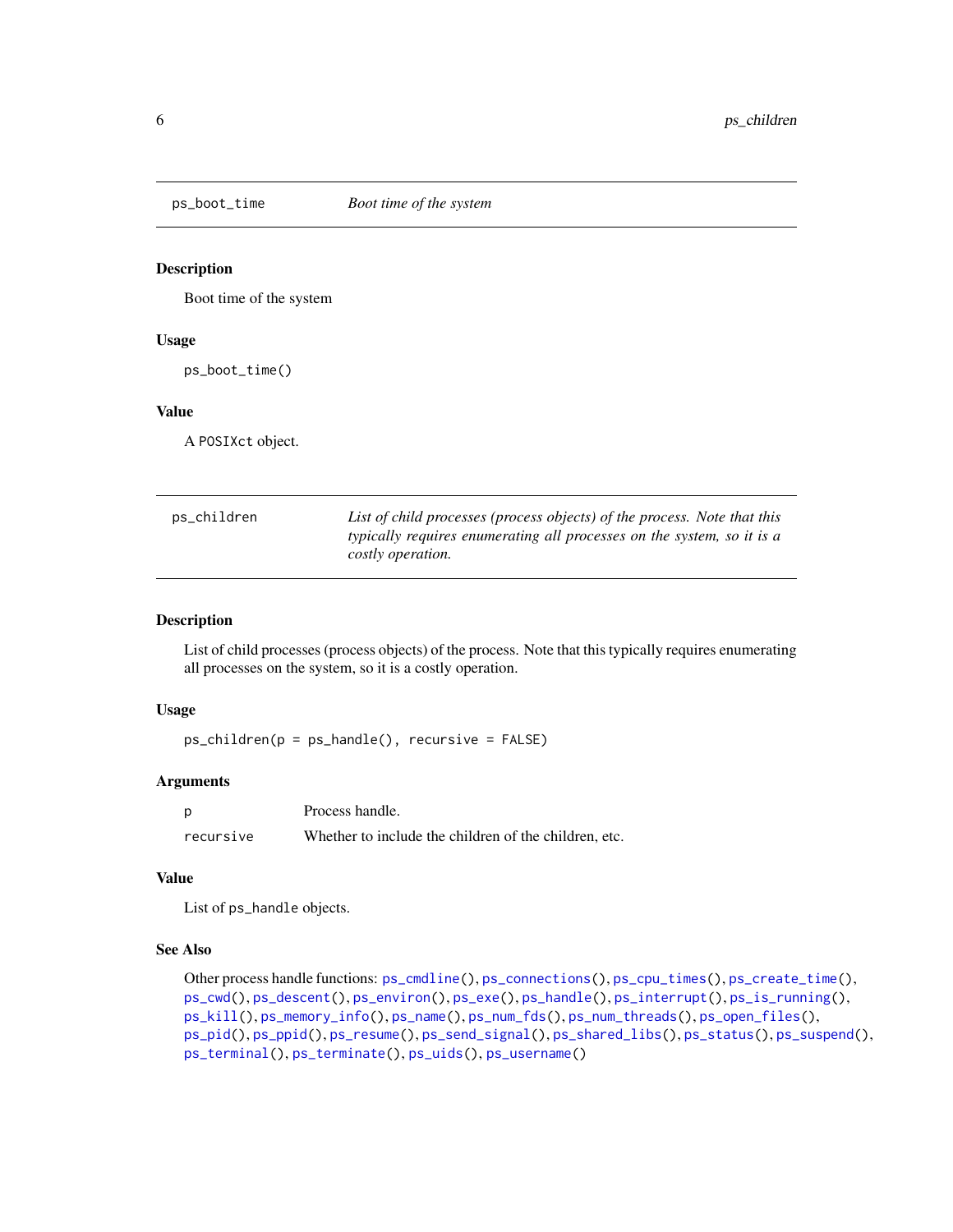# <span id="page-6-0"></span>ps\_cmdline 7

### Examples

```
p <- ps_parent(ps_handle())
ps_children(p)
```
### <span id="page-6-1"></span>ps\_cmdline *Command line of the process*

### Description

Command line of the process, i.e. the executable and the command line arguments, in a character vector. On Unix the program might change its command line, and some programs actually do it.

### Usage

 $ps\_cmdline(p = ps\_handle())$ 

### Arguments

p Process handle.

#### Details

For a zombie process it throws a zombie\_process error.

## Value

Character vector.

# See Also

```
Other process handle functions: ps_children(), ps_connections(), ps_cpu_times(), ps_create_time(),
ps_cwd(), ps_descent(), ps_environ(), ps_exe(), ps_handle(), ps_interrupt(), ps_is_running(),
ps_kill(), ps_memory_info(), ps_name(), ps_num_fds(), ps_num_threads(), ps_open_files(),
ps_pid(), ps_ppid(), ps_resume(), ps_send_signal(), ps_shared_libs(), ps_status(), ps_suspend(),
ps_terminal(), ps_terminate(), ps_uids(), ps_username()
```
# Examples

```
p <- ps_handle()
p
ps_name(p)
ps_exe(p)
ps_cmdline(p)
```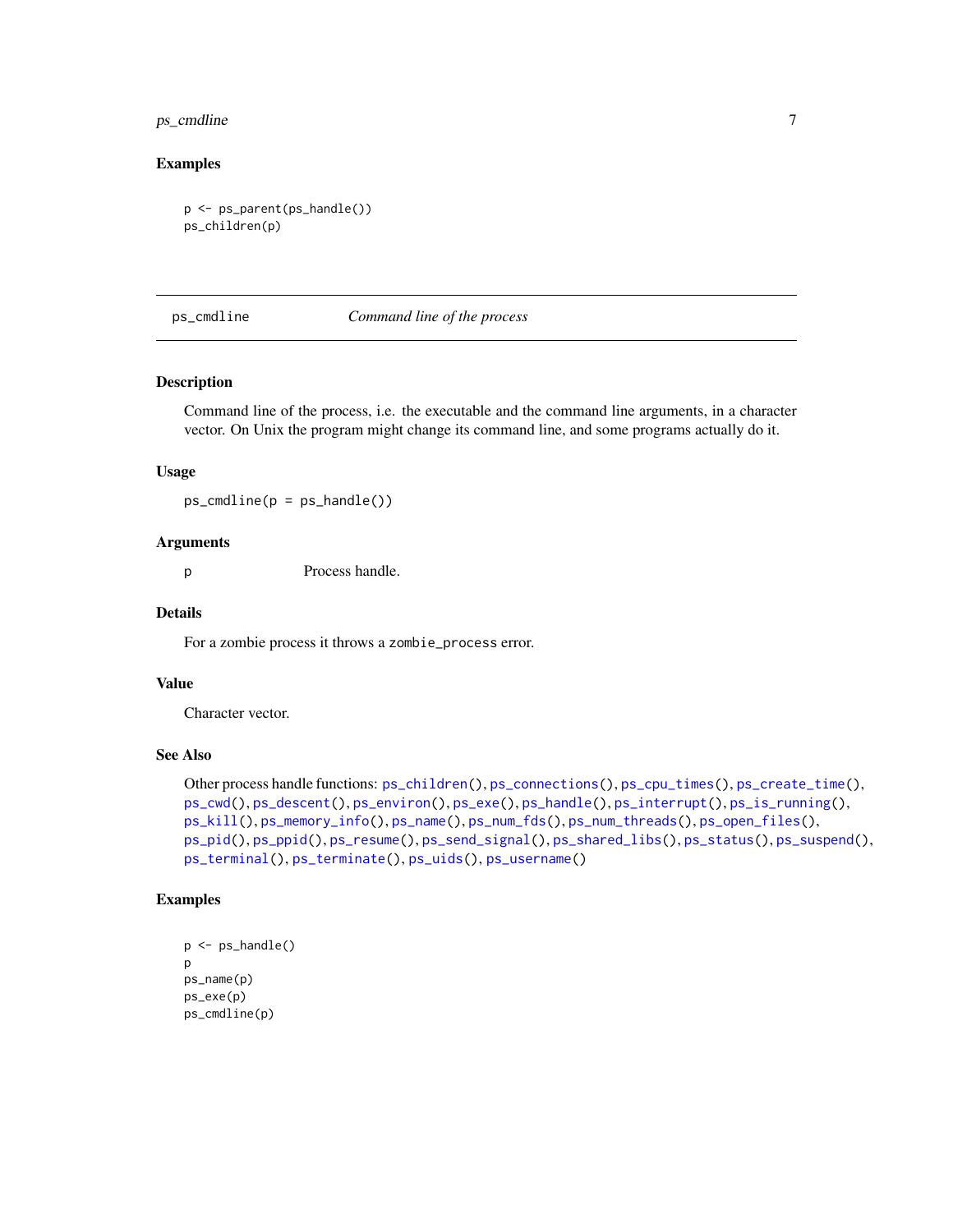<span id="page-7-1"></span><span id="page-7-0"></span>

For a zombie process it throws a zombie\_process error.

#### Usage

```
ps_{\text{1}} connections(p = ps_{\text{1}} handle())
```
### Arguments

p Process handle.

### Value

Data frame, with columns:

- fd: integer file descriptor on POSIX systems, NA on Windows.
- family: Address family, string, typically AF\_UNIX, AF\_INET or AF\_INET6.
- type: Socket type, string, typically SOCK\_STREAM (TCP) or SOCK\_DGRAM (UDP).
- laddr: Local address, string, NA for UNIX sockets.
- lport: Local port, integer, NA for UNIX sockets.
- raddr: Remote address, string, NA for UNIX sockets. This is always NA for AF\_INET sockets on Linux.
- rport: Remote port, integer, NA for UNIX sockets.
- state: Socket state, e.g. CONN\_ESTABLISHED, etc. It is NA for UNIX sockets.

### See Also

```
Other process handle functions: ps_children(), ps_cmdline(), ps_cpu_times(), ps_create_time(),
ps_cwd(), ps_descent(), ps_environ(), ps_exe(), ps_handle(), ps_interrupt(), ps_is_running(),
ps_kill(), ps_memory_info(), ps_name(), ps_num_fds(), ps_num_threads(), ps_open_files(),
ps_pid(), ps_ppid(), ps_resume(), ps_send_signal(), ps_shared_libs(), ps_status(), ps_suspend(),
ps_terminal(), ps_terminate(), ps_uids(), ps_username()
```
### Examples

```
p \leftarrow ps\_handle()ps_connections(p)
sc <- socketConnection("httpbin.org", port = 80)
ps_connections(p)
close(sc)
ps_connections(p)
```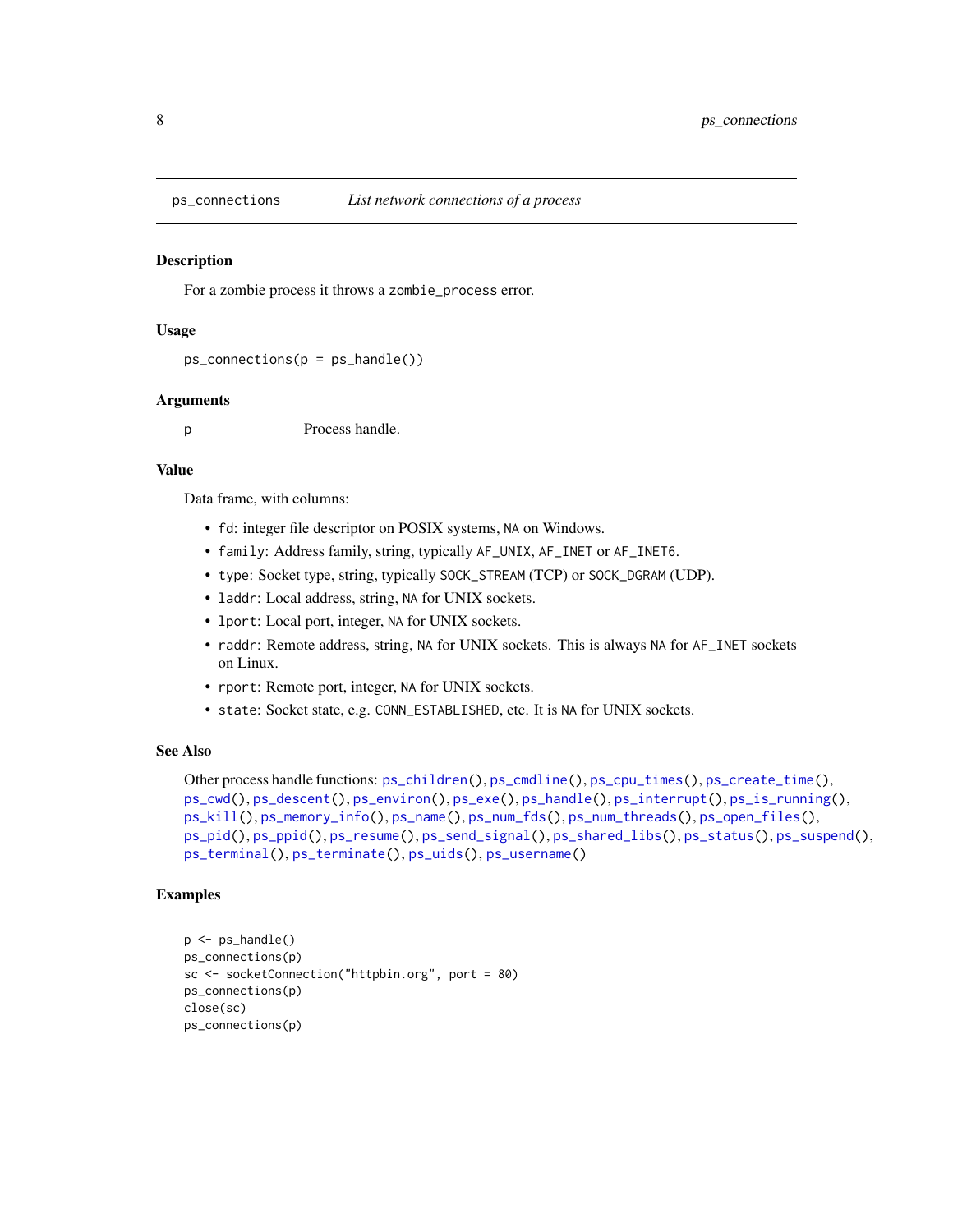<span id="page-8-2"></span><span id="page-8-0"></span>

If cannot be determined, it returns NA. It also returns NA on older Windows systems, e.g. Vista or older and Windows Server 2008 or older.

### Usage

ps\_cpu\_count(logical = TRUE)

## Arguments

logical Whether to count logical CPUs.

# Value

Integer scalar.

# Examples

ps\_cpu\_count(logical = TRUE) ps\_cpu\_count(logical = FALSE)

<span id="page-8-1"></span>ps\_cpu\_times *CPU times of the process*

# Description

All times are measured in seconds:

- user: Amount of time that this process has been scheduled in user mode.
- system: Amount of time that this process has been scheduled in kernel mode
- children\_user: On Linux, amount of time that this process's waited-for children have been scheduled in user mode.
- children\_system: On Linux, Amount of time that this process's waited-for children have been scheduled in kernel mode.

#### Usage

```
ps_cpu_time(p = ps_handle())
```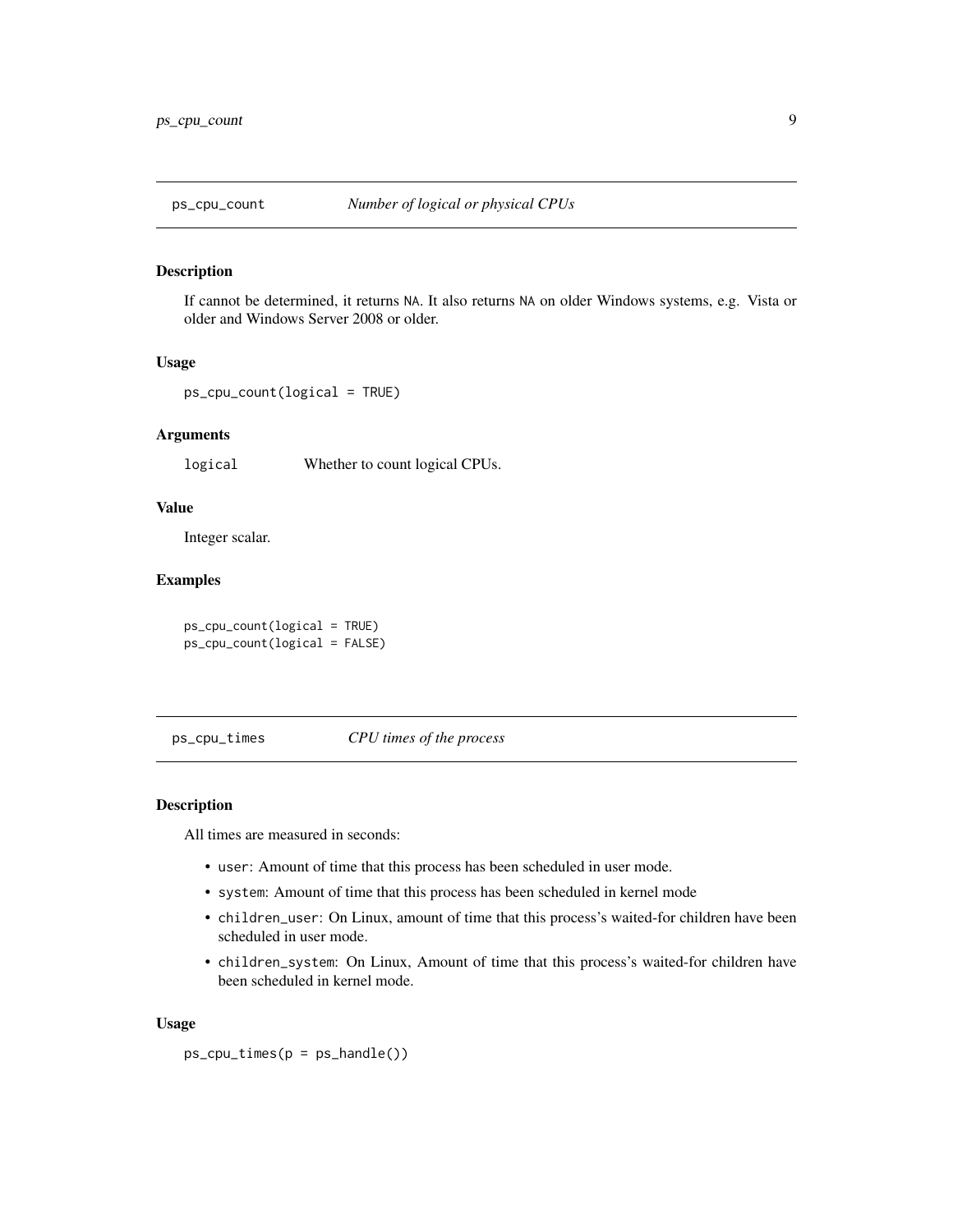#### Arguments

p Process handle.

# Details

Throws a zombie\_process() error for zombie processes.

# Value

Named real vector or length four: user, system, children\_user, children\_system. The last two are NA on non-Linux systems.

### See Also

```
Other process handle functions: ps_children(), ps_cmdline(), ps_connections(), ps_create_time(),
ps_cwd(), ps_descent(), ps_environ(), ps_exe(), ps_handle(), ps_interrupt(), ps_is_running(),
ps_kill(), ps_memory_info(), ps_name(), ps_num_fds(), ps_num_threads(), ps_open_files(),
ps_pid(), ps_ppid(), ps_resume(), ps_send_signal(), ps_shared_libs(), ps_status(), ps_suspend(),
ps_terminal(), ps_terminate(), ps_uids(), ps_username()
```
### Examples

```
p <- ps_handle()
p
ps_cpu_times(p)
proc.time()
```
<span id="page-9-1"></span>ps\_create\_time *Start time of a process*

#### Description

The pid and the start time pair serves as the identifier of the process, as process ids might be reused, but the chance of starting two processes with identical ids within the resolution of the timer is minimal.

#### Usage

 $ps\_create\_time(p = ps\_handle())$ 

### Arguments

p Process handle.

# Details

This function works even if the process has already finished.

<span id="page-9-0"></span>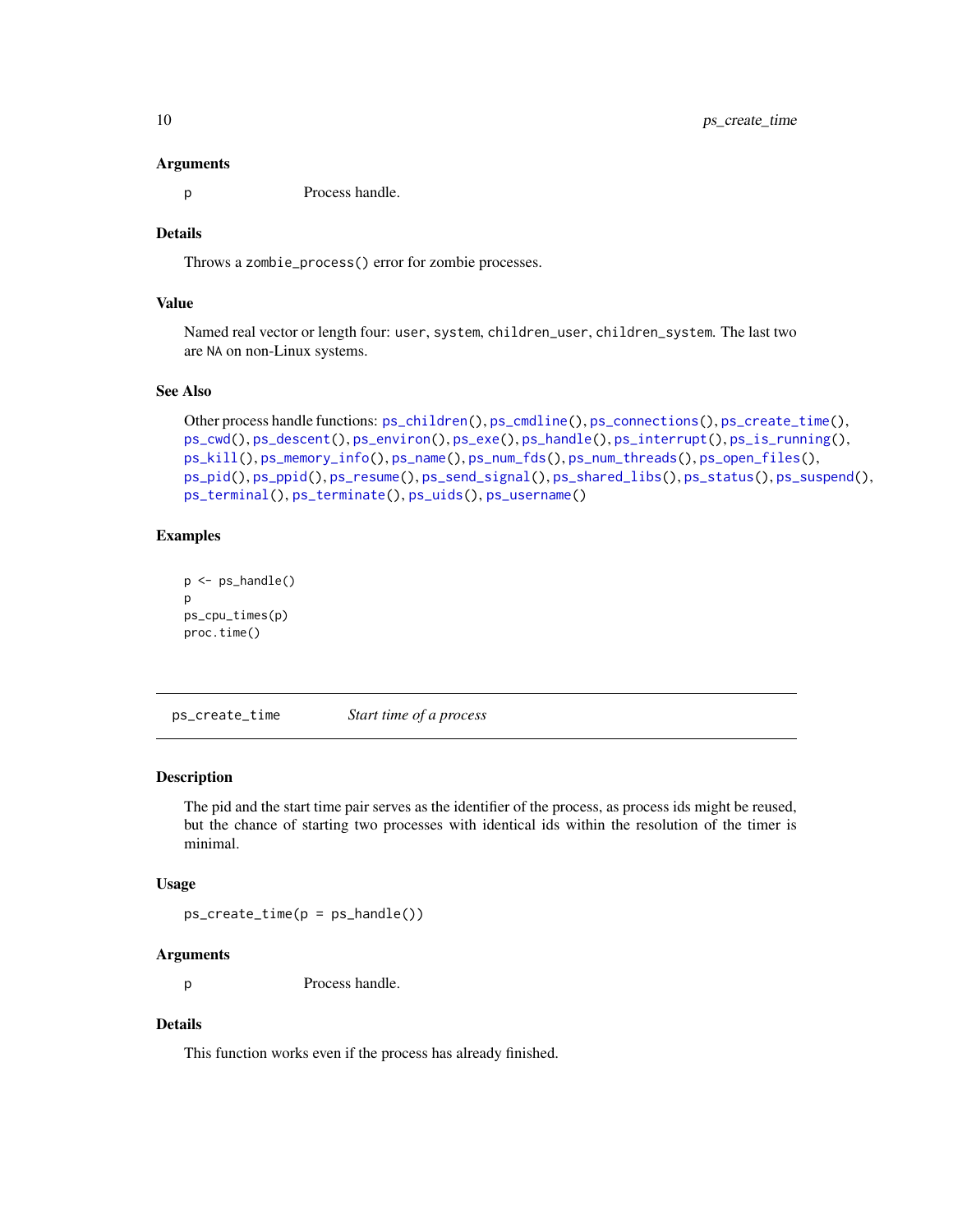#### <span id="page-10-0"></span> $ps\_cwd$  11

### Value

POSIXct object, start time, in GMT.

# See Also

```
Other process handle functions: ps_children(), ps_cmdline(), ps_connections(), ps_cpu_times(),
ps_cwd(), ps_descent(), ps_environ(), ps_exe(), ps_handle(), ps_interrupt(), ps_is_running(),
ps_kill(), ps_memory_info(), ps_name(), ps_num_fds(), ps_num_threads(), ps_open_files(),
ps_pid(), ps_ppid(), ps_resume(), ps_send_signal(), ps_shared_libs(), ps_status(), ps_suspend(),
ps_terminal(), ps_terminate(), ps_uids(), ps_username()
```
# Examples

```
p <- ps_handle()
\mathbf{D}ps_create_time(p)
```
<span id="page-10-1"></span>ps\_cwd *Process current working directory as an absolute path.*

#### Description

For a zombie process it throws a zombie\_process error.

### Usage

 $ps_{cwd}(p = ps_{handle}))$ 

### Arguments

p Process handle.

### Value

String scalar.

# See Also

```
Other process handle functions: ps_children(), ps_cmdline(), ps_connections(), ps_cpu_times(),
ps_create_time(), ps_descent(), ps_environ(), ps_exe(), ps_handle(), ps_interrupt(),
ps_is_running(), ps_kill(), ps_memory_info(), ps_name(), ps_num_fds(), ps_num_threads(),
ps_open_files(), ps_pid(), ps_ppid(), ps_resume(), ps_send_signal(), ps_shared_libs(),
ps_status(), ps_suspend(), ps_terminal(), ps_terminate(), ps_uids(), ps_username()
```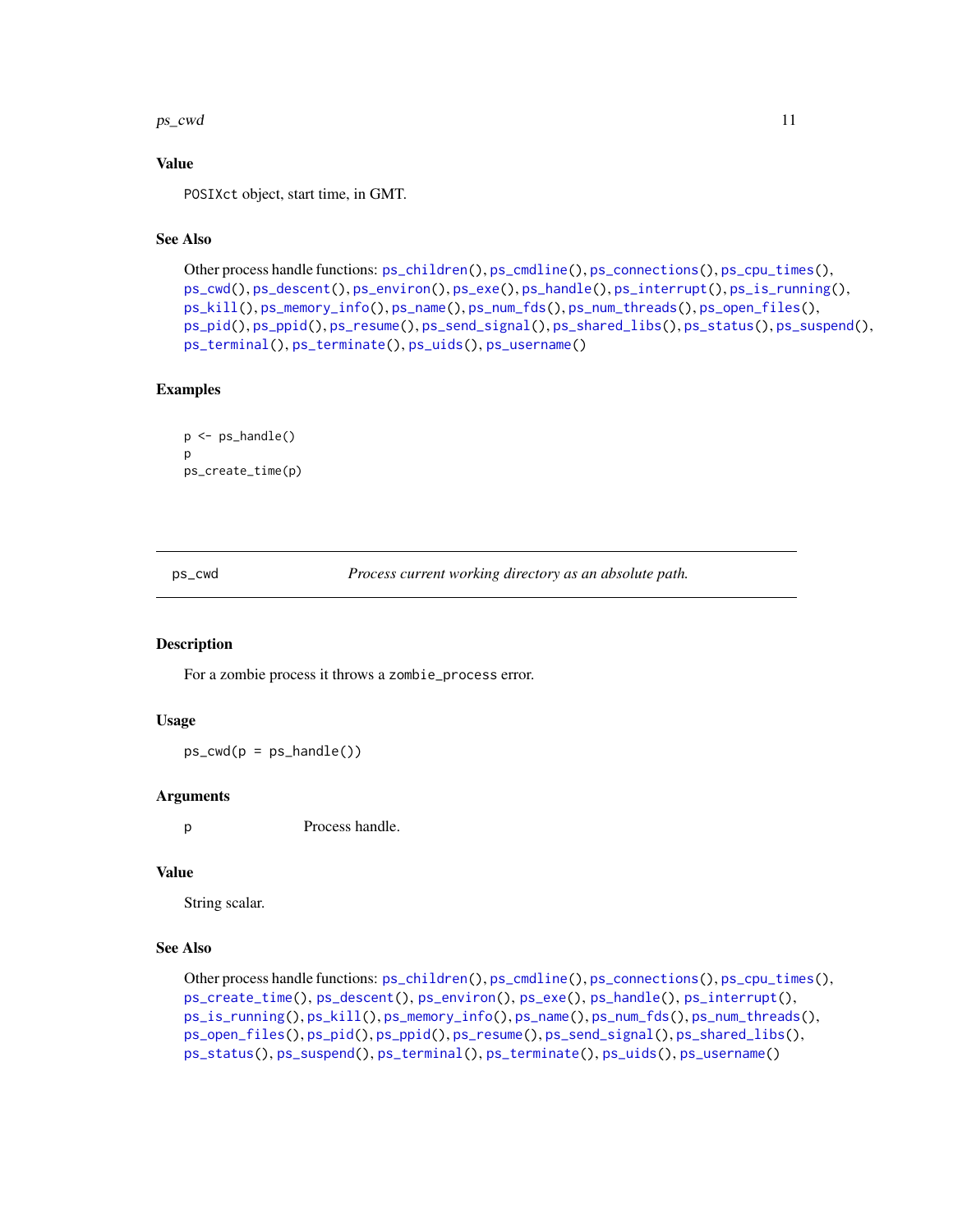### Examples

```
p <- ps_handle()
p
ps_cwd(p)
```
<span id="page-11-1"></span>ps\_descent *Query the ancestry of a process*

# Description

Query the parent processes recursively, up to the first process. (On some platforms, like Windows, the process tree is not a tree and may contain loops, in which case ps\_descent() only goes up until the first repetition.)

### Usage

 $ps\_descent(p = ps\_handle())$ 

# Arguments

p Process handle.

### Value

A list of process handles, starting with p, each one is the parent process of the previous one.

# See Also

```
Other process handle functions: ps_children(), ps_cmdline(), ps_connections(), ps_cpu_times(),
ps_create_time(), ps_cwd(), ps_environ(), ps_exe(), ps_handle(), ps_interrupt(), ps_is_running(),
ps_kill(), ps_memory_info(), ps_name(), ps_num_fds(), ps_num_threads(), ps_open_files(),
ps_pid(), ps_ppid(), ps_resume(), ps_send_signal(), ps_shared_libs(), ps_status(), ps_suspend(),
ps_terminal(), ps_terminate(), ps_uids(), ps_username()
```
# Examples

ps\_descent()

<span id="page-11-0"></span>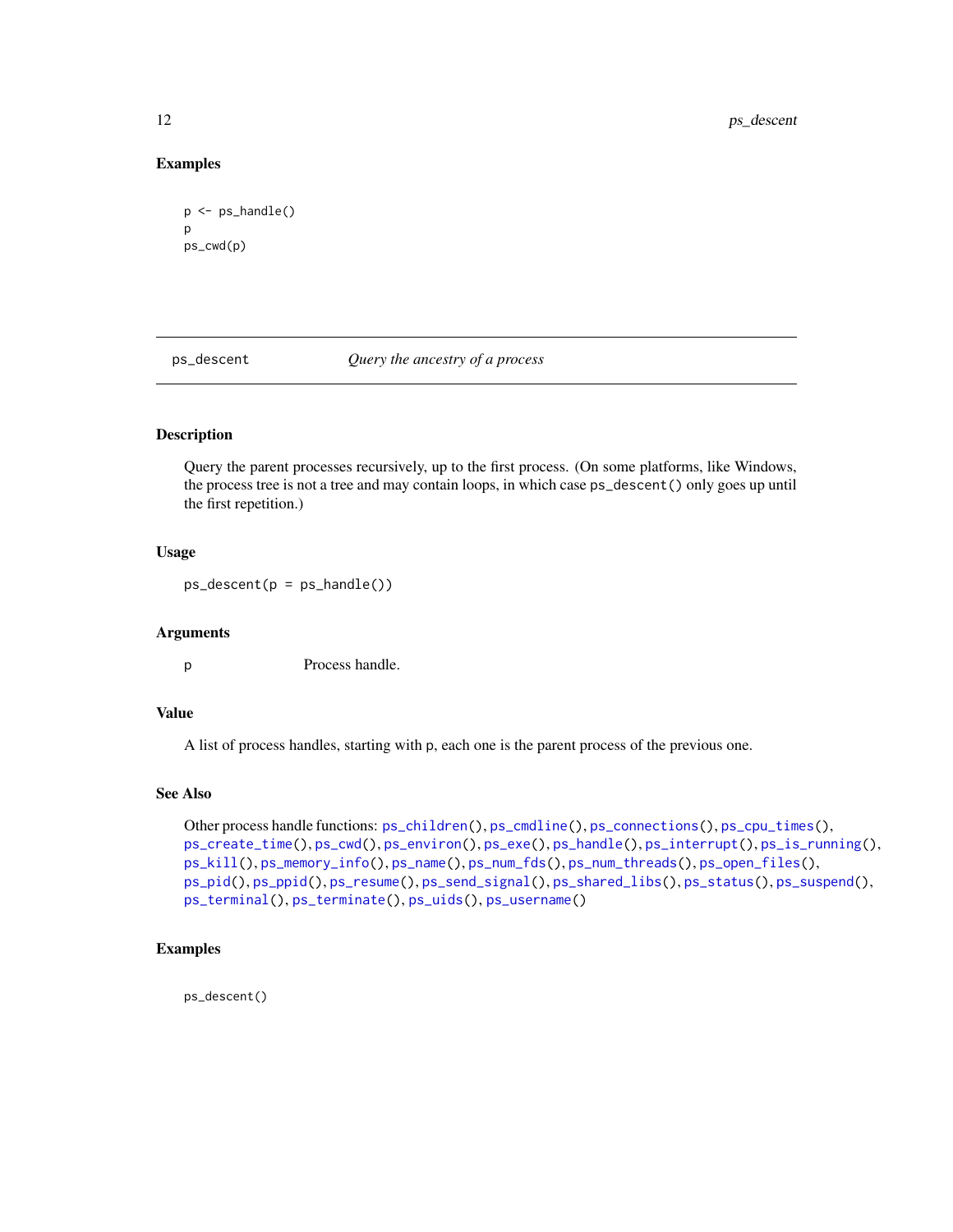<span id="page-12-2"></span><span id="page-12-0"></span>ps\_disk\_partitions *List all mounted partitions*

# Description

The output is similar the Unix mount and df commands.

#### Usage

```
ps_disk_partitions(all = FALSE)
```
### Arguments

all Whether to list virtual devices as well. If FALSE, on Linux it will still list overlay and grpcfuse file systems, to provide some useful information in Docker containers.

# Value

A data frame with columns device, mountpoint, fstype and options.

### See Also

Other disk functions: [ps\\_disk\\_usage\(](#page-12-1))

### Examples

ps\_disk\_partitions(all = TRUE) ps\_disk\_partitions()

<span id="page-12-1"></span>ps\_disk\_usage *Disk usage statistics, per partition*

### Description

The output is similar to the Unix df command.

#### Usage

```
ps_disk_usage(paths = ps_disk_partitions()$mountpoint)
```
### Arguments

paths The mounted file systems to list. By default all file systems returned by  $ps\_disk\_partitions()$ is listed.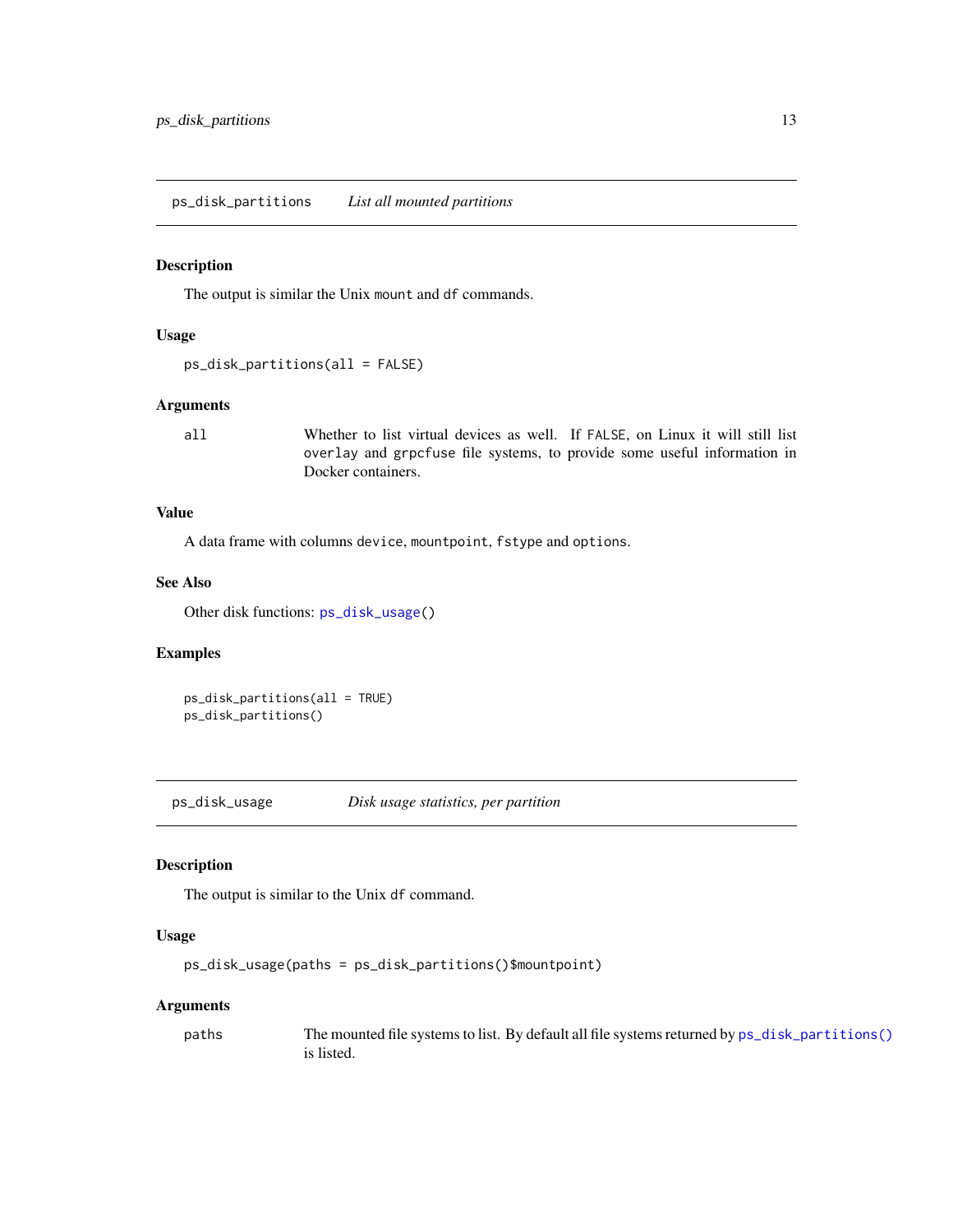# <span id="page-13-0"></span>Details

Note that on Unix a small percentage of the disk space (5% typically) is reserved for the superuser. ps\_disk\_usage() returns the space available to the calling user.

# Value

A data frame with columns mountpoint, total, used, available and capacity.

### See Also

Other disk functions: [ps\\_disk\\_partitions\(](#page-12-2))

### Examples

ps\_disk\_usage()

<span id="page-13-1"></span>ps\_environ *Environment variables of a process*

### Description

ps\_environ() returns the environment variables of the process, in a named vector, similarly to the return value of Sys.getenv() (without arguments).

#### Usage

```
ps\_environment(p = ps\_handle())
```

```
ps\_environment\_raw(p = ps\_handle())
```
### Arguments

p Process handle.

### Details

Note: this usually does not reflect changes made after the process started.

ps\_environ\_raw() is similar to p\$environ() but returns the unparsed "var=value" strings. This is faster, and sometimes good enough.

These functions throw a zombie\_process error for zombie processes.

#### Value

ps\_environ() returns a named character vector (that has a Dlist class, so it is printed nicely), ps\_environ\_raw() returns a character vector.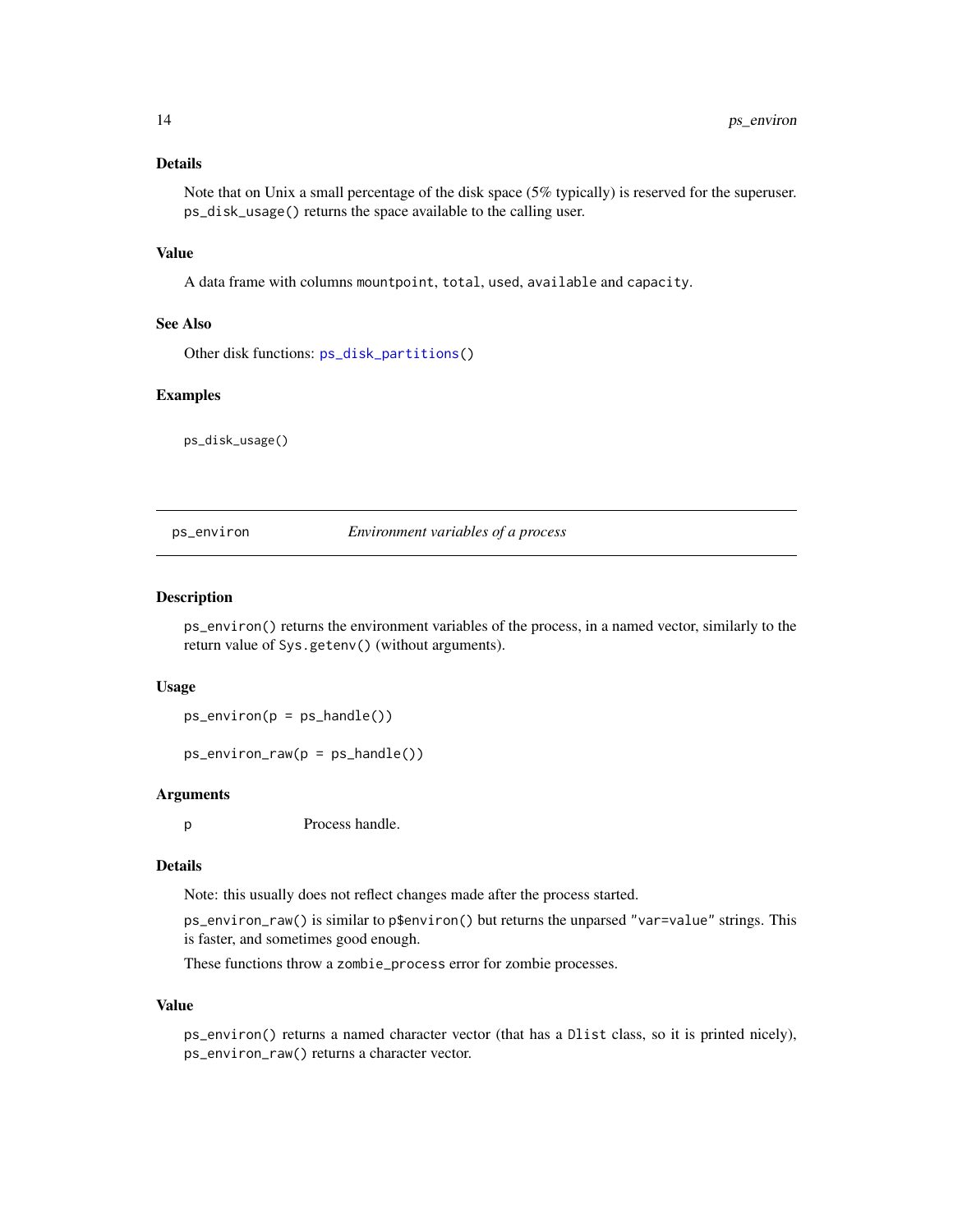#### <span id="page-14-0"></span> $ps\_exe$  15

### See Also

```
Other process handle functions: ps_children(), ps_cmdline(), ps_connections(), ps_cpu_times(),
ps_create_time(), ps_cwd(), ps_descent(), ps_exe(), ps_handle(), ps_interrupt(), ps_is_running(),
ps_kill(), ps_memory_info(), ps_name(), ps_num_fds(), ps_num_threads(), ps_open_files(),
ps_pid(), ps_ppid(), ps_resume(), ps_send_signal(), ps_shared_libs(), ps_status(), ps_suspend(),
ps_terminal(), ps_terminate(), ps_uids(), ps_username()
```
# Examples

```
p <- ps_handle()
p
env <- ps_environ(p)
env[["R_HOME"]]
```
<span id="page-14-1"></span>ps\_exe *Full path of the executable of a process*

### Description

Path to the executable of the process. May also be an empty string or NA if it cannot be determined.

#### Usage

 $ps\_exe(p = ps\_handle())$ 

#### Arguments

p Process handle.

#### Details

For a zombie process it throws a zombie\_process error.

#### Value

Character scalar.

# See Also

Other process handle functions: [ps\\_children\(](#page-5-1)), [ps\\_cmdline\(](#page-6-1)), [ps\\_connections\(](#page-7-1)), [ps\\_cpu\\_times\(](#page-8-1)), [ps\\_create\\_time\(](#page-9-1)), [ps\\_cwd\(](#page-10-1)), [ps\\_descent\(](#page-11-1)), [ps\\_environ\(](#page-13-1)), [ps\\_handle\(](#page-16-1)), [ps\\_interrupt\(](#page-17-1)), [ps\\_is\\_running\(](#page-18-1)), [ps\\_kill\(](#page-19-1)), [ps\\_memory\\_info\(](#page-22-1)), [ps\\_name\(](#page-23-1)), [ps\\_num\\_fds\(](#page-24-1)), [ps\\_num\\_threads\(](#page-25-1)), [ps\\_open\\_files\(](#page-26-1)), [ps\\_pid\(](#page-27-1)), [ps\\_ppid\(](#page-28-1)), [ps\\_resume\(](#page-29-1)), [ps\\_send\\_signal\(](#page-30-1)), [ps\\_shared\\_libs\(](#page-31-1)), [ps\\_status\(](#page-33-1)), [ps\\_suspend\(](#page-34-1)), [ps\\_terminal\(](#page-38-1)), [ps\\_terminate\(](#page-39-1)), [ps\\_uids\(](#page-40-1)), [ps\\_username\(](#page-41-1))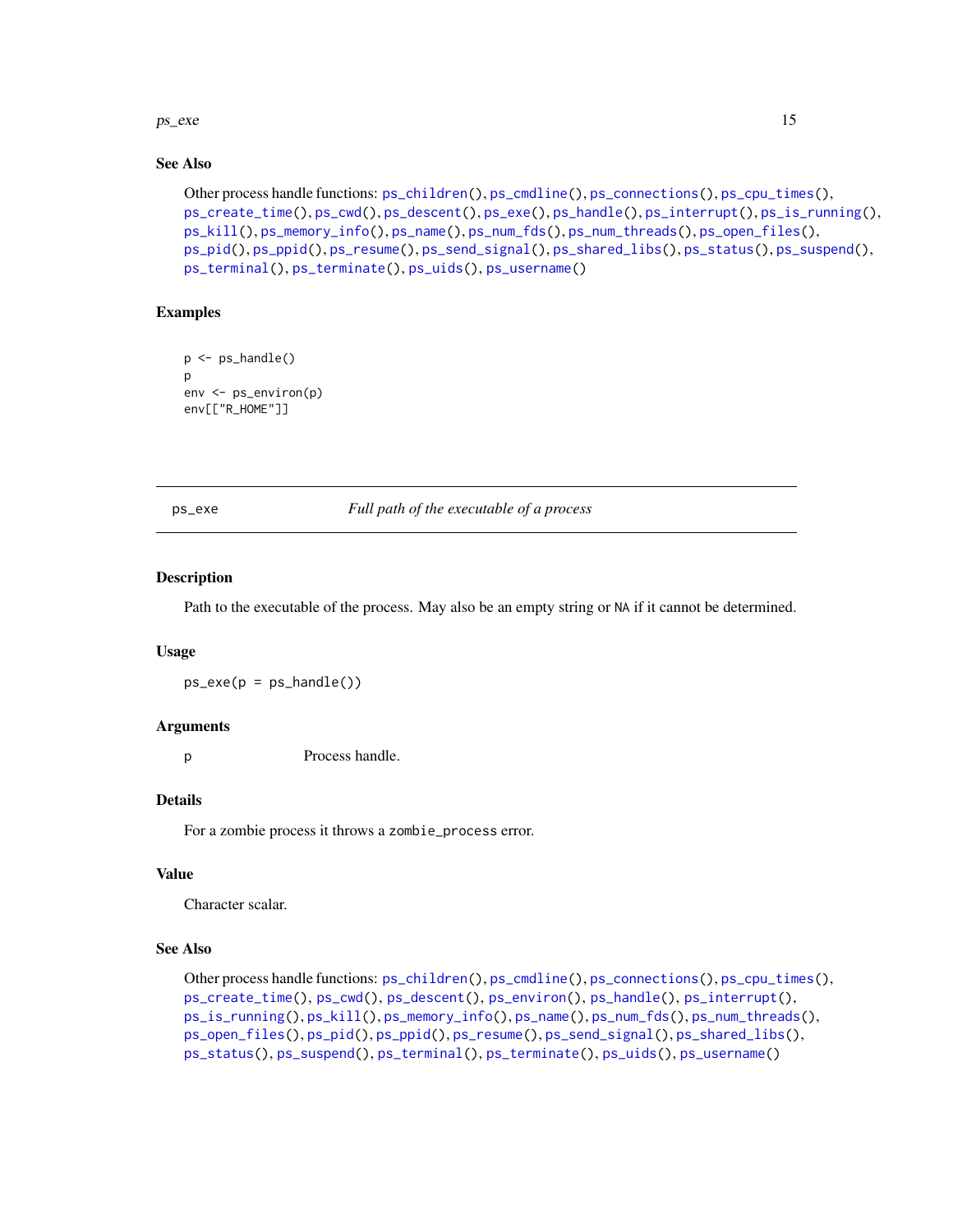# Examples

```
p <- ps_handle()
p
ps_name(p)
ps_exe(p)
ps_cmdline(p)
```
ps\_get\_cpu\_affinity *Query or set CPU affinity*

# Description

ps\_get\_cpu\_affinity() queries the [CPU affinity](https://www.linuxjournal.com/article/6799?page=0,0) of a process. ps\_set\_cpu\_affinity() sets the CPU affinity of a process.

### Usage

```
ps_get_cpu_affinity(p = ps_handle())
ps_set_cpu_affinity(p = ps_handle(), affinity)
```
# Arguments

| D        | Process handle.                                                                                                                                                                  |
|----------|----------------------------------------------------------------------------------------------------------------------------------------------------------------------------------|
| affinity | Integer vector of CPU numbers to restrict a process to. CPU numbers start<br>with zero, and they have to be smaller than the number of (logical) CPUs, see<br>$ps_cpu_count()$ . |

# Details

CPU affinity consists in telling the OS to run a process on a limited set of CPUs only (on Linux cmdline, the taskset command is typically used).

These functions are only supported on Linux and Windows. They error on macOS.

### Value

ps\_get\_cpu\_affinity() returns an integer vector of CPU numbers, starting with zero.

ps\_set\_cpu\_affinity() returns NULL, invisibly.

<span id="page-15-0"></span>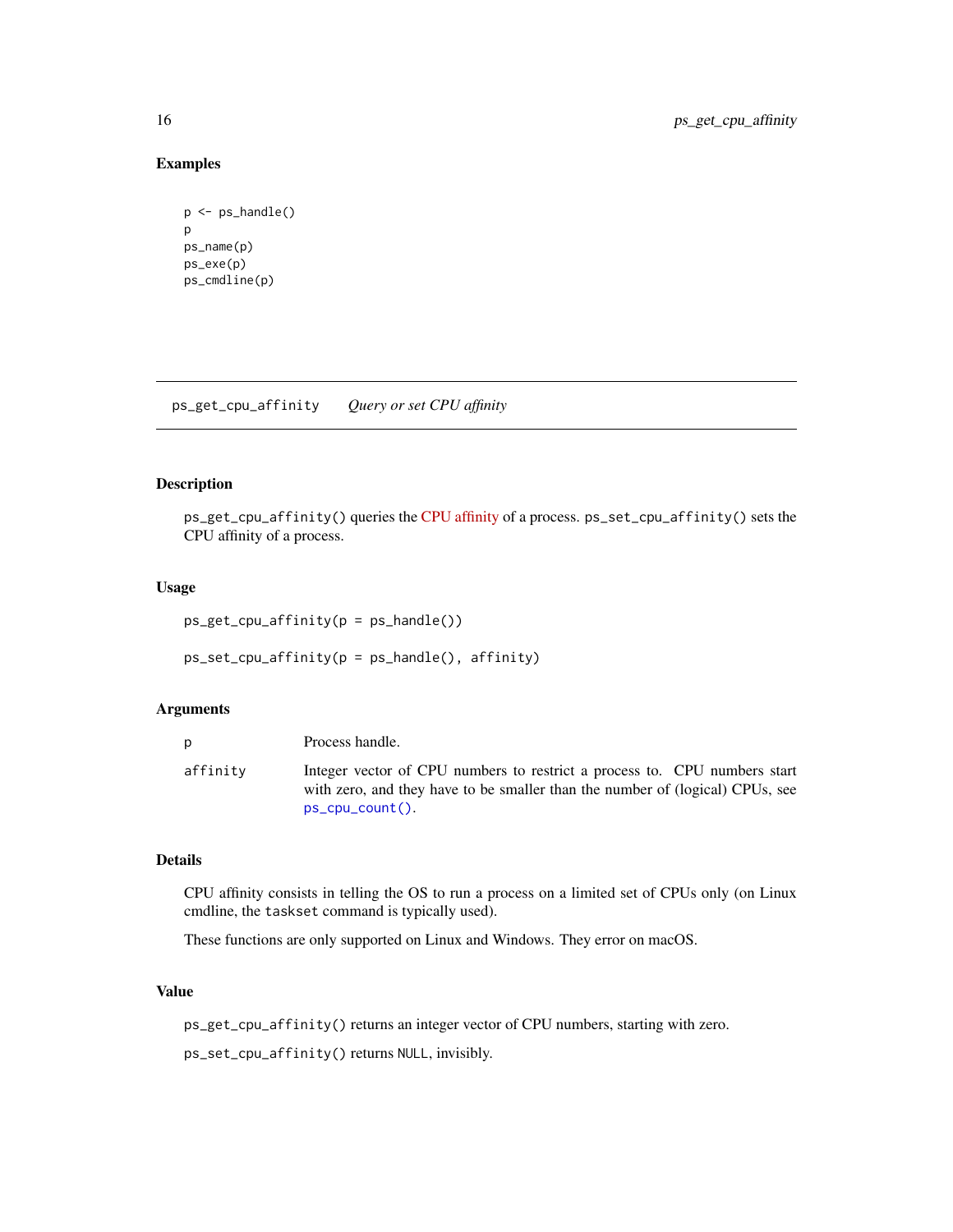#### <span id="page-16-0"></span>ps\_handle 17

# Examples

```
# current
orig <- ps_get_cpu_affinity()
orig
# restrict
ps_set_cpu_affinity(affinity = 0:0)ps_get_cpu_affinity()
# restore
ps_set_cpu_affinity(affinity = orig)
ps_get_cpu_affinity()
```
# <span id="page-16-1"></span>ps\_handle *Create a process handle*

# Description

Create a process handle

## Usage

```
ps_handle(pid = NULL, time = NULL)
## S3 method for class 'ps_handle'
as.character(x, ...)
## S3 method for class 'ps_handle'
format(x, \ldots)
```
## S3 method for class 'ps\_handle'  $print(x, \ldots)$ 

# Arguments

| pid       | Process id. Integer scalar. NULL means the current R process.             |
|-----------|---------------------------------------------------------------------------|
| time      | Start time of the process. Usually NULL and ps will query the start time. |
|           | Process handle.                                                           |
| $\ddotsc$ | Not used currently.                                                       |
|           |                                                                           |

### Value

ps\_handle() returns a process handle (class ps\_handle).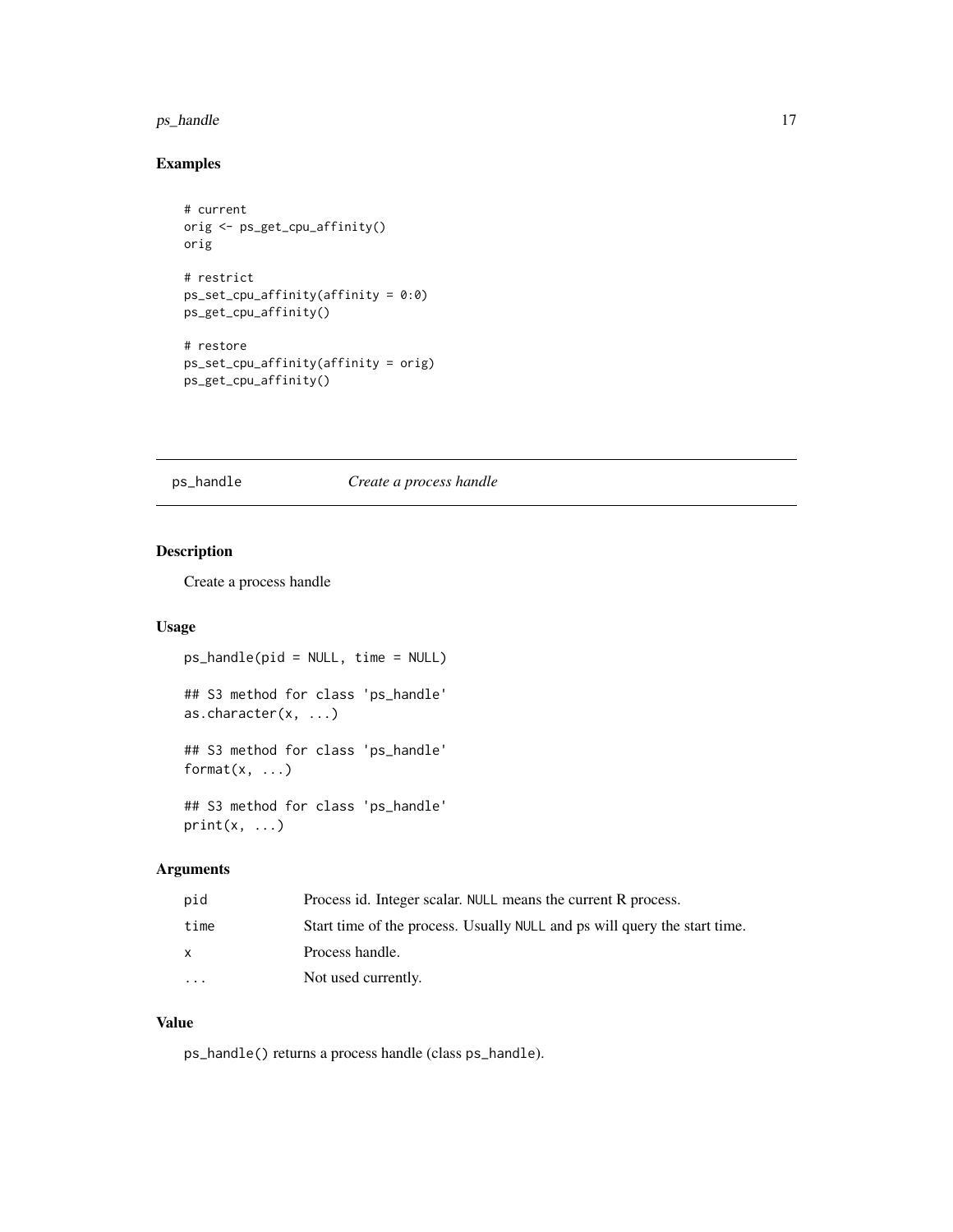# See Also

```
Other process handle functions: ps_children(), ps_cmdline(), ps_connections(), ps_cpu_times(),
ps_create_time(), ps_cwd(), ps_descent(), ps_environ(), ps_exe(), ps_interrupt(), ps_is_running(),
ps_kill(), ps_memory_info(), ps_name(), ps_num_fds(), ps_num_threads(), ps_open_files(),
ps_pid(), ps_ppid(), ps_resume(), ps_send_signal(), ps_shared_libs(), ps_status(), ps_suspend(),
ps_terminal(), ps_terminate(), ps_uids(), ps_username()
```
### Examples

```
p \leftarrow ps\_handle()p
```
<span id="page-17-1"></span>ps\_interrupt *Interrupt a process*

### Description

Sends SIGINT on POSIX, and 'CTRL+C' or 'CTRL+BREAK' on Windows.

#### Usage

 $ps\_interrupt(p = ps\_handle(), $ctr\_c = TRUE)$$ 

#### **Arguments**

|        | Process handle.                                                      |
|--------|----------------------------------------------------------------------|
| ctrl c | On Windows, whether to send 'CTRL+C'. If FALSE, then 'CTRL+BREAK' is |
|        | sent. Ignored on non-Windows platforms.                              |

### See Also

Other process handle functions: [ps\\_children\(](#page-5-1)), [ps\\_cmdline\(](#page-6-1)), [ps\\_connections\(](#page-7-1)), [ps\\_cpu\\_times\(](#page-8-1)), [ps\\_create\\_time\(](#page-9-1)), [ps\\_cwd\(](#page-10-1)), [ps\\_descent\(](#page-11-1)), [ps\\_environ\(](#page-13-1)), [ps\\_exe\(](#page-14-1)), [ps\\_handle\(](#page-16-1)), [ps\\_is\\_running\(](#page-18-1)), [ps\\_kill\(](#page-19-1)), [ps\\_memory\\_info\(](#page-22-1)), [ps\\_name\(](#page-23-1)), [ps\\_num\\_fds\(](#page-24-1)), [ps\\_num\\_threads\(](#page-25-1)), [ps\\_open\\_files\(](#page-26-1)), [ps\\_pid\(](#page-27-1)), [ps\\_ppid\(](#page-28-1)), [ps\\_resume\(](#page-29-1)), [ps\\_send\\_signal\(](#page-30-1)), [ps\\_shared\\_libs\(](#page-31-1)), [ps\\_status\(](#page-33-1)), [ps\\_suspend\(](#page-34-1)), [ps\\_terminal\(](#page-38-1)), [ps\\_terminate\(](#page-39-1)), [ps\\_uids\(](#page-40-1)), [ps\\_username\(](#page-41-1))

<span id="page-17-0"></span>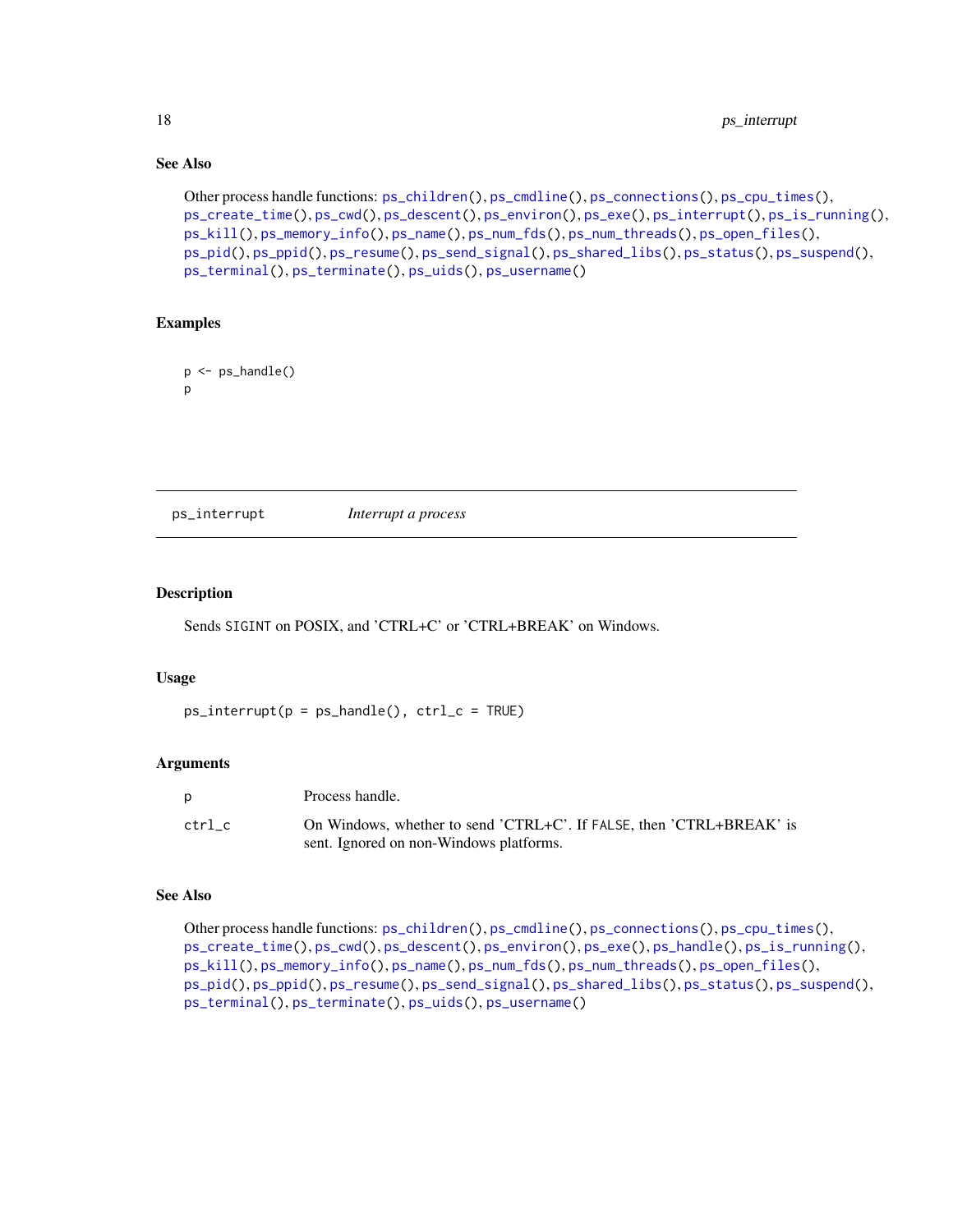<span id="page-18-1"></span><span id="page-18-0"></span>

It returns FALSE if the process has already finished.

### Usage

 $ps_is_r$ unning( $p = ps_h$ andle())

#### Arguments

p Process handle.

### Details

It uses the start time of the process to work around pid reuse. I.e.

#### Value

Logical scalar.

# See Also

```
Other process handle functions: ps_children(), ps_cmdline(), ps_connections(), ps_cpu_times(),
ps_create_time(), ps_cwd(), ps_descent(), ps_environ(), ps_exe(), ps_handle(), ps_interrupt(),
ps_kill(), ps_memory_info(), ps_name(), ps_num_fds(), ps_num_threads(), ps_open_files(),
ps_pid(), ps_ppid(), ps_resume(), ps_send_signal(), ps_shared_libs(), ps_status(), ps_suspend(),
ps_terminal(), ps_terminate(), ps_uids(), ps_username()
```
# Examples

```
p <- ps_handle()
p
ps_is_running(p)
```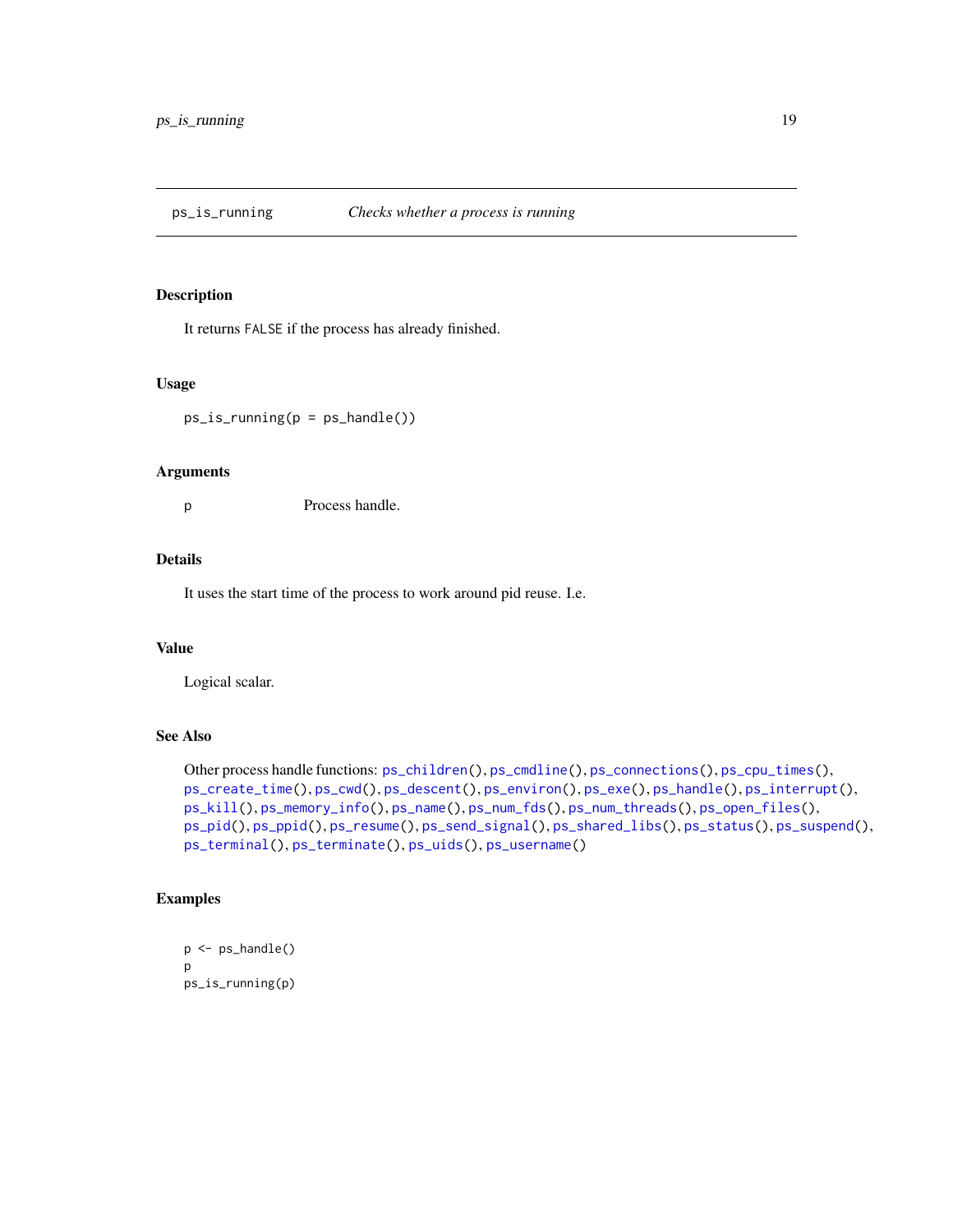<span id="page-19-1"></span><span id="page-19-0"></span>

Kill the current process with SIGKILL preemptively checking whether PID has been reused. On Windows it uses TerminateProcess().

#### Usage

 $ps\_kill(p = ps\_handle())$ 

### Arguments

p Process handle.

# See Also

```
Other process handle functions: ps_children(), ps_cmdline(), ps_connections(), ps_cpu_times(),
ps_create_time(), ps_cwd(), ps_descent(), ps_environ(), ps_exe(), ps_handle(), ps_interrupt(),
ps_is_running(), ps_memory_info(), ps_name(), ps_num_fds(), ps_num_threads(), ps_open_files(),
ps_pid(), ps_ppid(), ps_resume(), ps_send_signal(), ps_shared_libs(), ps_status(), ps_suspend(),
ps_terminal(), ps_terminate(), ps_uids(), ps_username()
```
### Examples

```
px <- processx::process$new("sleep", "10")
p <- ps_handle(px$get_pid())
p
ps_kill(p)
p
ps_is_running(p)
px$get_exit_status()
```
ps\_loadavg *Return the average system load over the last 1, 5 and 15 minutes as a tuple.*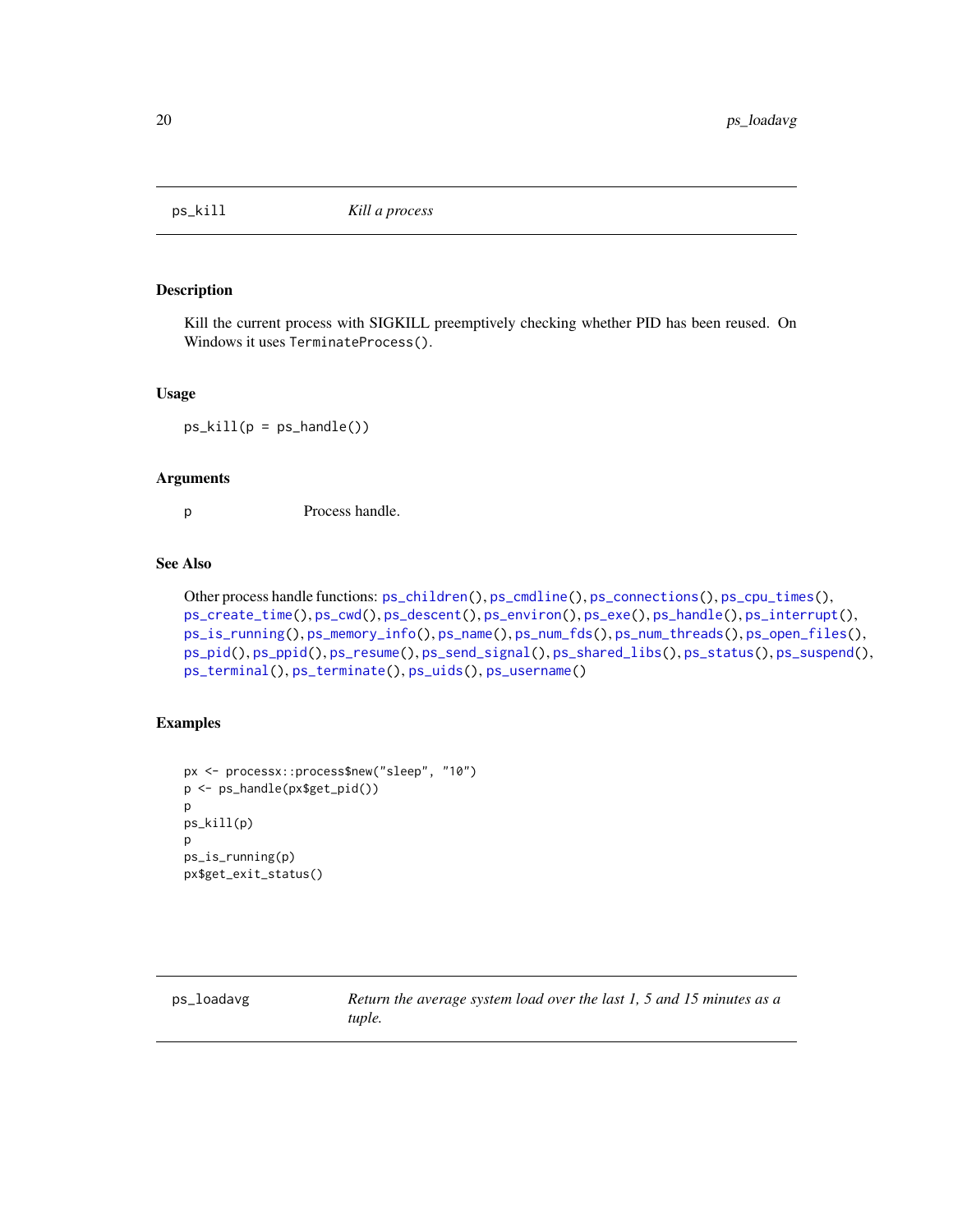### <span id="page-20-0"></span>ps\_mark\_tree 21

#### Description

The "load" represents the processes which are in a runnable state, either using the CPU or waiting to use the CPU (e.g. waiting for disk I/O). On Windows this is emulated by using a Windows API that spawns a thread which keeps running in background and updates results every 5 seconds, mimicking the UNIX behavior. Thus, on Windows, the first time this is called and for the next 5 seconds it will return a meaningless  $(0.0, 0.0, 0.0)$  vector. The numbers returned only make sense if related to the number of CPU cores installed on the system. So, for instance, a value of 3.14 on a system with 10 logical CPUs means that the system load was 31.4% percent over the last N minutes.

### Usage

ps\_loadavg()

### Value

Numeric vector of length 3.

### Examples

ps\_loadavg()

#### ps\_mark\_tree *Mark a process and its (future) child tree*

### **Description**

ps\_mark\_tree() generates a random environment variable name and sets it in the current R process. This environment variable will be (by default) inherited by all child (and grandchild, etc.) processes, and will help finding these processes, even if and when they are (no longer) related to the current R process. (I.e. they are not connected in the process tree.)

#### Usage

```
ps_mark_tree()
with_process_cleanup(expr)
ps_find_tree(marker)
ps_kill_tree(marker, sig = signals()$SIGKILL)
```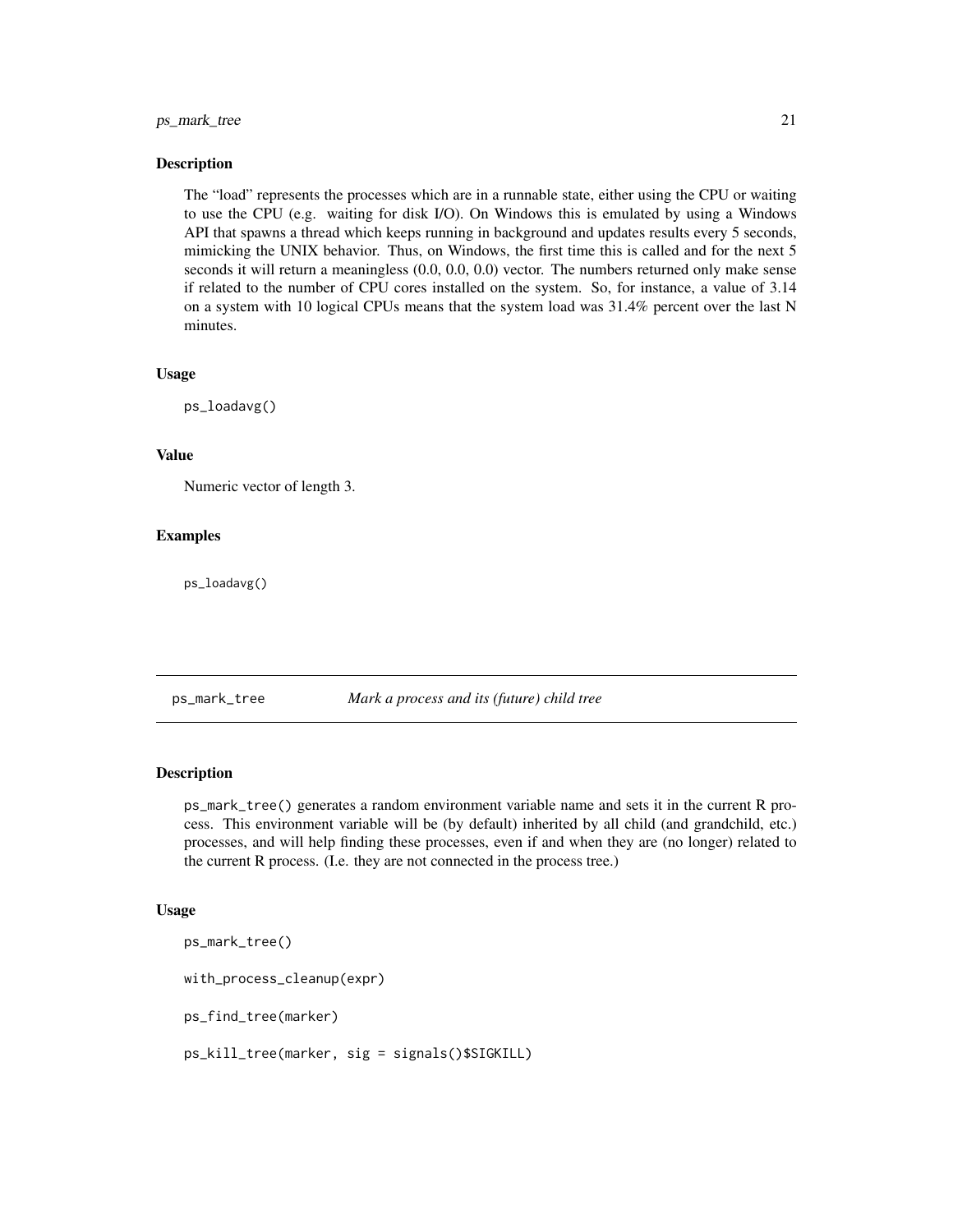### <span id="page-21-0"></span>Arguments

| expr   | R expression to evaluate in the new context.                                                          |
|--------|-------------------------------------------------------------------------------------------------------|
| marker | String scalar, the name of the environment variable to use to find the marked<br>processes.           |
| sig    | The signal to send to the marked processes on Unix. On Windows this argument<br>is ignored currently. |

#### Details

ps\_find\_tree() finds the processes that set the supplied environment variable and returns them in a list.

ps\_kill\_tree() finds the processes that set the supplied environment variable, and kills them (or sends them the specified signal on Unix).

with\_process\_cleanup() evaluates an R expression, and cleans up all external processes that were started by the R process while evaluating the expression. This includes child processes of child processes, etc., recursively. It returns a list with entries: result is the result of the expression, visible is TRUE if the expression should be printed to the screen, and process\_cleanup is a named integer vector of the cleaned pids, names are the process names.

If expr throws an error, then so does with\_process\_cleanup(), the same error. Nevertheless processes are still cleaned up.

### Value

ps\_mark\_tree() returns the name of the environment variable, which can be used as the marker in ps\_kill\_tree().

ps\_find\_tree() returns a list of ps\_handle objects.

ps\_kill\_tree() returns the pids of the killed processes, in a named integer vector. The names are the file names of the executables, when available.

with\_process\_cleanup() returns the value of the evaluated expression.

#### Note

Note that with\_process\_cleanup() is problematic if the R process is multi-threaded and the other threads start subprocesses. with\_process\_cleanup() cleans up those processes as well, which is probably not what you want. This is an issue for example in RStudio. Do not use with\_process\_cleanup(), unless you are sure that the R process is single-threaded, or the other threads do not start subprocesses. E.g. using it in package test cases is usually fine, because RStudio runs these in a separate single-threaded process.

The same holds for manually running ps\_mark\_tree() and then ps\_find\_tree() or ps\_kill\_tree().

A safe way to use process cleanup is to use the processx package to start subprocesses, and set the cleanup\_tree = TRUE in process $x$ ::run() or the process $x$ ::process constructor.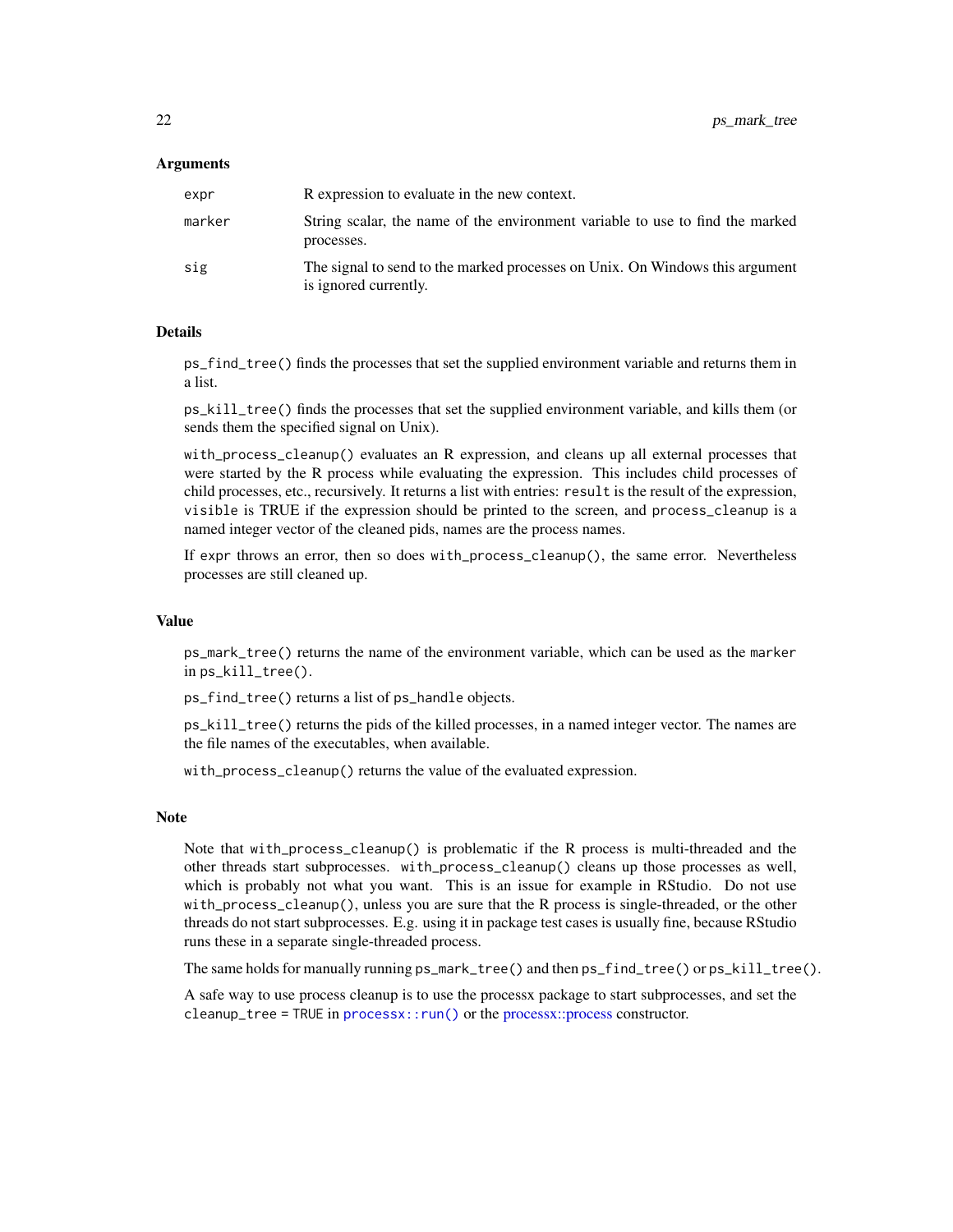<span id="page-22-1"></span><span id="page-22-0"></span>ps\_memory\_info *Memory usage information*

### Description

Memory usage information

### Usage

```
ps_memory_info(p = ps_handle())
```
ps\_memory\_full\_info(p = ps\_handle())

### Arguments

p Process handle.

### Details

ps\_memory\_info() returns information about memory usage.

It returns a named list. Portable fields:

- rss: "Resident Set Size", this is the non-swapped physical memory a process has used (bytes). On UNIX it matches "top"'s 'RES' column (see doc). On Windows this is an alias for wset field and it matches "Memory" column of taskmgr.exe.
- vmem: "Virtual Memory Size", this is the total amount of virtual memory used by the process (bytes). On UNIX it matches "top"'s 'VIRT' column (see doc). On Windows this is an alias for the pagefile field and it matches the "Working set (memory)" column of taskmgr.exe.

Non-portable fields:

- shared: (Linux) memory that could be potentially shared with other processes (bytes). This matches "top"'s 'SHR' column (see doc).
- text: (Linux): aka 'TRS' (text resident set) the amount of memory devoted to executable code (bytes). This matches "top"'s 'CODE' column (see doc).
- data: (Linux): aka 'DRS' (data resident set) the amount of physical memory devoted to other than executable code (bytes). It matches "top"'s 'DATA' column (see doc).
- lib: (Linux): the memory used by shared libraries (bytes).
- dirty: (Linux): the amount of memory in dirty pages (bytes).
- pfaults: (macOS): number of page faults.
- pageins: (macOS): number of actual pageins.

For the explanation of Windows fields see the [PROCESS\\_MEMORY\\_COUNTERS\\_EX](https://docs.microsoft.com/en-us/windows/win32/api/psapi/ns-psapi-process_memory_counters_ex) structure.

ps\_memory\_full\_info() returns all fields as ps\_memory\_info(), plus additional information, but typically takes slightly longer to run, and might not have access to some processes that ps\_memory\_info() can query: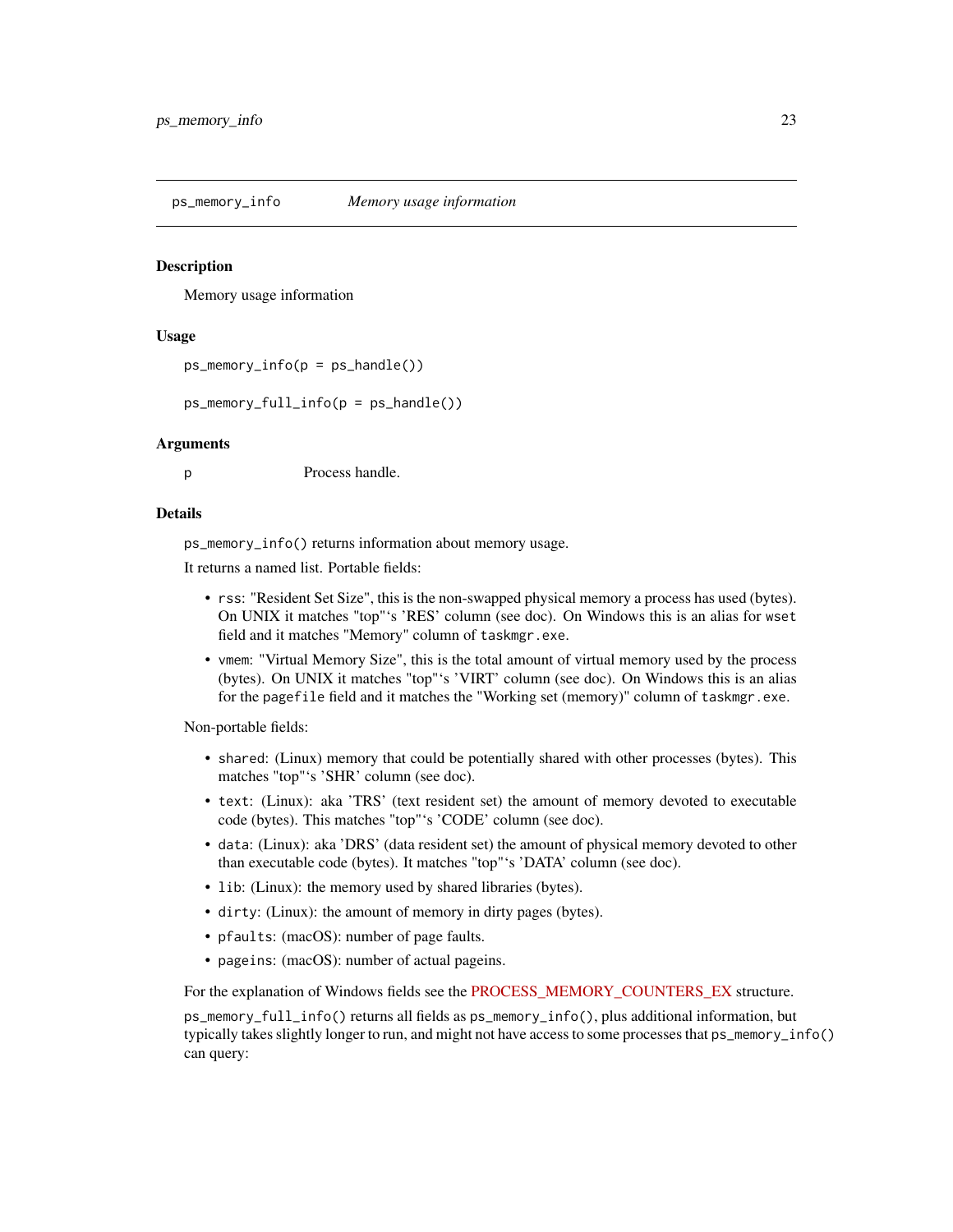- <span id="page-23-0"></span>• uss: Unique Set Size, this is the memory which is unique to a process and which would be freed if the process was terminated right now.
- pss (Linux only): Proportional Set Size, is the amount of memory shared with other processes, accounted in a way that the amount is divided evenly between the processes that share it. I.e. if a process has 10 MBs all to itself and 10 MBs shared with another process its PSS will be 15 MBs.
- swap (Linux only): amount of memory that has been swapped out to disk.

They both throw a zombie\_process() error for zombie processes.

### Value

Named real vector.

### See Also

```
Other process handle functions: ps_children(), ps_cmdline(), ps_connections(), ps_cpu_times(),
ps_create_time(), ps_cwd(), ps_descent(), ps_environ(), ps_exe(), ps_handle(), ps_interrupt(),
ps_is_running(), ps_kill(), ps_name(), ps_num_fds(), ps_num_threads(), ps_open_files(),
ps_pid(), ps_ppid(), ps_resume(), ps_send_signal(), ps_shared_libs(), ps_status(), ps_suspend(),
ps_terminal(), ps_terminate(), ps_uids(), ps_username()
```
### Examples

```
p \leftarrow ps\_handle()p
ps_memory_info(p)
ps_memory_full_info(p)
```
<span id="page-23-1"></span>

ps\_name *Process name*

#### Description

The name of the program, which is typically the name of the executable.

### Usage

 $ps_name(p = ps_handle())$ 

#### Arguments

p Process handle.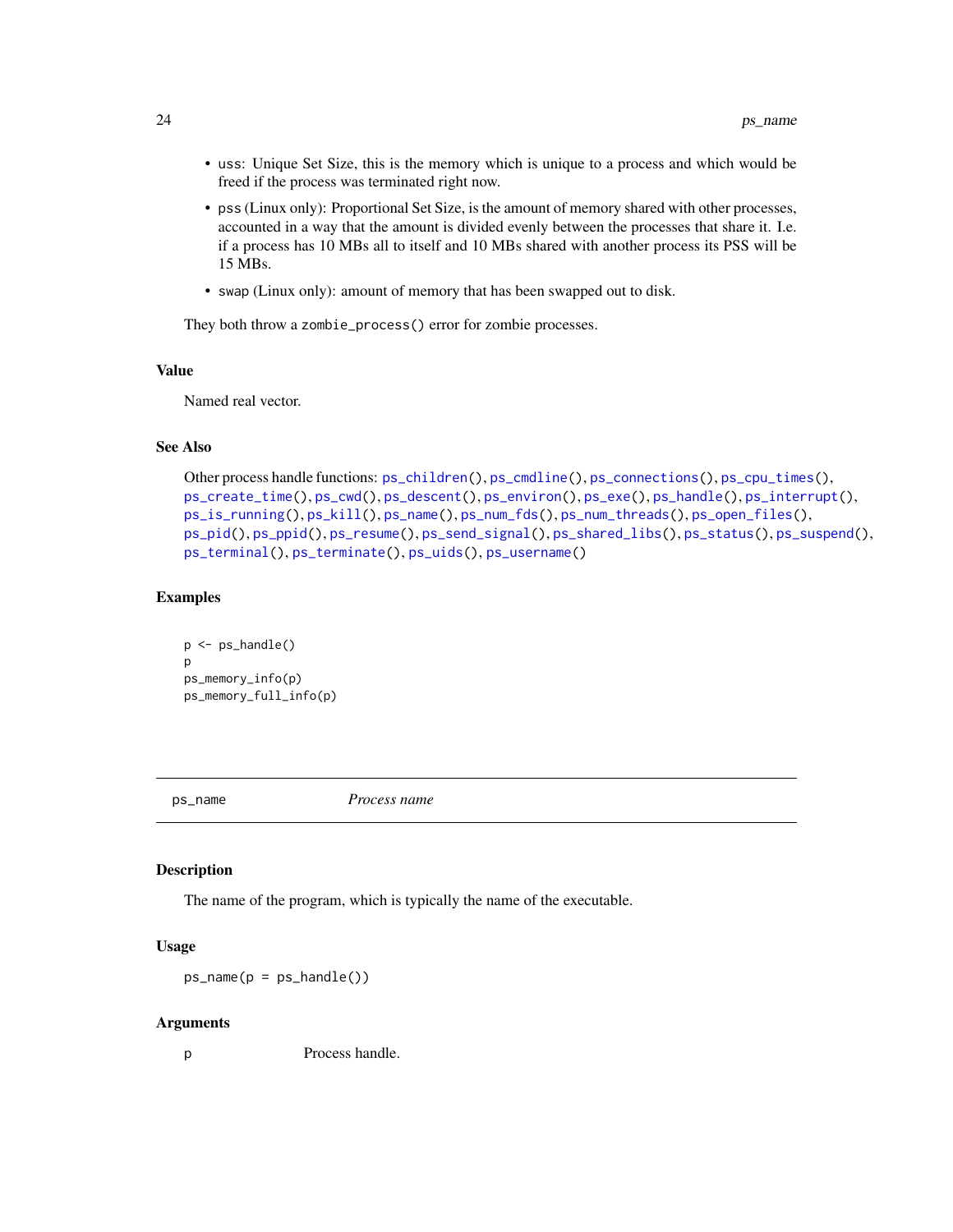# <span id="page-24-0"></span>ps\_num\_fds 25

# Details

On on Unix this can change, e.g. via an exec\*() system call.

ps\_name() works on zombie processes.

# Value

Character scalar.

# See Also

```
Other process handle functions: ps_children(), ps_cmdline(), ps_connections(), ps_cpu_times(),
ps_create_time(), ps_cwd(), ps_descent(), ps_environ(), ps_exe(), ps_handle(), ps_interrupt(),
ps_is_running(), ps_kill(), ps_memory_info(), ps_num_fds(), ps_num_threads(), ps_open_files(),
ps_pid(), ps_ppid(), ps_resume(), ps_send_signal(), ps_shared_libs(), ps_status(), ps_suspend(),
ps_terminal(), ps_terminate(), ps_uids(), ps_username()
```
# Examples

```
p \leftarrow ps\_handle()p
ps_name(p)
ps_exe(p)
ps_cmdline(p)
```
<span id="page-24-1"></span>ps\_num\_fds *Number of open file descriptors*

#### Description

Note that in some IDEs, e.g. RStudio or R.app on macOS, the IDE itself opens files from other threads, in addition to the files opened from the main R thread.

#### Usage

 $ps\_num_fds(p = ps\_handle())$ 

#### Arguments

p Process handle.

## **Details**

For a zombie process it throws a zombie\_process error.

# Value

Integer scalar.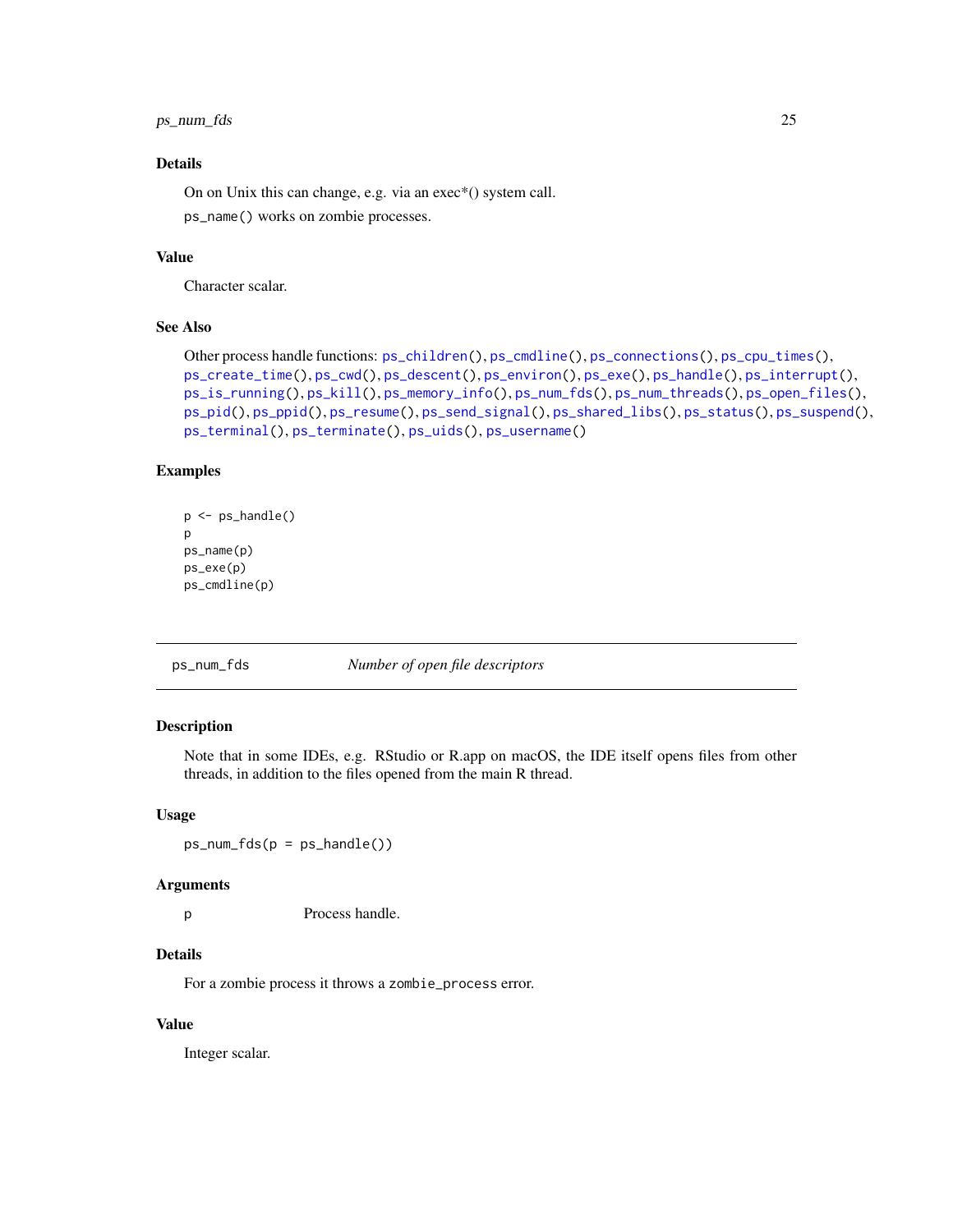# See Also

```
Other process handle functions: ps_children(), ps_cmdline(), ps_connections(), ps_cpu_times(),
ps_create_time(), ps_cwd(), ps_descent(), ps_environ(), ps_exe(), ps_handle(), ps_interrupt(),
ps_is_running(), ps_kill(), ps_memory_info(), ps_name(), ps_num_threads(), ps_open_files(),
ps_pid(), ps_ppid(), ps_resume(), ps_send_signal(), ps_shared_libs(), ps_status(), ps_suspend(),
ps_terminal(), ps_terminate(), ps_uids(), ps_username()
```
# Examples

```
p \leftarrow ps\_handle()ps_num_fds(p)
f <- file(tmp <- tempfile(), "w")
ps_num_fds(p)
close(f)
unlink(tmp)
ps_num_fds(p)
```
<span id="page-25-1"></span>ps\_num\_threads *Number of threads*

# Description

Throws a zombie\_process() error for zombie processes.

### Usage

```
ps\_num\_threads(p = ps\_handle())
```
# Arguments

p Process handle.

### Value

Integer scalar.

# See Also

```
Other process handle functions: ps_children(), ps_cmdline(), ps_connections(), ps_cpu_times(),
ps_create_time(), ps_cwd(), ps_descent(), ps_environ(), ps_exe(), ps_handle(), ps_interrupt(),
ps_is_running(), ps_kill(), ps_memory_info(), ps_name(), ps_num_fds(), ps_open_files(),
ps_pid(), ps_ppid(), ps_resume(), ps_send_signal(), ps_shared_libs(), ps_status(), ps_suspend(),
ps_terminal(), ps_terminate(), ps_uids(), ps_username()
```
<span id="page-25-0"></span>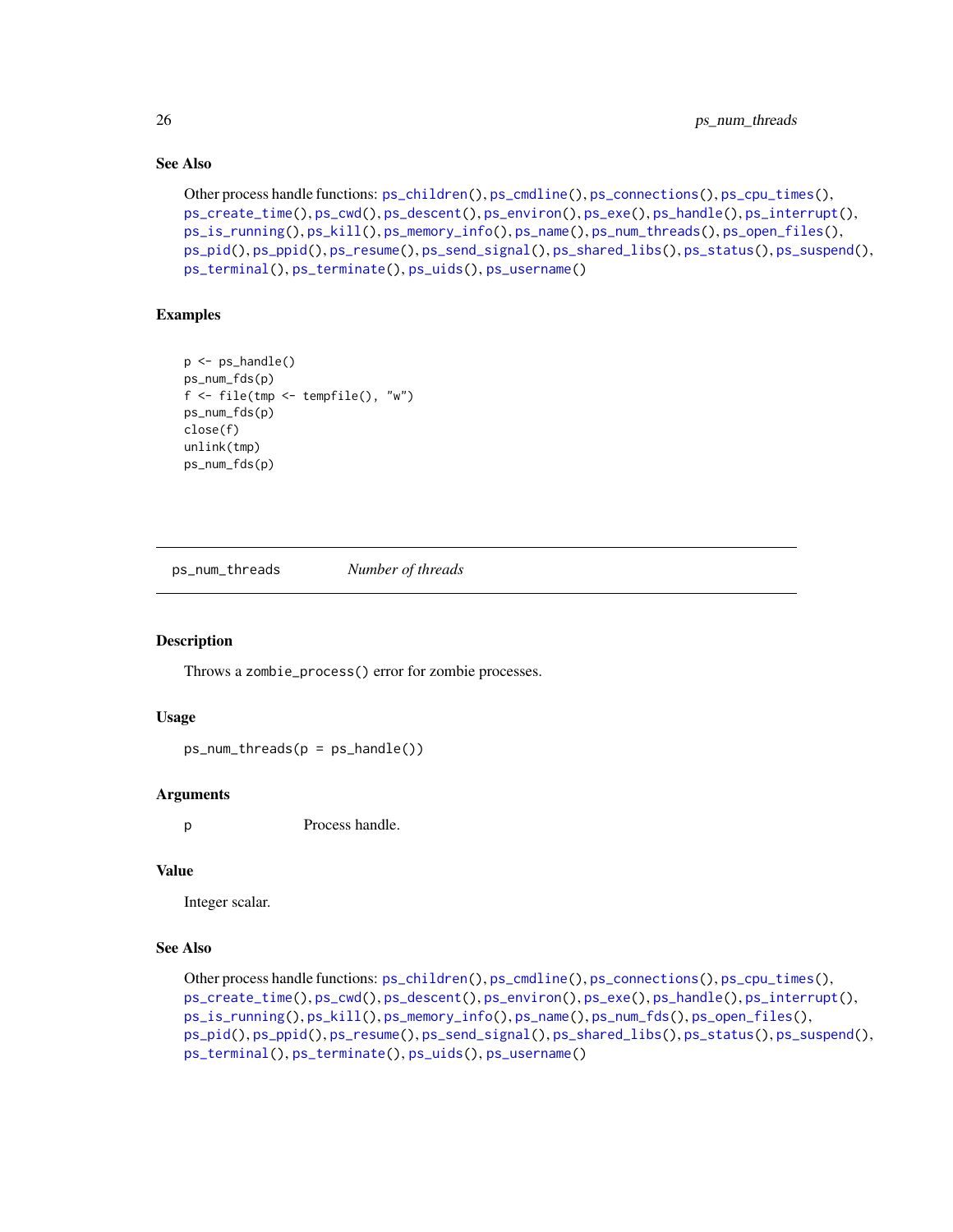# <span id="page-26-0"></span>ps\_open\_files 27

### Examples

```
p \leftarrow ps\_handle()p
ps_num_threads(p)
```
<span id="page-26-1"></span>ps\_open\_files *Open files of a process*

### Description

Note that in some IDEs, e.g. RStudio or R.app on macOS, the IDE itself opens files from other threads, in addition to the files opened from the main R thread.

#### Usage

 $ps\_open\_files(p = ps\_handle())$ 

#### Arguments

p Process handle.

### Details

For a zombie process it throws a zombie\_process error.

### Value

Data frame with columns: fd and path. fd is numeric file descriptor on POSIX systems, NA on Windows. path is an absolute path to the file.

# See Also

```
Other process handle functions: ps_children(), ps_cmdline(), ps_connections(), ps_cpu_times(),
ps_create_time(), ps_cwd(), ps_descent(), ps_environ(), ps_exe(), ps_handle(), ps_interrupt(),
ps_is_running(), ps_kill(), ps_memory_info(), ps_name(), ps_num_fds(), ps_num_threads(),
ps_pid(), ps_ppid(), ps_resume(), ps_send_signal(), ps_shared_libs(), ps_status(), ps_suspend(),
ps_terminal(), ps_terminate(), ps_uids(), ps_username()
```
### Examples

```
p \leftarrow ps\_handle()ps_open_files(p)
f <- file(tmp <- tempfile(), "w")
ps_open_files(p)
close(f)
```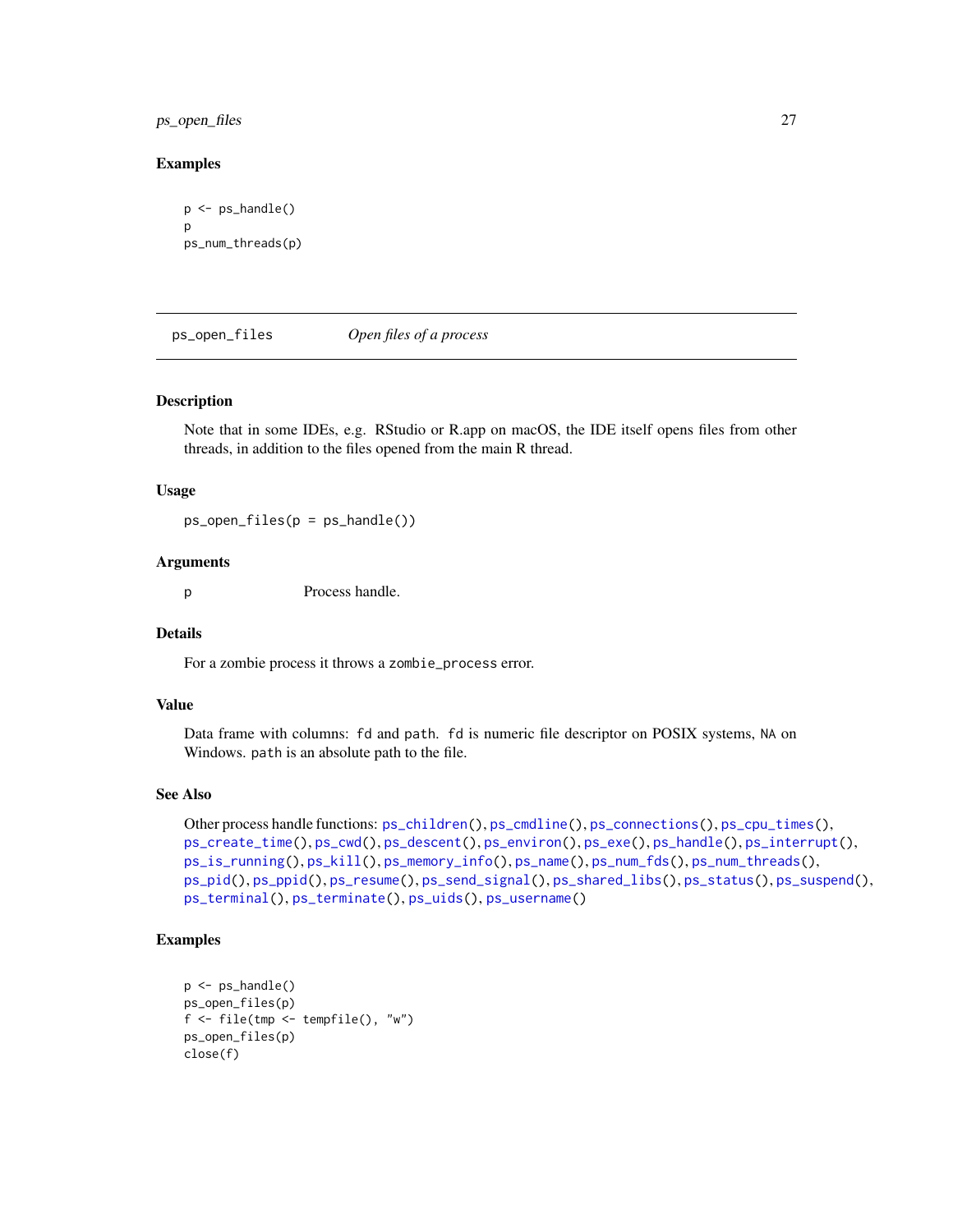```
unlink(tmp)
ps_open_files(p)
```
ps\_os\_type *Query the type of the OS*

# Description

Query the type of the OS

### Usage

ps\_os\_type()

ps\_is\_supported()

# Value

ps\_os\_type returns a named logical vector. The rest of the functions return a logical scalar. ps\_is\_supported() returns TRUE if ps supports the current platform.

# Examples

ps\_os\_type() ps\_is\_supported()

<span id="page-27-1"></span>ps\_pid *Pid of a process handle*

# Description

This function works even if the process has already finished.

# Usage

 $ps\_pid(p = ps\_handle())$ 

# Arguments

p Process handle.

# Value

Process id.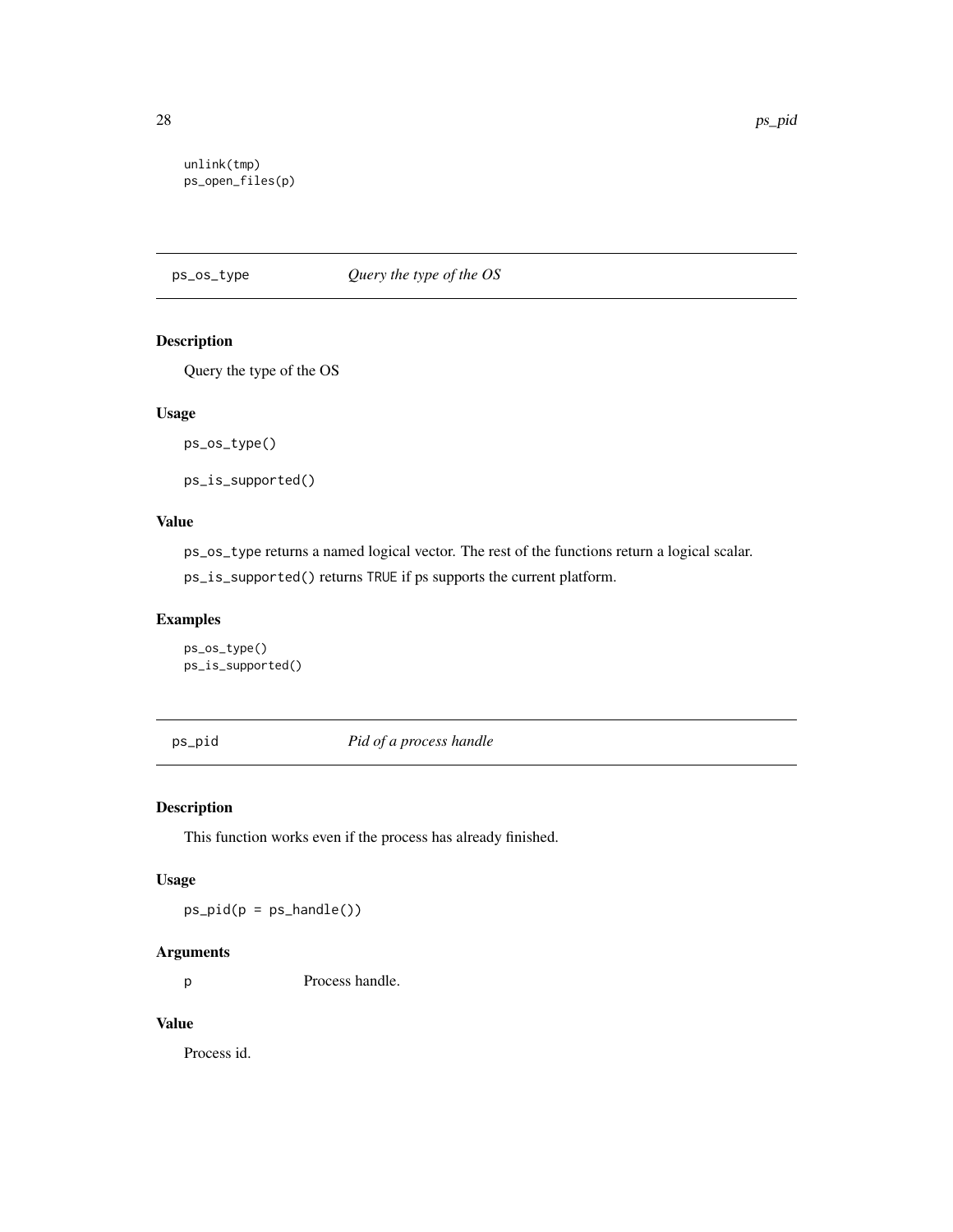#### <span id="page-28-0"></span>ps\_pids 29

# See Also

```
Other process handle functions: ps_children(), ps_cmdline(), ps_connections(), ps_cpu_times(),
ps_create_time(), ps_cwd(), ps_descent(), ps_environ(), ps_exe(), ps_handle(), ps_interrupt(),
ps_is_running(), ps_kill(), ps_memory_info(), ps_name(), ps_num_fds(), ps_num_threads(),
ps_open_files(), ps_ppid(), ps_resume(), ps_send_signal(), ps_shared_libs(), ps_status(),
ps_suspend(), ps_terminal(), ps_terminate(), ps_uids(), ps_username()
```
# Examples

```
p <- ps_handle()
p
ps_pid(p)
ps\_pid(p) == Sys.getpid()
```
ps\_pids *Ids of all processes on the system*

# Description

Ids of all processes on the system

#### Usage

ps\_pids()

### Value

Integer vector of process ids.

<span id="page-28-1"></span>ps\_ppid *Parent pid or parent process of a process*

# Description

ps\_ppid() returns the parent pid, ps\_parent() returns a ps\_handle of the parent.

# Usage

 $ps\_ppid(p = ps\_handle())$ 

 $ps\_parent(p = ps\_handle())$ 

#### Arguments

p Process handle.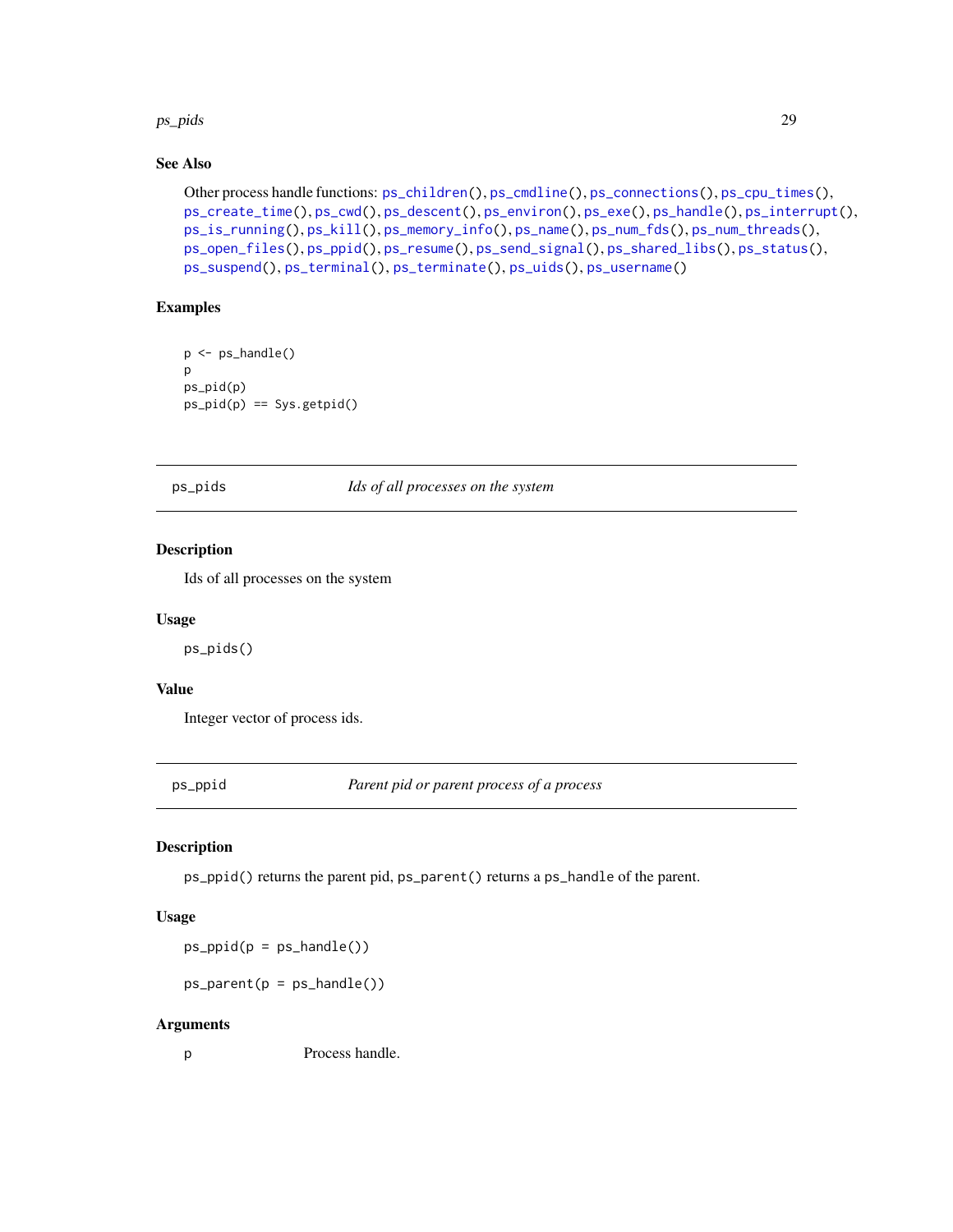# Details

On POSIX systems, if the parent process terminates, another process (typically the pid 1 process) is marked as parent. ps\_ppid() and ps\_parent() will return this process then.

Both ps\_ppid() and ps\_parent() work for zombie processes.

## Value

ps\_ppid() returns and integer scalar, the pid of the parent of p. ps\_parent() returns a ps\_handle.

### See Also

```
Other process handle functions: ps_children(), ps_cmdline(), ps_connections(), ps_cpu_times(),
ps_create_time(), ps_cwd(), ps_descent(), ps_environ(), ps_exe(), ps_handle(), ps_interrupt(),
ps_is_running(), ps_kill(), ps_memory_info(), ps_name(), ps_num_fds(), ps_num_threads(),
ps_open_files(), ps_pid(), ps_resume(), ps_send_signal(), ps_shared_libs(), ps_status(),
ps_suspend(), ps_terminal(), ps_terminate(), ps_uids(), ps_username()
```
### Examples

```
p \leftarrow ps\_handle()\mathsf{D}ps_ppid(p)
ps_parent(p)
```
<span id="page-29-1"></span>

ps\_resume *Resume (continue) a stopped process*

### Description

Resume process execution with SIGCONT preemptively checking whether PID has been reused. On Windows this has the effect of resuming all process threads.

### Usage

 $ps\_resume(p = ps\_handle())$ 

#### **Arguments**

p Process handle.

# See Also

Other process handle functions: [ps\\_children\(](#page-5-1)), [ps\\_cmdline\(](#page-6-1)), [ps\\_connections\(](#page-7-1)), [ps\\_cpu\\_times\(](#page-8-1)), [ps\\_create\\_time\(](#page-9-1)), [ps\\_cwd\(](#page-10-1)), [ps\\_descent\(](#page-11-1)), [ps\\_environ\(](#page-13-1)), [ps\\_exe\(](#page-14-1)), [ps\\_handle\(](#page-16-1)), [ps\\_interrupt\(](#page-17-1)), [ps\\_is\\_running\(](#page-18-1)), [ps\\_kill\(](#page-19-1)), [ps\\_memory\\_info\(](#page-22-1)), [ps\\_name\(](#page-23-1)), [ps\\_num\\_fds\(](#page-24-1)), [ps\\_num\\_threads\(](#page-25-1)), [ps\\_open\\_files\(](#page-26-1)), [ps\\_pid\(](#page-27-1)), [ps\\_ppid\(](#page-28-1)), [ps\\_send\\_signal\(](#page-30-1)), [ps\\_shared\\_libs\(](#page-31-1)), [ps\\_status\(](#page-33-1)), [ps\\_suspend\(](#page-34-1)), [ps\\_terminal\(](#page-38-1)), [ps\\_terminate\(](#page-39-1)), [ps\\_uids\(](#page-40-1)), [ps\\_username\(](#page-41-1))

<span id="page-29-0"></span>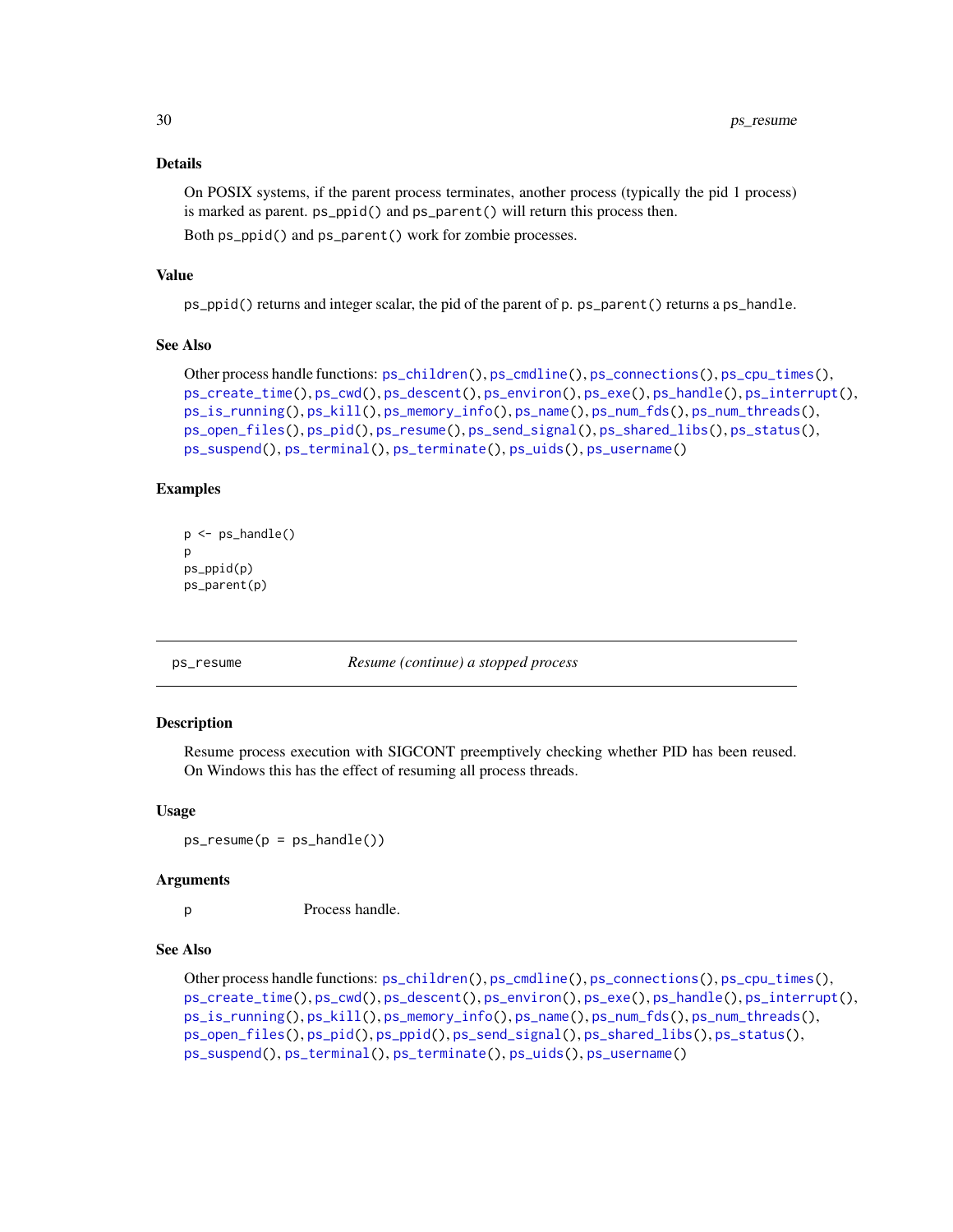# <span id="page-30-0"></span>ps\_send\_signal 31

### Examples

```
px <- processx::process$new("sleep", "10")
p <- ps_handle(px$get_pid())
p
ps_suspend(p)
ps_status(p)
ps_resume(p)
ps_status(p)
ps_kill(p)
```
<span id="page-30-1"></span>ps\_send\_signal *Send signal to a process*

# Description

Send a signal to the process. Not implemented on Windows. See [signals\(\)](#page-44-1) for the list of signals on the current platform.

#### Usage

```
ps_send_signal(p = ps_handle(), sig)
```
# Arguments

| p   | Process handle.               |
|-----|-------------------------------|
| sig | Signal number, see signals(). |

#### Details

It checks if the process is still running, before sending the signal, to avoid signalling the wrong process, because of pid reuse.

# See Also

```
Other process handle functions: ps_children(), ps_cmdline(), ps_connections(), ps_cpu_times(),
ps_create_time(), ps_cwd(), ps_descent(), ps_environ(), ps_exe(), ps_handle(), ps_interrupt(),
ps_is_running(), ps_kill(), ps_memory_info(), ps_name(), ps_num_fds(), ps_num_threads(),
ps_open_files(), ps_pid(), ps_ppid(), ps_resume(), ps_shared_libs(), ps_status(), ps_suspend(),
ps_terminal(), ps_terminate(), ps_uids(), ps_username()
```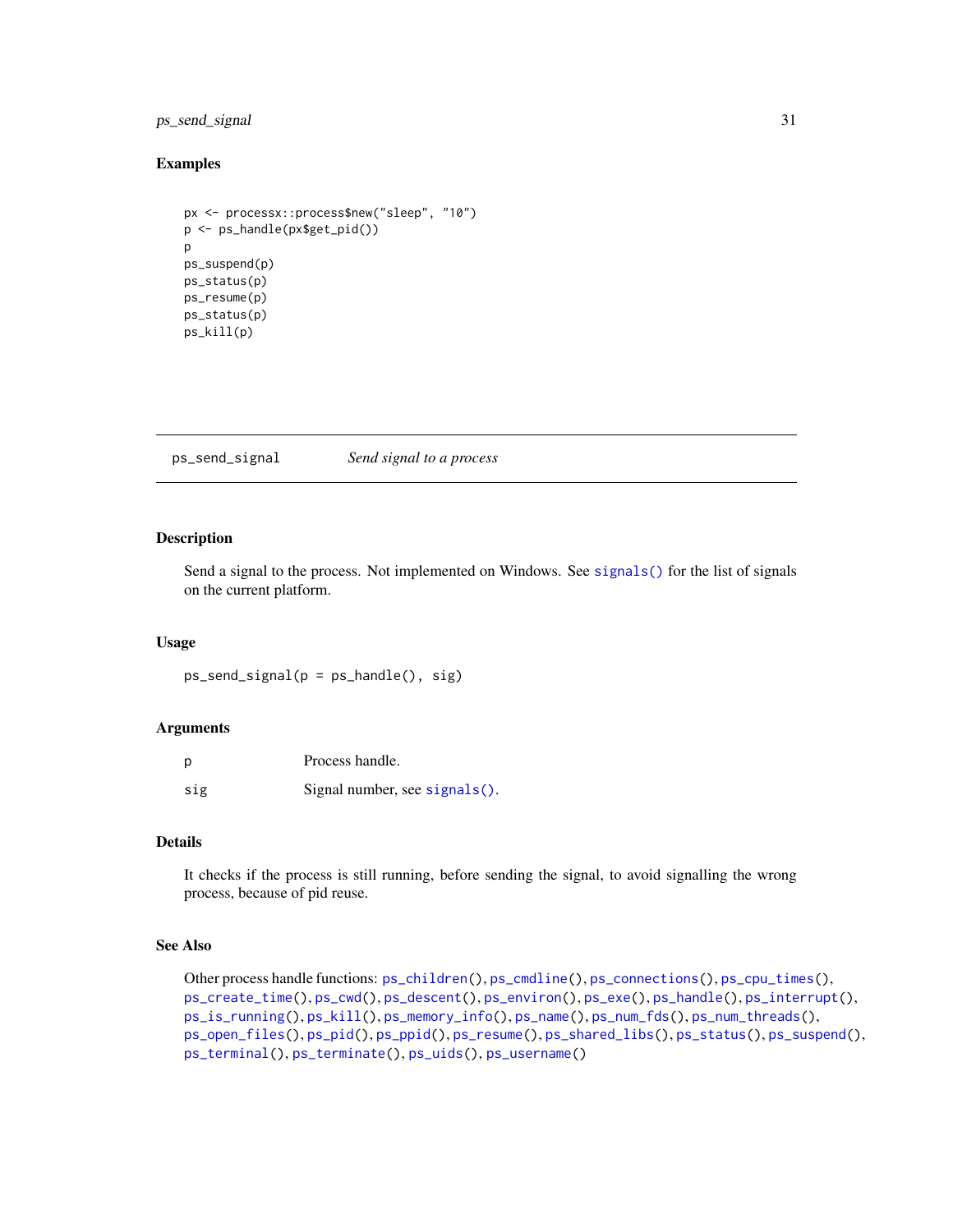### Examples

```
px <- processx::process$new("sleep", "10")
p <- ps_handle(px$get_pid())
\mathsf{D}ps_send_signal(p, signals()$SIGINT)
p
ps_is_running(p)
px$get_exit_status()
```
<span id="page-31-1"></span>ps\_shared\_libs *List the dynamically loaded libraries of a process*

# Description

Note: this function currently only works on Windows.

### Usage

```
ps_shared_libs(p = ps_handle())
```
### Arguments

p Process handle.

# Value

Data frame with one column currently: path, the absolute path to the loaded module or shared library. On Windows the list includes the executable file itself.

### See Also

```
Other process handle functions: ps_children(), ps_cmdline(), ps_connections(), ps_cpu_times(),
ps_create_time(), ps_cwd(), ps_descent(), ps_environ(), ps_exe(), ps_handle(), ps_interrupt(),
ps_is_running(), ps_kill(), ps_memory_info(), ps_name(), ps_num_fds(), ps_num_threads(),
ps_open_files(), ps_pid(), ps_ppid(), ps_resume(), ps_send_signal(), ps_status(), ps_suspend(),
ps_terminal(), ps_terminate(), ps_uids(), ps_username()
```
Other shared library tools: [ps\\_shared\\_lib\\_users\(](#page-32-1))

# Examples

```
# The loaded DLLs of the current process
ps_shared_libs()
```
<span id="page-31-0"></span>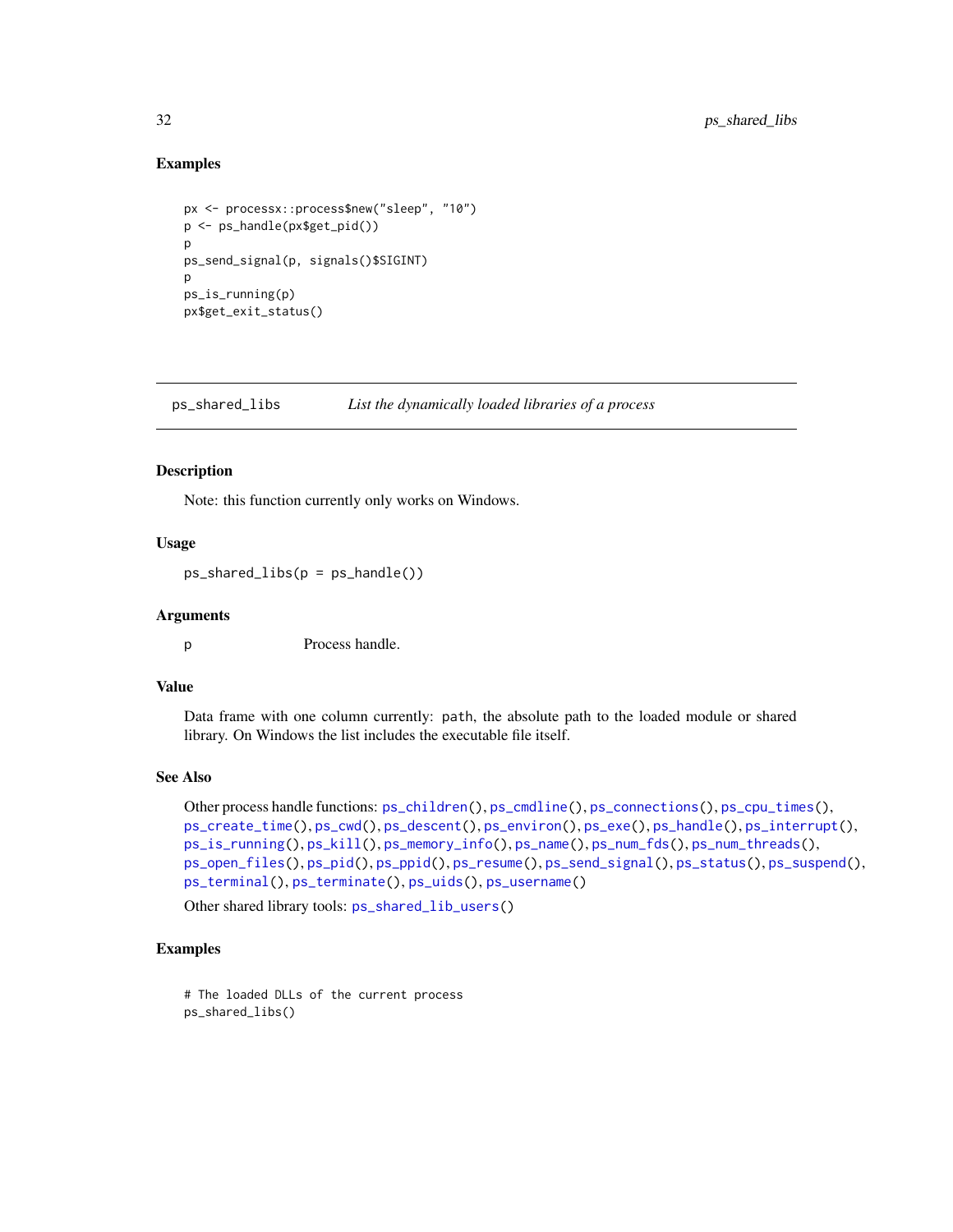<span id="page-32-1"></span><span id="page-32-0"></span>ps\_shared\_lib\_users *List all processes that loaded a shared library*

### Description

List all processes that loaded a shared library

# Usage

```
ps_shared_lib_users(paths, user = ps_username(), filter = NULL)
```
### **Arguments**

| paths  | Character vector of paths of shared libraries to look up. They must be absolute<br>paths. They don't need to exist. Forward slashes are converted to backward<br>slashes on Windows, and the output will always have backward slashes in the<br>paths. |
|--------|--------------------------------------------------------------------------------------------------------------------------------------------------------------------------------------------------------------------------------------------------------|
| user   | Character scalar or NULL. If not NULL, then only the processes of this user are<br>considered. It defaults to the current user.                                                                                                                        |
| filter | Character vector or NULL. If not NULL, then it is a vector of glob expressions,<br>used to filter the process names.                                                                                                                                   |

# Details

# Notes::

This function currently only works on Windows.

On Windows, a 32 bit R process can only list other 32 bit processes. Similarly, a 64 bit R process can only list other 64 bit processes. This is a limitation of the Windows API.

Even though Windows file systems are (almost always) case insensitive, the matching of paths, user and also filter are case sensitive. This might change in the future.

This function can be very slow on Windows, because it needs to enumerate all shared libraries of all processes in the system, unless the filter argument is set. Make sure you set filter if you can.

If you want to look up multiple shared libraries, list all of them in paths, instead of calling ps\_shared\_lib\_users for each individually.

If you are after libraries loaded by R processes, you might want to set filter to c("Rgui.exe", "Rterm.exe", "rsession.exe") The last one is for RStudio.

### Value

A data frame with columns:

- dll: the file name of the dll file, without the path,
- path: path to the shared library,
- pid: process ID of the process,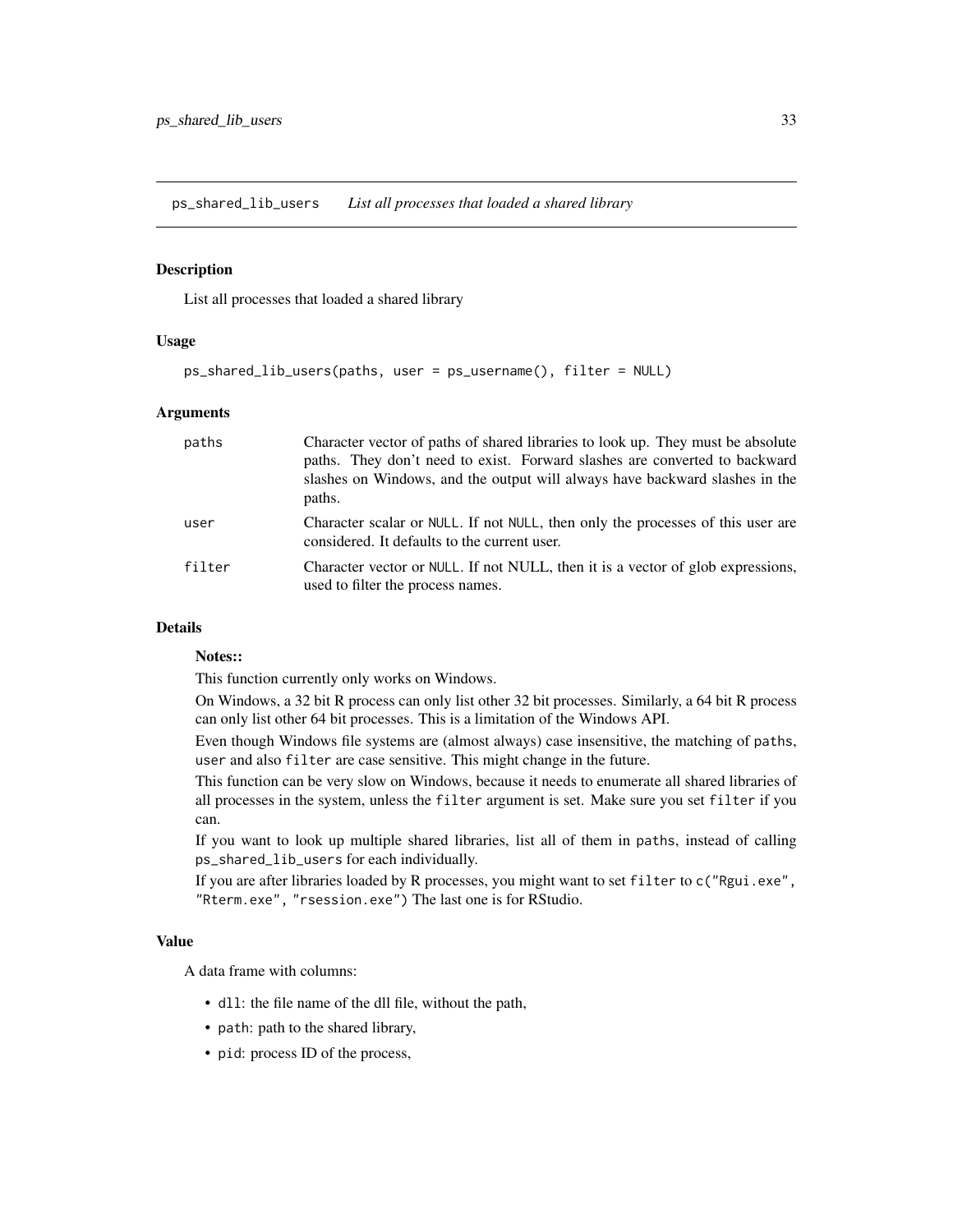- name: name of the process,
- username: username of process owner,
- ps\_handle: ps\_handle object, that can be used to further query and manipulate the process.

# See Also

Other shared library tools: [ps\\_shared\\_libs\(](#page-31-1))

### Examples

```
dlls <- vapply(getLoadedDLLs(), "[[", character(1), "path")
psdll <- dlls[["ps"]][[1]]
r_procs <- c("Rgui.exe", "Rterm.exe", "rsession.exe")
ps_shared_lib_users(psdll, filter = r_procs)
```
#### <span id="page-33-1"></span>ps\_status *Current process status*

#### **Description**

One of the following:

- "idle": Process being created by fork, macOS only.
- "running": Currently runnable on macOS and Windows. Actually running on Linux.
- "sleeping" Sleeping on a wait or poll.
- "disk\_sleep" Uninterruptible sleep, waiting for an I/O operation (Linux only).
- "stopped" Stopped, either by a job control signal or because it is being traced.
- "tracing\_stop" Stopped for tracing (Linux only).
- "zombie" Zombie. Finished, but parent has not read out the exit status yet.
- "dead" Should never be seen (Linux).
- "wake\_kill" Received fatal signal (Linux only).
- "waking" Paging (Linux only, not valid since the 2.6.xx kernel).

#### Usage

ps\_status(p = ps\_handle())

#### Arguments

p Process handle.

### Details

Works for zombie processes.

<span id="page-33-0"></span>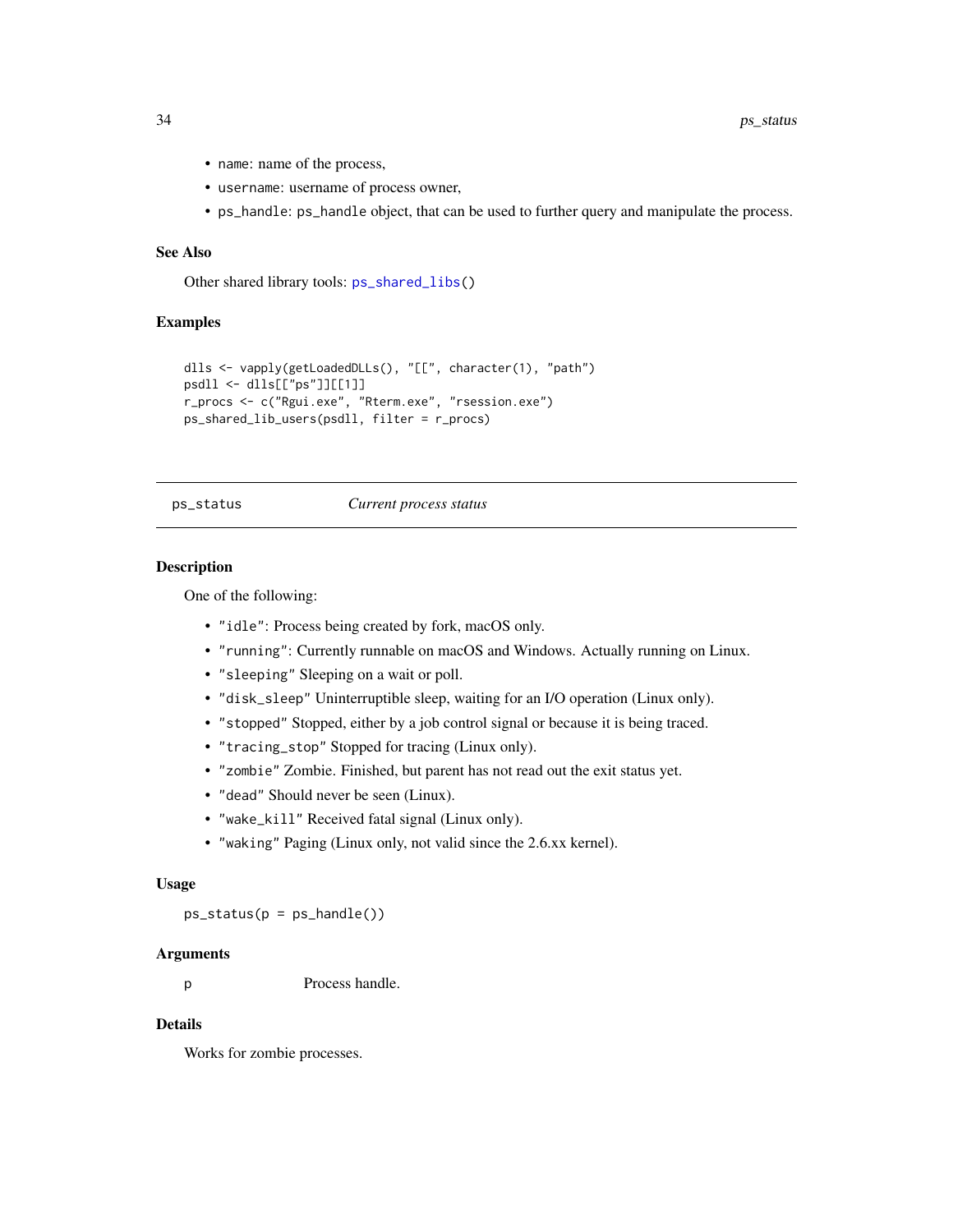# <span id="page-34-0"></span>ps\_suspend 35

### Value

Character scalar.

### See Also

```
Other process handle functions: ps_children(), ps_cmdline(), ps_connections(), ps_cpu_times(),
ps_create_time(), ps_cwd(), ps_descent(), ps_environ(), ps_exe(), ps_handle(), ps_interrupt(),
ps_is_running(), ps_kill(), ps_memory_info(), ps_name(), ps_num_fds(), ps_num_threads(),
ps_open_files(), ps_pid(), ps_ppid(), ps_resume(), ps_send_signal(), ps_shared_libs(),
ps_suspend(), ps_terminal(), ps_terminate(), ps_uids(), ps_username()
```
### Examples

```
p <- ps_handle()
p
ps_status(p)
```
<span id="page-34-1"></span>

ps\_suspend *Suspend (stop) the process*

### Description

Suspend process execution with SIGSTOP preemptively checking whether PID has been reused. On Windows this has the effect of suspending all process threads.

#### Usage

 $ps\_suspend(p = ps\_handle())$ 

### Arguments

p Process handle.

#### See Also

Other process handle functions: [ps\\_children\(](#page-5-1)), [ps\\_cmdline\(](#page-6-1)), [ps\\_connections\(](#page-7-1)), [ps\\_cpu\\_times\(](#page-8-1)), [ps\\_create\\_time\(](#page-9-1)), [ps\\_cwd\(](#page-10-1)), [ps\\_descent\(](#page-11-1)), [ps\\_environ\(](#page-13-1)), [ps\\_exe\(](#page-14-1)), [ps\\_handle\(](#page-16-1)), [ps\\_interrupt\(](#page-17-1)), [ps\\_is\\_running\(](#page-18-1)), [ps\\_kill\(](#page-19-1)), [ps\\_memory\\_info\(](#page-22-1)), [ps\\_name\(](#page-23-1)), [ps\\_num\\_fds\(](#page-24-1)), [ps\\_num\\_threads\(](#page-25-1)), [ps\\_open\\_files\(](#page-26-1)), [ps\\_pid\(](#page-27-1)), [ps\\_ppid\(](#page-28-1)), [ps\\_resume\(](#page-29-1)), [ps\\_send\\_signal\(](#page-30-1)), [ps\\_shared\\_libs\(](#page-31-1)), [ps\\_status\(](#page-33-1)), [ps\\_terminal\(](#page-38-1)), [ps\\_terminate\(](#page-39-1)), [ps\\_uids\(](#page-40-1)), [ps\\_username\(](#page-41-1))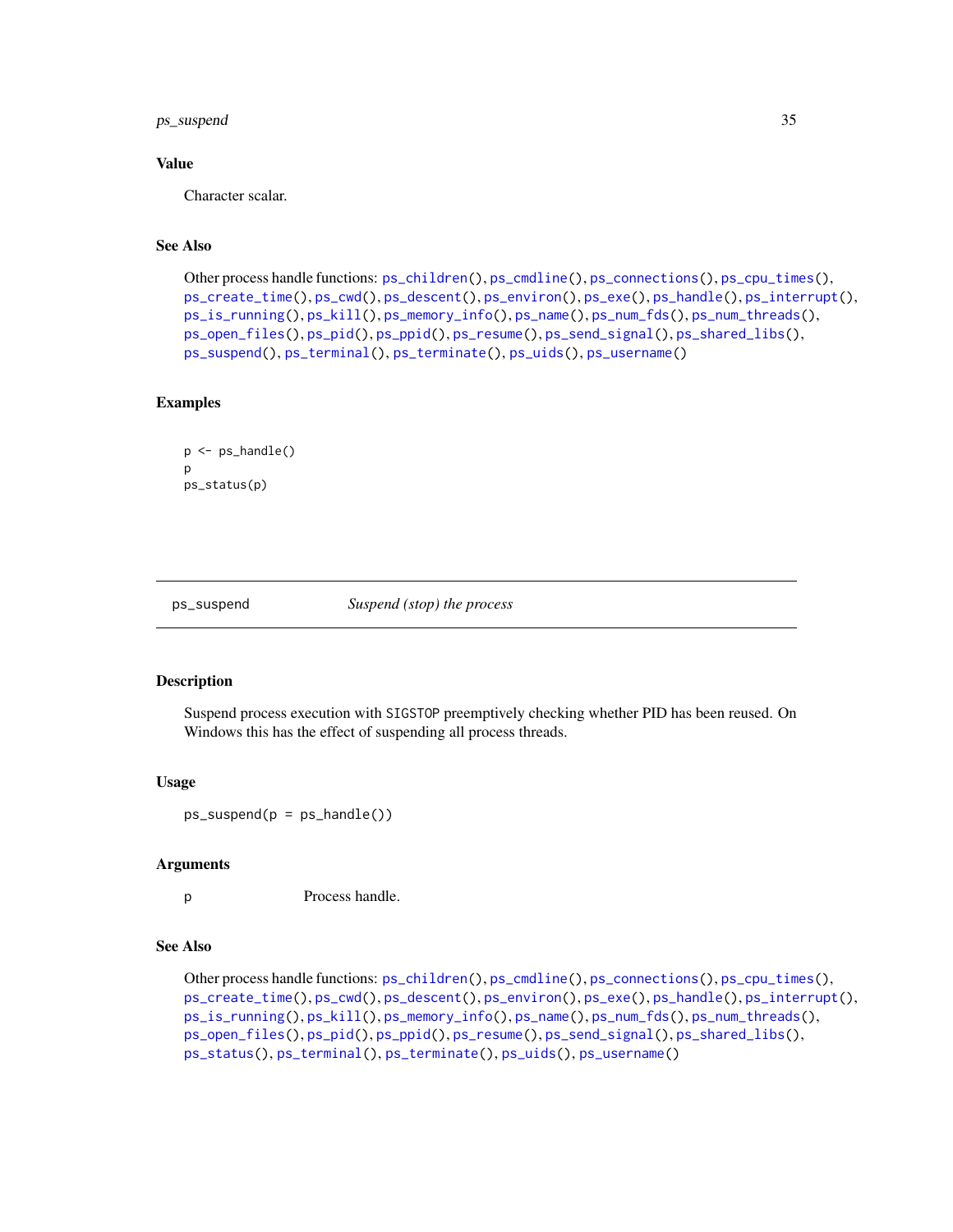### Examples

```
px <- processx::process$new("sleep", "10")
p <- ps_handle(px$get_pid())
p
ps_suspend(p)
ps_status(p)
ps_resume(p)
ps_status(p)
ps_kill(p)
```
ps\_system\_cpu\_times *System CPU times.*

# Description

Every attribute represents the seconds the CPU has spent in the given mode. The attributes availability varies depending on the platform:

- user: time spent by normal processes executing in user mode; on Linux this also includes guest time.
- system: time spent by processes executing in kernel mode.
- idle: time spent doing nothing.

### Usage

ps\_system\_cpu\_times()

# **Details**

Platform-specific fields:

- nice (UNIX): time spent by niced (prioritized) processes executing in user mode; on Linux this also includes guest\_nice time.
- iowait (Linux): time spent waiting for I/O to complete. This is not accounted in idle time counter.
- irq (Linux): time spent for servicing hardware interrupts.
- softirq (Linux): time spent for servicing software interrupts.
- steal (Linux 2.6.11+): time spent by other operating systems running in a virtualized environment.
- guest (Linux 2.6.24+): time spent running a virtual CPU for guest operating systems under the control of the Linux kernel.
- guest\_nice (Linux 3.2.0+): time spent running a niced guest (virtual CPU for guest operating systems under the control of the Linux kernel).

<span id="page-35-0"></span>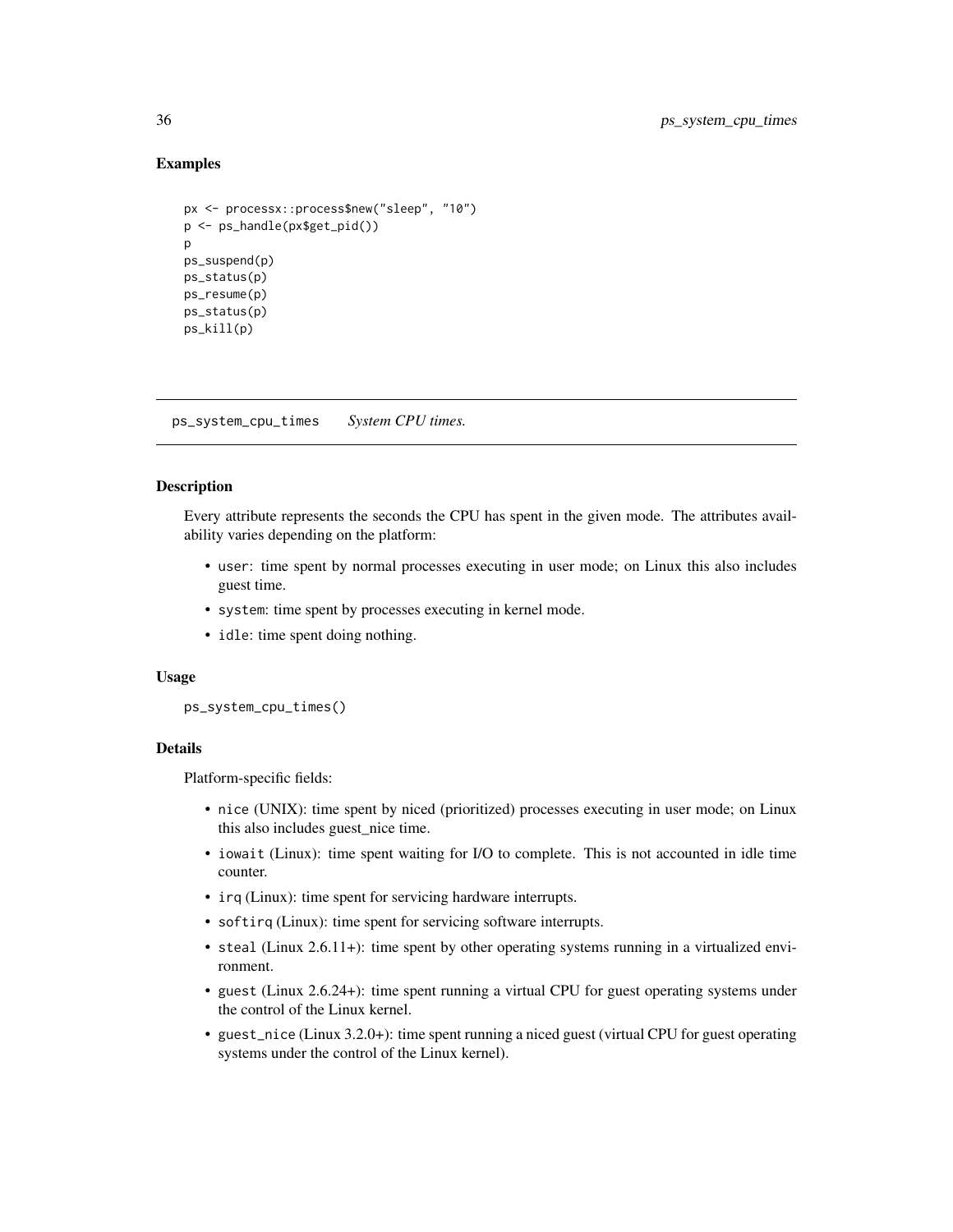# <span id="page-36-0"></span>ps\_system\_memory 37

### Value

Named list

### Examples

ps\_system\_cpu\_times()

<span id="page-36-1"></span>ps\_system\_memory *Statistics about system memory usage*

### Description

Statistics about system memory usage

### Usage

ps\_system\_memory()

### Value

Named list. All numbers are in bytes:

- total: total physical memory (exclusive swap).
- avail the memory that can be given instantly to processes without the system going into swap. This is calculated by summing different memory values depending on the platform and it is supposed to be used to monitor actual memory usage in a cross platform fashion.
- percent: Percentage of memory that is taken.
- used: memory used, calculated differently depending on the platform and designed for informational purposes only. total - free does not necessarily match used.
- free: memory not being used at all (zeroed) that is readily available; note that this doesn't reflect the actual memory available (use available instead). total - used does not necessarily match free.
- active: (Unix only) memory currently in use or very recently used, and so it is in RAM.
- inactive: (Unix only) memory that is marked as not used.
- wired: (macOS only) memory that is marked to always stay in RAM. It is never moved to disk.
- buffers: (Linux only) cache for things like file system metadata.
- cached: (Linux only) cache for various things.
- shared: (Linux only) memory that may be simultaneously accessed by multiple processes.
- slab: (Linux only) in-kernel data structures cache.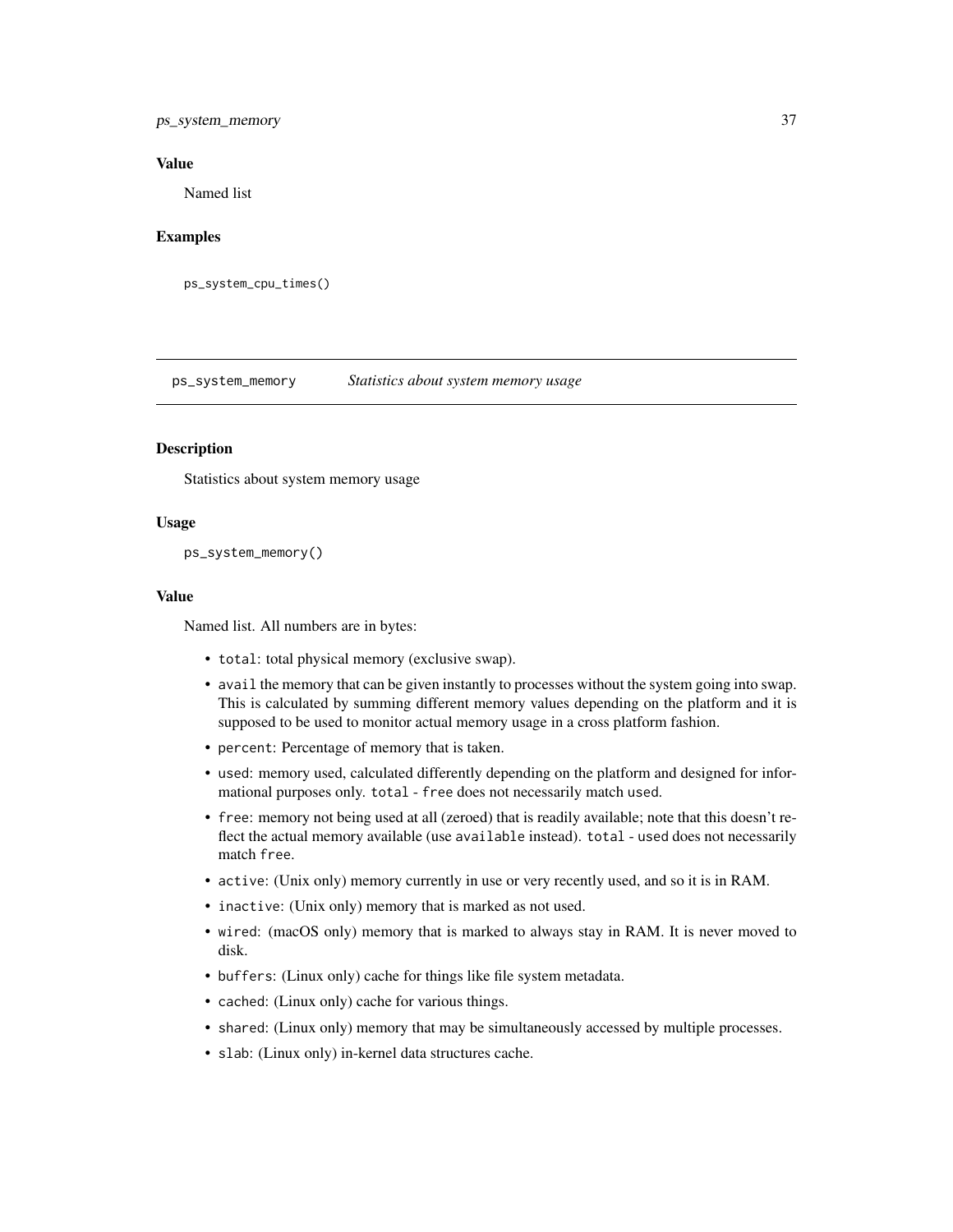# See Also

Other memory functions: [ps\\_system\\_swap\(](#page-37-1))

# Examples

ps\_system\_memory()

<span id="page-37-1"></span>ps\_system\_swap *System swap memory statistics*

### Description

System swap memory statistics

# Usage

ps\_system\_swap()

### Value

Named list. All numbers are in bytes:

- total: total swap memory.
- used: used swap memory.
- free: free swap memory.
- percent: the percentage usage.
- sin: the number of bytes the system has swapped in from disk (cumulative). This is NA on Windows.
- sout: the number of bytes the system has swapped out from disk (cumulative). This is NA on Windows.

### See Also

Other memory functions: [ps\\_system\\_memory\(](#page-36-1))

# Examples

ps\_system\_swap()

<span id="page-37-0"></span>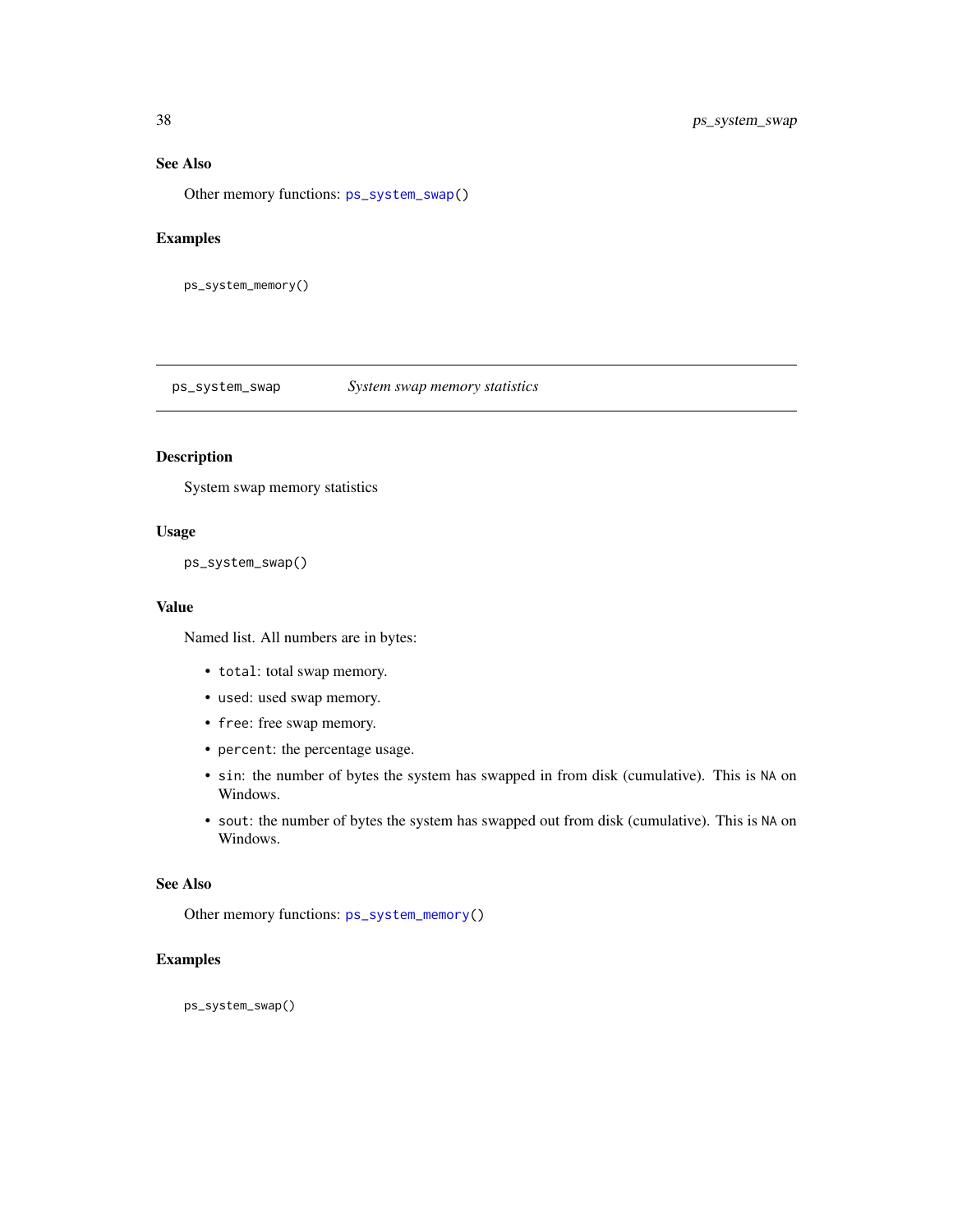<span id="page-38-1"></span><span id="page-38-0"></span>

Returns the terminal of the process. Not implemented on Windows, always returns NA\_character\_. On Unix it returns NA\_character\_ if the process has no terminal.

#### Usage

 $ps_{\text{t}}$  erminal( $p = ps_{\text{t}}$ ) andle())

#### Arguments

p Process handle.

# Details

Works for zombie processes.

### Value

Character scalar.

## See Also

```
Other process handle functions: ps_children(), ps_cmdline(), ps_connections(), ps_cpu_times(),
ps_create_time(), ps_cwd(), ps_descent(), ps_environ(), ps_exe(), ps_handle(), ps_interrupt(),
ps_is_running(), ps_kill(), ps_memory_info(), ps_name(), ps_num_fds(), ps_num_threads(),
ps_open_files(), ps_pid(), ps_ppid(), ps_resume(), ps_send_signal(), ps_shared_libs(),
ps_status(), ps_suspend(), ps_terminate(), ps_uids(), ps_username()
```
### Examples

```
p <- ps_handle()
p
ps_terminal(p)
```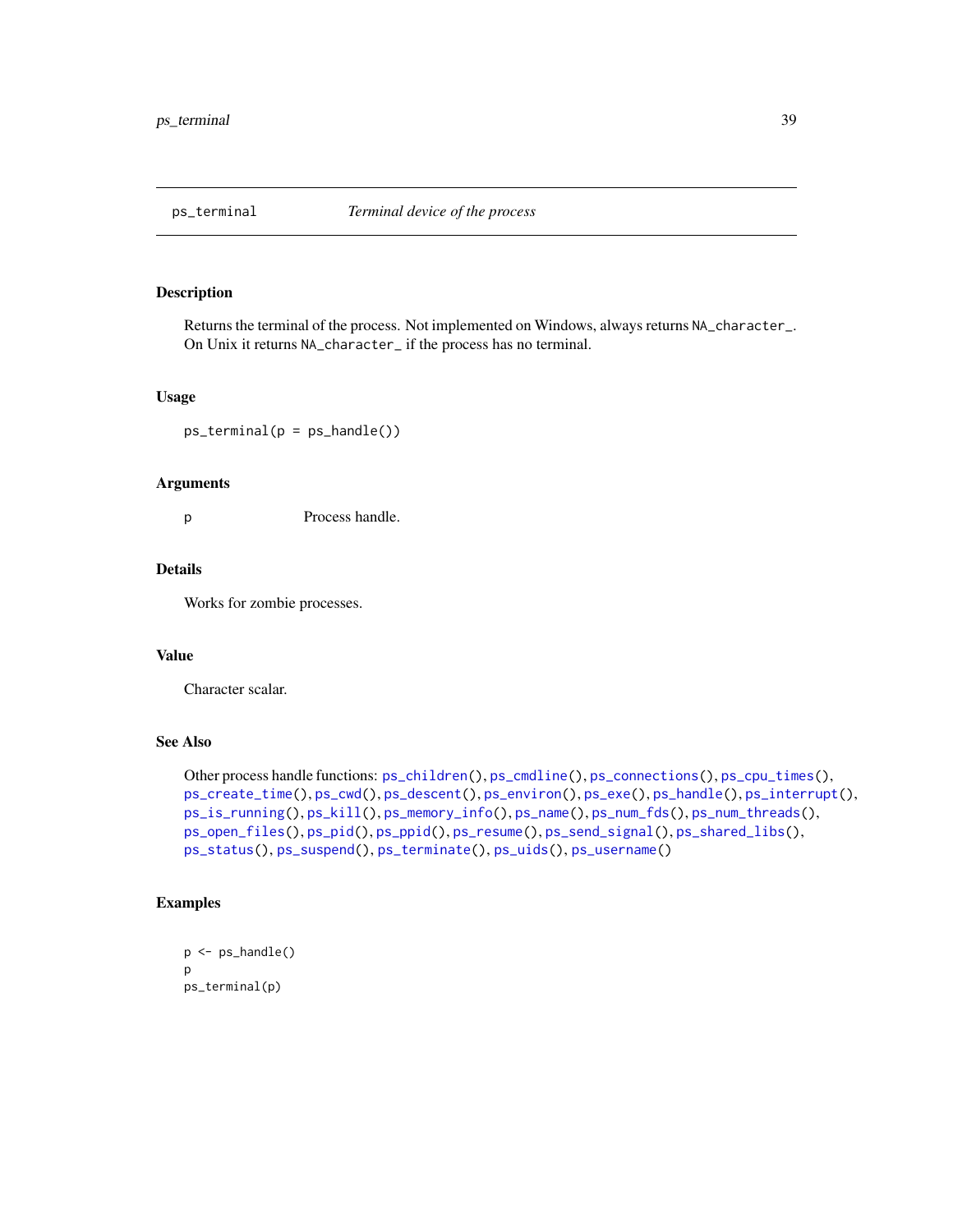<span id="page-39-1"></span><span id="page-39-0"></span>

Send a SIGTERM signal to the process. Not implemented on Windows.

#### Usage

 $ps_{\text{t}}$ erminate( $p = ps_{\text{t}}$ andle())

### Arguments

p Process handle.

# Details

Checks if the process is still running, to work around pid reuse.

# See Also

```
Other process handle functions: ps_children(), ps_cmdline(), ps_connections(), ps_cpu_times(),
ps_create_time(), ps_cwd(), ps_descent(), ps_environ(), ps_exe(), ps_handle(), ps_interrupt(),
ps_is_running(), ps_kill(), ps_memory_info(), ps_name(), ps_num_fds(), ps_num_threads(),
ps_open_files(), ps_pid(), ps_ppid(), ps_resume(), ps_send_signal(), ps_shared_libs(),
ps_status(), ps_suspend(), ps_terminal(), ps_uids(), ps_username()
```
### Examples

```
px <- processx::process$new("sleep", "10")
p <- ps_handle(px$get_pid())
p
ps_terminate(p)
p
ps_is_running(p)
px$get_exit_status()
```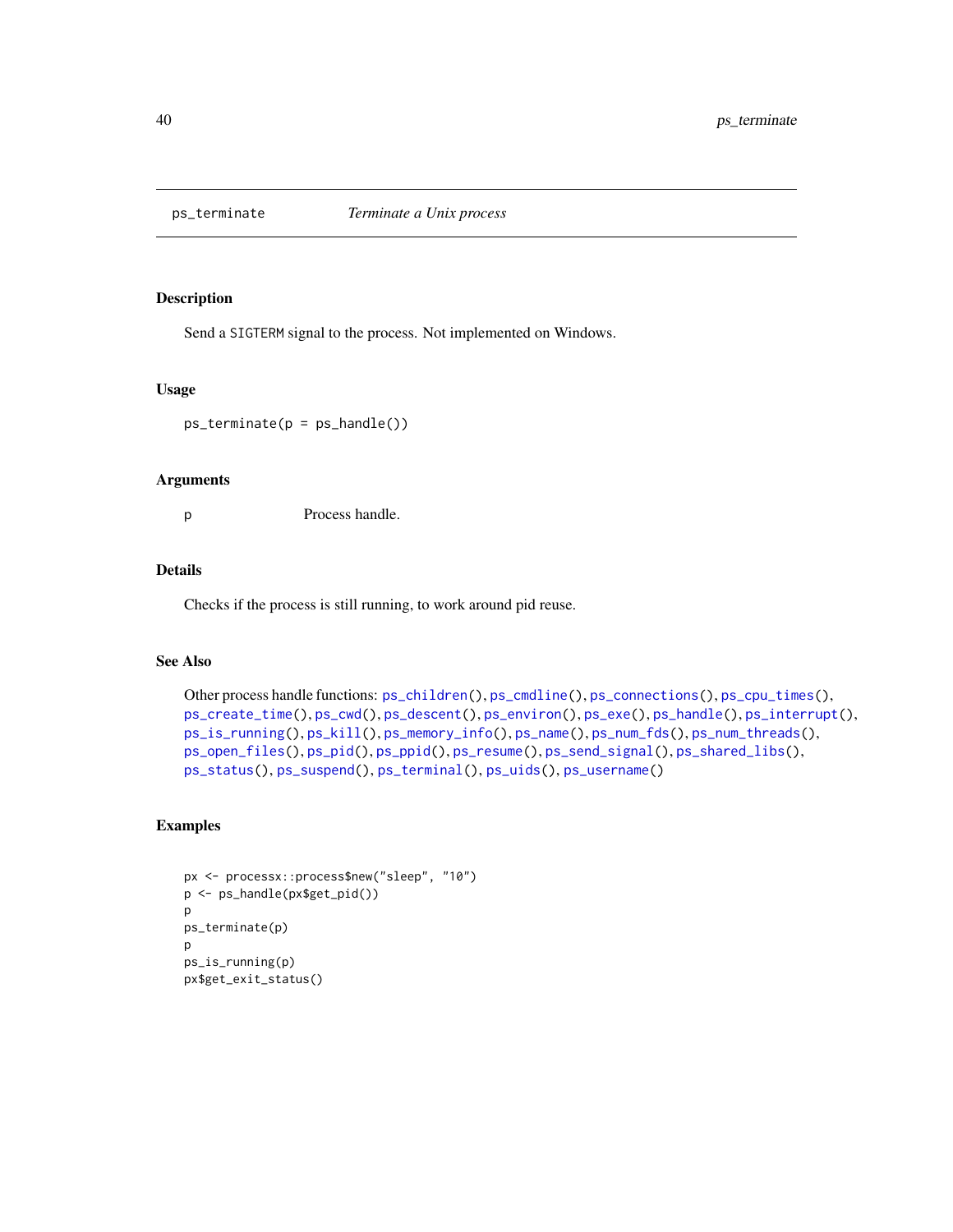<span id="page-40-0"></span>

If the standard output of the current R process is not a terminal, e.g. because it is redirected to a file, or the R process is running in a GUI, then it will throw an error. You need to handle this error if you want to use this function in a package.

### Usage

```
ps_tty_size()
```
# Details

If an error happens, the error message is different depending on what type of device the standard output is. Some common error messages are:

- "Inappropriate ioctl for device."
- "Operation not supported on socket."
- "Operation not supported by device."

Whatever the error message, ps\_tty\_size always fails with an error of class ps\_unknown\_tty\_size, which you can catch.

### Examples

```
# An example that falls back to the 'width' option
tryCatch(
 ps_tty_size(),
 ps_unknown_tty_size = function(err) {
    c(width = getOption("width"), height = NA_integer_)
 }
\lambda
```
<span id="page-40-1"></span>ps\_uids *User ids and group ids of the process*

### Description

User ids and group ids of the process. Both return integer vectors with names: real, effective and saved.

#### Usage

 $ps\_uids(p = ps\_handle())$ 

 $ps_gids(p = ps_handle())$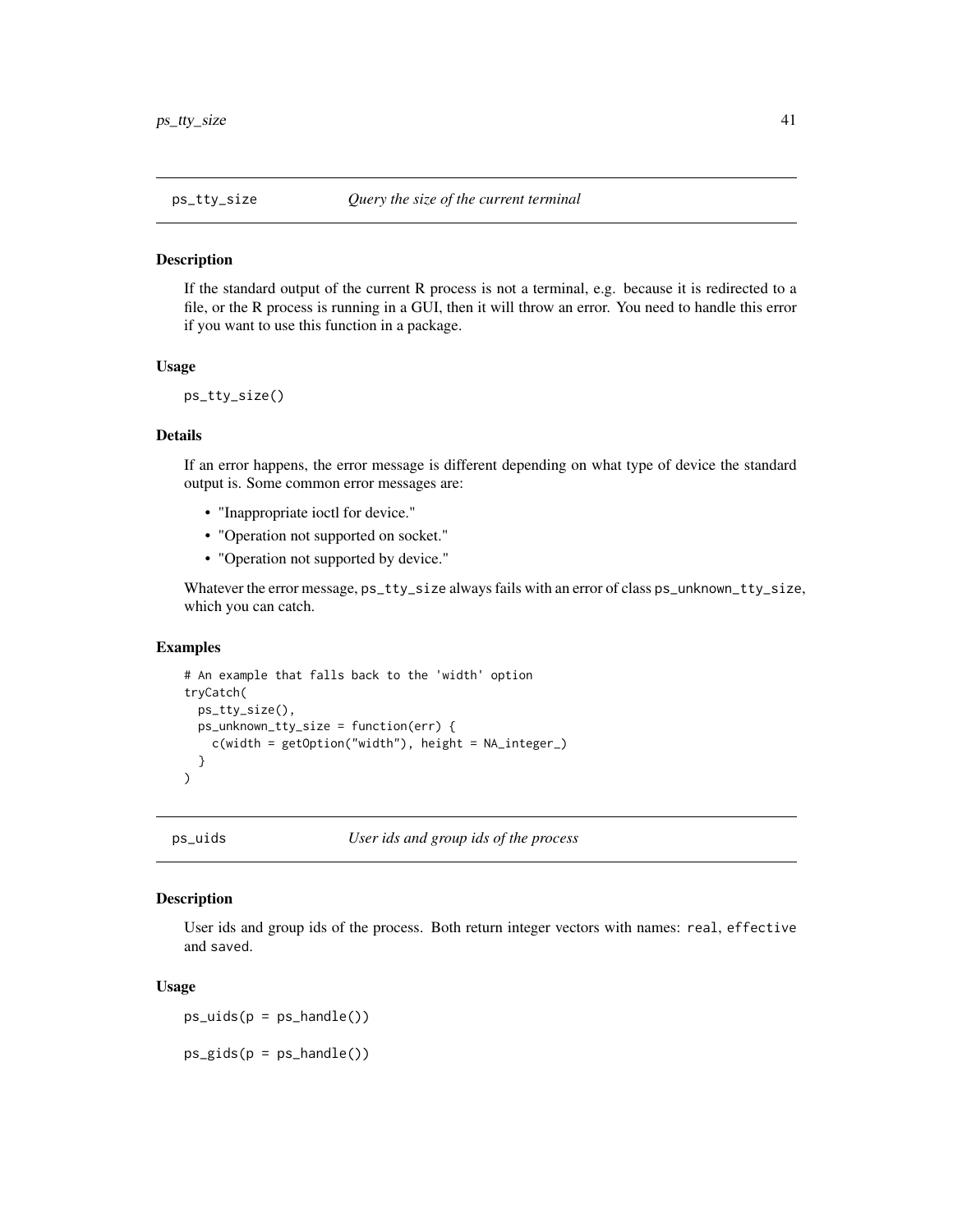#### Arguments

p Process handle.

# Details

Both work for zombie processes.

They are not implemented on Windows, they throw a not\_implemented error.

# Value

Named integer vector of length 3, with names: real, effective and saved.

# See Also

[ps\\_username\(\)](#page-41-1) returns a user *name* and works on all platforms.

```
Other process handle functions: ps_children(), ps_cmdline(), ps_connections(), ps_cpu_times(),
ps_create_time(), ps_cwd(), ps_descent(), ps_environ(), ps_exe(), ps_handle(), ps_interrupt(),
ps_is_running(), ps_kill(), ps_memory_info(), ps_name(), ps_num_fds(), ps_num_threads(),
ps_open_files(), ps_pid(), ps_ppid(), ps_resume(), ps_send_signal(), ps_shared_libs(),
ps_status(), ps_suspend(), ps_terminal(), ps_terminate(), ps_username()
```
# Examples

```
p <- ps_handle()
p
ps_uids(p)
ps_gids(p)
```
<span id="page-41-1"></span>ps\_username *Owner of the process*

### Description

The name of the user that owns the process. On Unix it is calculated from the real user id.

### Usage

 $ps_$ username( $p = ps_$ handle())

# Arguments

p Process handle.

<span id="page-41-0"></span>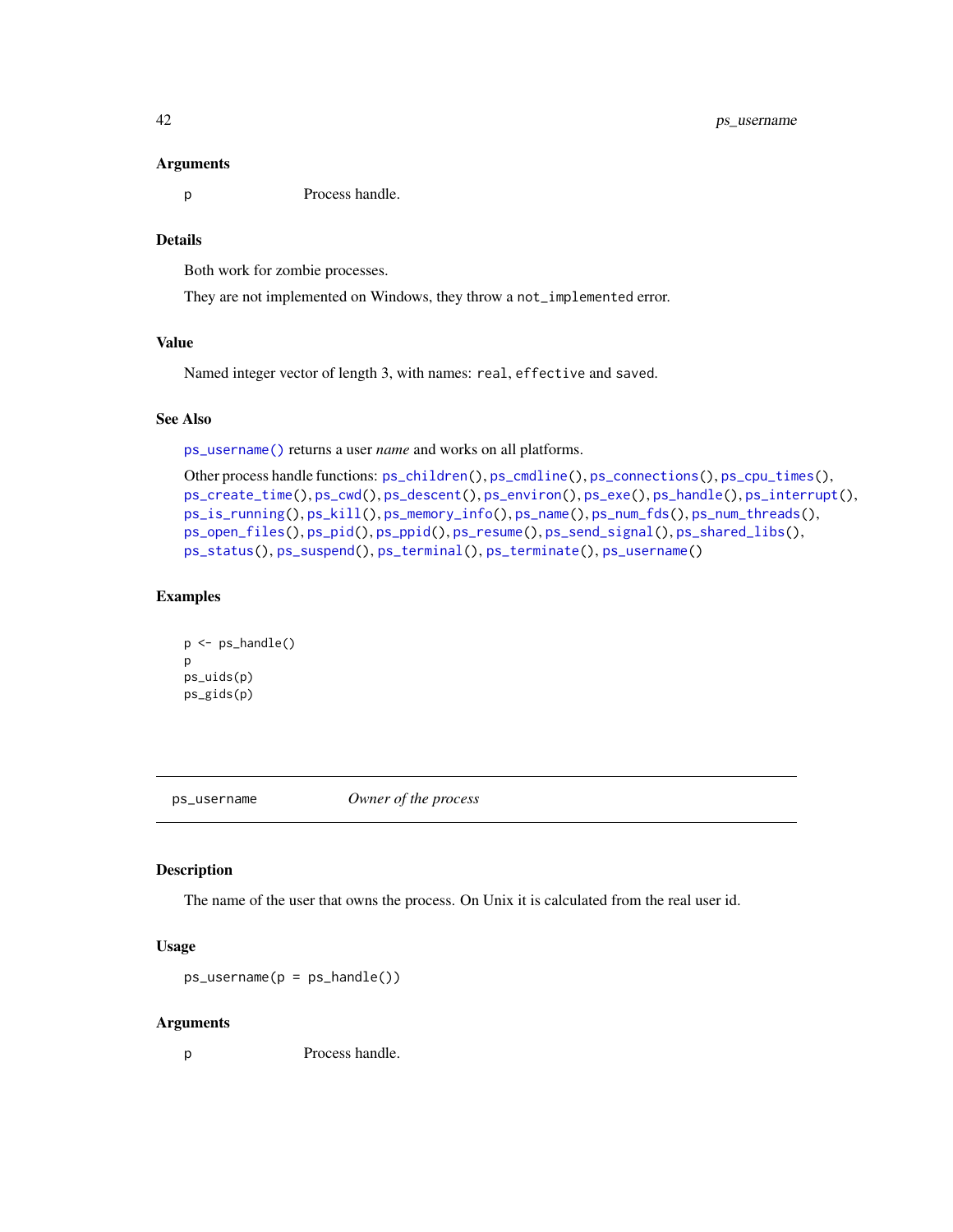#### <span id="page-42-0"></span> $p_{\rm s}$  users  $43$

# Details

On Unix, a numeric uid id returned if the uid is not in the user database, thus a username cannot be determined.

Works for zombie processes.

### Value

String scalar.

# See Also

```
Other process handle functions: ps_children(), ps_cmdline(), ps_connections(), ps_cpu_times(),
ps_create_time(), ps_cwd(), ps_descent(), ps_environ(), ps_exe(), ps_handle(), ps_interrupt(),
ps_is_running(), ps_kill(), ps_memory_info(), ps_name(), ps_num_fds(), ps_num_threads(),
ps_open_files(), ps_pid(), ps_ppid(), ps_resume(), ps_send_signal(), ps_shared_libs(),
ps_status(), ps_suspend(), ps_terminal(), ps_terminate(), ps_uids()
```
### Examples

```
p \leftarrow ps\_handle()p
ps_username(p)
```
ps\_users *List users connected to the system*

# Description

List users connected to the system

### Usage

ps\_users()

# Value

A data frame with columns username, tty, hostname, start\_time, pid. tty and pid are NA on Windows. pid is the process id of the login process. For local users the hostname column is the empty string.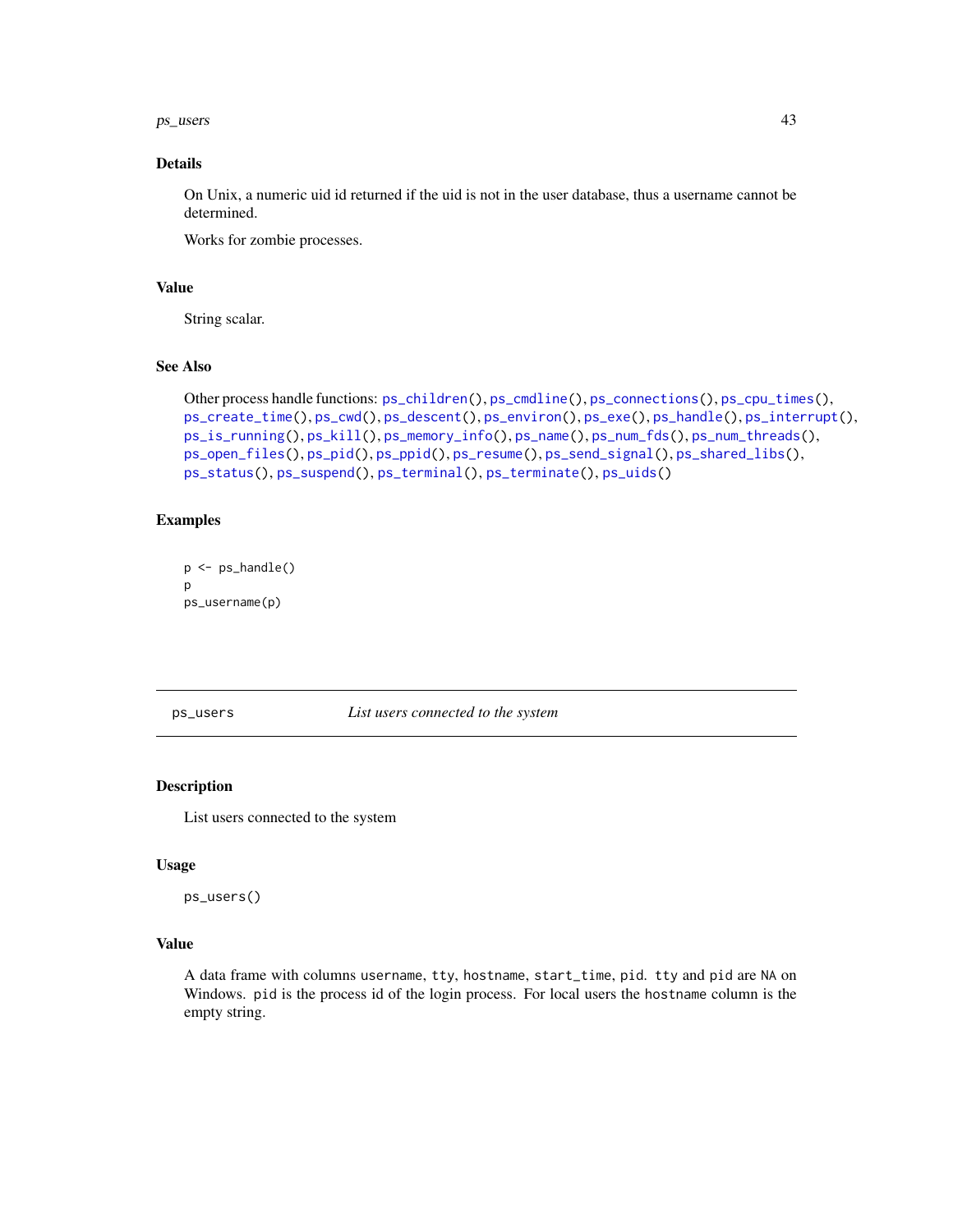<span id="page-43-0"></span>ps\_windows\_nice\_values

*Get or set the priority of a process*

### **Description**

ps\_get\_nice() returns the current priority, ps\_set\_nice() sets a new priority, ps\_windows\_nice\_values() list the possible priority values on Windows.

### Usage

ps\_windows\_nice\_values()

```
ps\_get\_nice(p = ps\_handle())
```

```
ps_set_nice(p = ps_handle(), value)
```
### Arguments

| D     | Process handle.                                                                      |
|-------|--------------------------------------------------------------------------------------|
| value | On Windows it must be a string, one of the values of $ps\_windows\_nice\_values()$ . |
|       | On Unix it is a priority value that is smaller than or equal to 20.                  |

#### **Details**

Priority values are different on Windows and Unix.

On Unix, priority is an integer, which is maximum 20. 20 is the lowest priority.

#### Rules::

- On Windows you can only set the priority of the processes the current user has PROCESS\_SET\_INFORMATION access rights to. This typically means your own processes.
- On Unix you can only set the priority of the your own processes. The superuser can set the priority of any process.
- On Unix you cannot set a higher priority, unless you are the superuser. (I.e. you cannot set a lower number.)
- On Unix the default priority of a process is zero.

#### Value

ps\_windows\_nice\_values() return a character vector of possible priority values on Windows.

ps\_get\_nice() returns a string from ps\_windows\_nice\_values() on Windows. On Unix it returns an integer smaller than or equal to 20.

ps\_set\_nice() return NULL invisibly.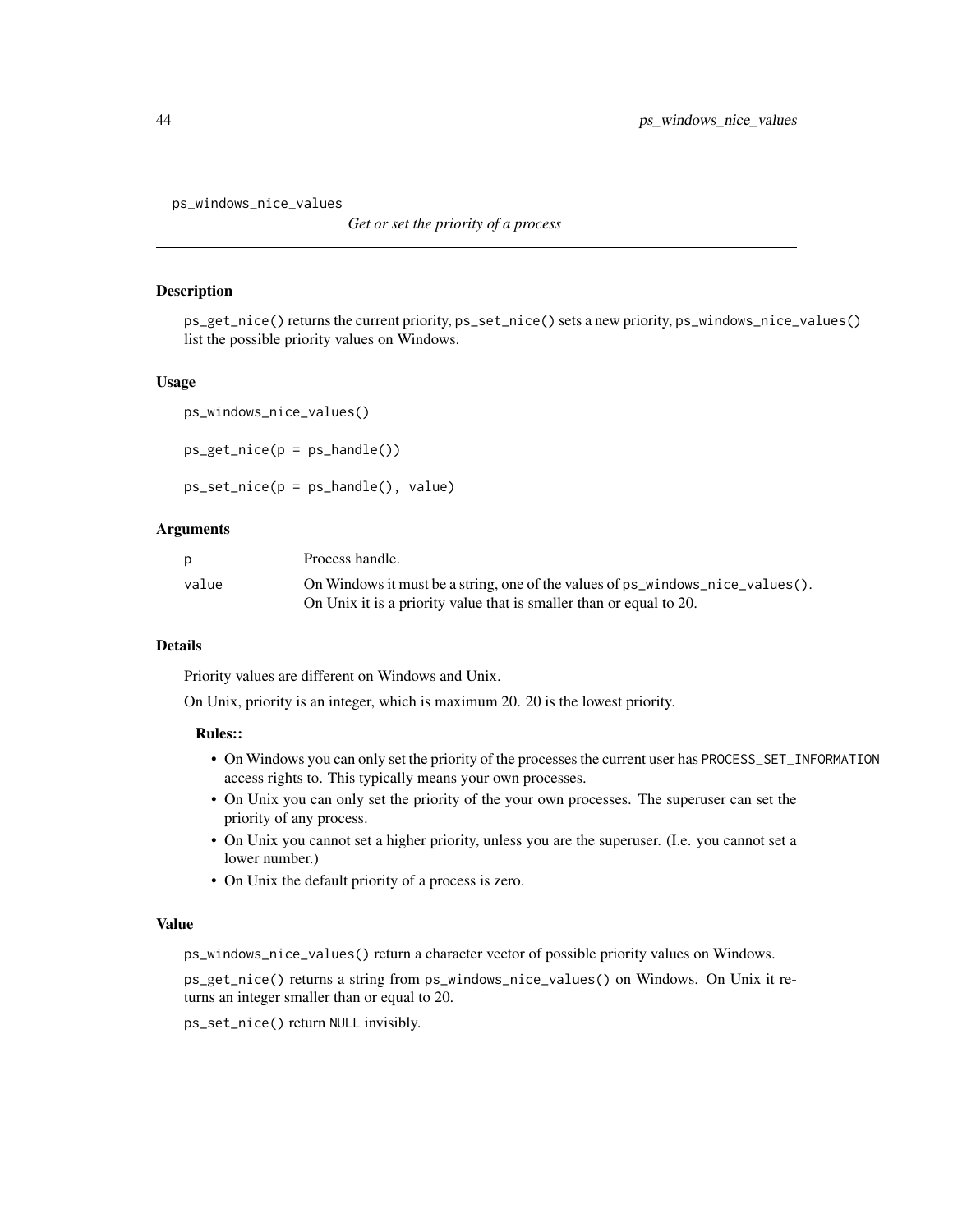<span id="page-44-1"></span><span id="page-44-0"></span>

Only the signals supported by the current platform are included.

# Usage

signals()

# Value

List of integers, named by signal names.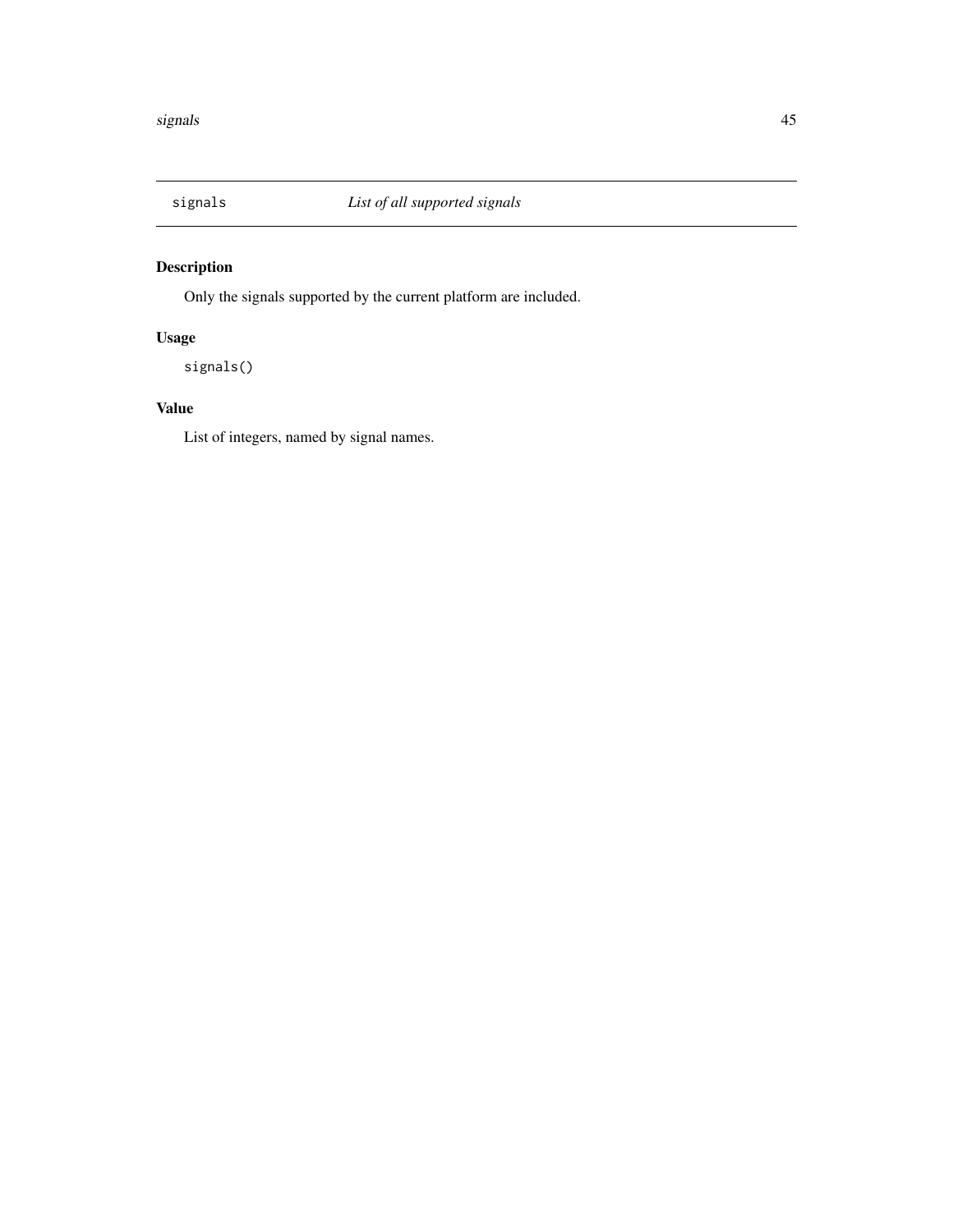# <span id="page-45-0"></span>**Index**

∗ disk functions ps\_disk\_partitions , [13](#page-12-0) ps\_disk\_usage , [13](#page-12-0) ∗ memory functions ps\_system\_memory , [37](#page-36-0) ps\_system\_swap , [38](#page-37-0) ∗ process handle functions ps\_children , [6](#page-5-0) ps\_cmdline , [7](#page-6-0) ps\_connections , [8](#page-7-0) ps\_cpu\_times , [9](#page-8-0) ps\_create\_time , [10](#page-9-0) ps\_cwd , [11](#page-10-0) ps\_descent , [12](#page-11-0) ps\_environ , [14](#page-13-0) ps\_exe , [15](#page-14-0) ps\_handle , [17](#page-16-0) ps\_interrupt , [18](#page-17-0) ps\_is\_running , [19](#page-18-0) ps\_kill , [20](#page-19-0) ps\_memory\_info , [23](#page-22-0) ps\_name , [24](#page-23-0) ps\_num\_fds , [25](#page-24-0) ps\_num\_threads , [26](#page-25-0) ps\_open\_files , [27](#page-26-0) ps\_pid , [28](#page-27-0) ps\_ppid , [29](#page-28-0) ps\_resume , [30](#page-29-0) ps\_send\_signal , [31](#page-30-0) ps\_shared\_libs , [32](#page-31-0) ps\_status , [34](#page-33-0) ps\_suspend , [35](#page-34-0) ps\_terminal , [39](#page-38-0) ps\_terminate , [40](#page-39-0) ps\_uids , [41](#page-40-0) ps\_username , [42](#page-41-0) ∗ shared library tools ps\_shared\_lib\_users , [33](#page-32-0) ps\_shared\_libs , [32](#page-31-0)

as.character.ps\_handle *(*ps\_handle *)* , [17](#page-16-0) CleanupReporter , [3](#page-2-0) errno , [4](#page-3-0) format.ps\_handle *(*ps\_handle *)* , [17](#page-16-0) print.ps\_handle *(*ps\_handle *)* , [17](#page-16-0) processx::process , *[22](#page-21-0)* processx::run() , *[22](#page-21-0)* ps , [5](#page-4-0) ps\_boot\_time , [6](#page-5-0) ps\_children , [6](#page-5-0) , *[7,](#page-6-0) [8](#page-7-0)* , *[10](#page-9-0)[–12](#page-11-0)* , *[15](#page-14-0)* , *[18](#page-17-0) [–20](#page-19-0)* , *[24](#page-23-0) [–27](#page-26-0)* , *[29](#page-28-0) [–32](#page-31-0)* , *[35](#page-34-0)* , *[39](#page-38-0) , [40](#page-39-0)* , *[42](#page-41-0) , [43](#page-42-0)* ps\_cmdline , *[6](#page-5-0)* , [7](#page-6-0) , *[8](#page-7-0)* , *[10](#page-9-0)[–12](#page-11-0)* , *[15](#page-14-0)* , *[18](#page-17-0) [–20](#page-19-0)* , *[24](#page-23-0) [–27](#page-26-0)* , *[29](#page-28-0) [–32](#page-31-0)* , *[35](#page-34-0)* , *[39](#page-38-0) , [40](#page-39-0)* , *[42](#page-41-0) , [43](#page-42-0)* ps\_connections , *[6,](#page-5-0) [7](#page-6-0)* , [8](#page-7-0) , *[10](#page-9-0)[–12](#page-11-0)* , *[15](#page-14-0)* , *[18](#page-17-0) [–20](#page-19-0)* , *[24](#page-23-0) [–27](#page-26-0)* , *[29](#page-28-0) [–32](#page-31-0)* , *[35](#page-34-0)* , *[39](#page-38-0) , [40](#page-39-0)* , *[42](#page-41-0) , [43](#page-42-0)* ps\_cpu\_count , [9](#page-8-0) ps\_cpu\_count() , *[16](#page-15-0)* ps\_cpu\_times , *[6–](#page-5-0) [8](#page-7-0)* , [9](#page-8-0) , *[11](#page-10-0) , [12](#page-11-0)* , *[15](#page-14-0)* , *[18](#page-17-0) [–20](#page-19-0)* , *[24](#page-23-0) [–27](#page-26-0)* , *[29](#page-28-0) [–32](#page-31-0)* , *[35](#page-34-0)* , *[39](#page-38-0) , [40](#page-39-0)* , *[42](#page-41-0) , [43](#page-42-0)* ps\_create\_time , *[6–](#page-5-0) [8](#page-7-0)* , *[10](#page-9-0)* , [10](#page-9-0) , *[11](#page-10-0) , [12](#page-11-0)* , *[15](#page-14-0)* , *[18](#page-17-0) [–20](#page-19-0)* , *[24](#page-23-0) [–27](#page-26-0)* , *[29](#page-28-0) [–32](#page-31-0)* , *[35](#page-34-0)* , *[39](#page-38-0) , [40](#page-39-0)* , *[42](#page-41-0) , [43](#page-42-0)* ps\_cwd , *[6–](#page-5-0) [8](#page-7-0)* , *[10](#page-9-0) , [11](#page-10-0)* , [11](#page-10-0) , *[12](#page-11-0)* , *[15](#page-14-0)* , *[18](#page-17-0) [–20](#page-19-0)* , *[24](#page-23-0) [–27](#page-26-0)* , *[29](#page-28-0) [–32](#page-31-0)* , *[35](#page-34-0)* , *[39](#page-38-0) , [40](#page-39-0)* , *[42](#page-41-0) , [43](#page-42-0)* ps\_descent , *[6–](#page-5-0) [8](#page-7-0)* , *[10](#page-9-0) , [11](#page-10-0)* , [12](#page-11-0) , *[15](#page-14-0)* , *[18](#page-17-0) [–20](#page-19-0)* , *[24](#page-23-0) [–27](#page-26-0)* , *[29](#page-28-0) [–32](#page-31-0)* , *[35](#page-34-0)* , *[39](#page-38-0) , [40](#page-39-0)* , *[42](#page-41-0) , [43](#page-42-0)* ps\_disk\_partitions , [13](#page-12-0) , *[14](#page-13-0)* ps\_disk\_partitions() , *[13](#page-12-0)* ps\_disk\_usage , *[13](#page-12-0)* , [13](#page-12-0) ps\_environ , *[6–](#page-5-0) [8](#page-7-0)* , *[10](#page-9-0)[–12](#page-11-0)* , [14](#page-13-0) , *[15](#page-14-0)* , *[18](#page-17-0) [–20](#page-19-0)* , *[24](#page-23-0) [–27](#page-26-0)* , *[29](#page-28-0) [–32](#page-31-0)* , *[35](#page-34-0)* , *[39](#page-38-0) , [40](#page-39-0)* , *[42](#page-41-0) , [43](#page-42-0)* ps\_environ\_raw *(*ps\_environ *)* , [14](#page-13-0) ps\_exe , *[6–](#page-5-0) [8](#page-7-0)* , *[10](#page-9-0)[–12](#page-11-0)* , *[15](#page-14-0)* , [15](#page-14-0) , *[18](#page-17-0) [–20](#page-19-0)* , *[24](#page-23-0) [–27](#page-26-0)* , *[29](#page-28-0) [–32](#page-31-0)* , *[35](#page-34-0)* , *[39](#page-38-0) , [40](#page-39-0)* , *[42](#page-41-0) , [43](#page-42-0)* ps\_find\_tree *(*ps\_mark\_tree *)* , [21](#page-20-0) ps\_get\_cpu\_affinity , [16](#page-15-0)